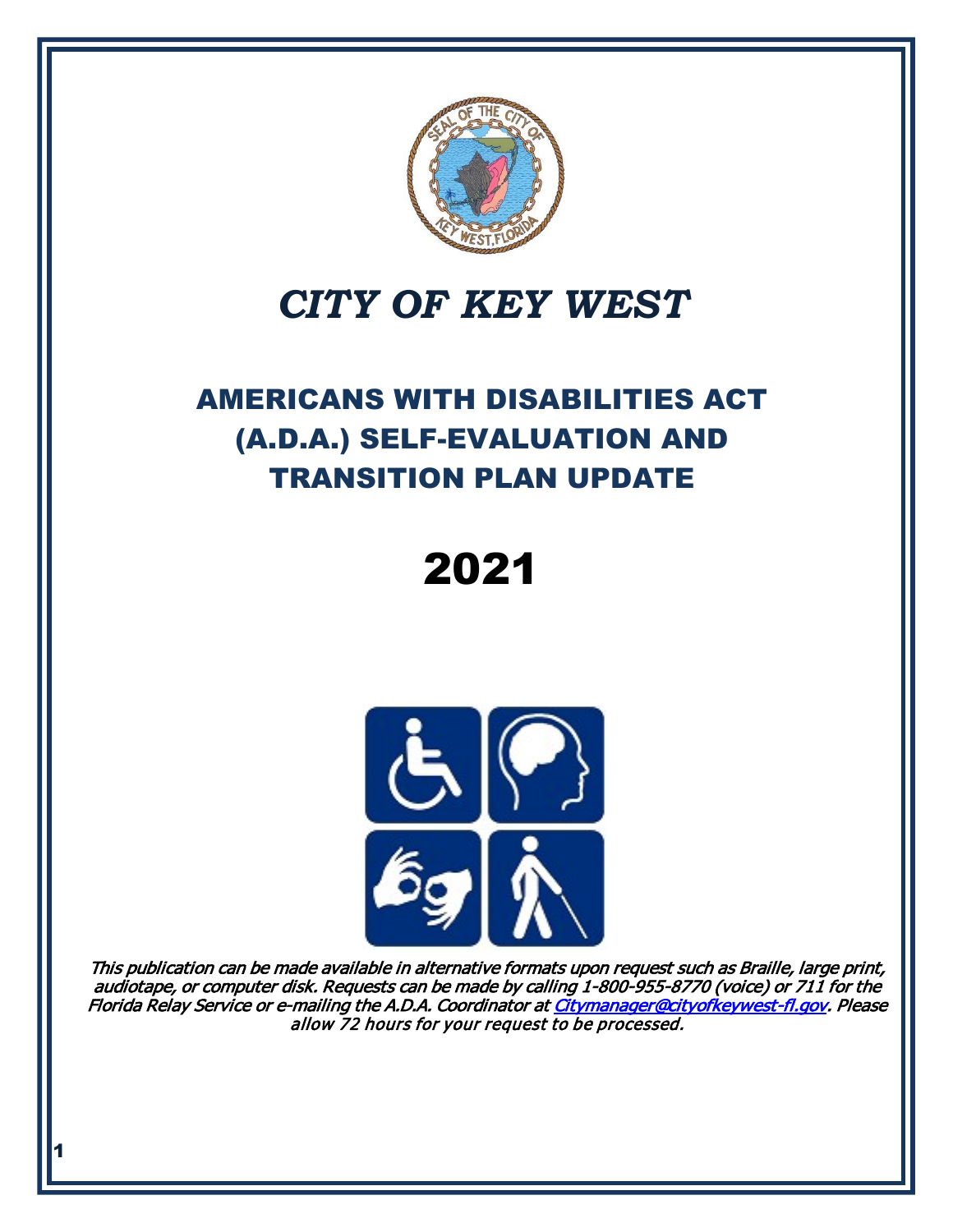

## AMERICANS WITH DISABILITIES ACT

# TRANSITION PLAN

## Final Plan Adopted \_\_\_\_\_\_\_\_\_\_\_\_

Mayor – Teri Johnston

City Commissioners Jimmy Weekley – District 1 Samuel Kaufman – District 2 Billy Wardlow – District 3 Gregory Davila – District 4 Mary Lou Hoover – District 5 Clayton Lopez – District 6

City Manager – Patti McLauchlin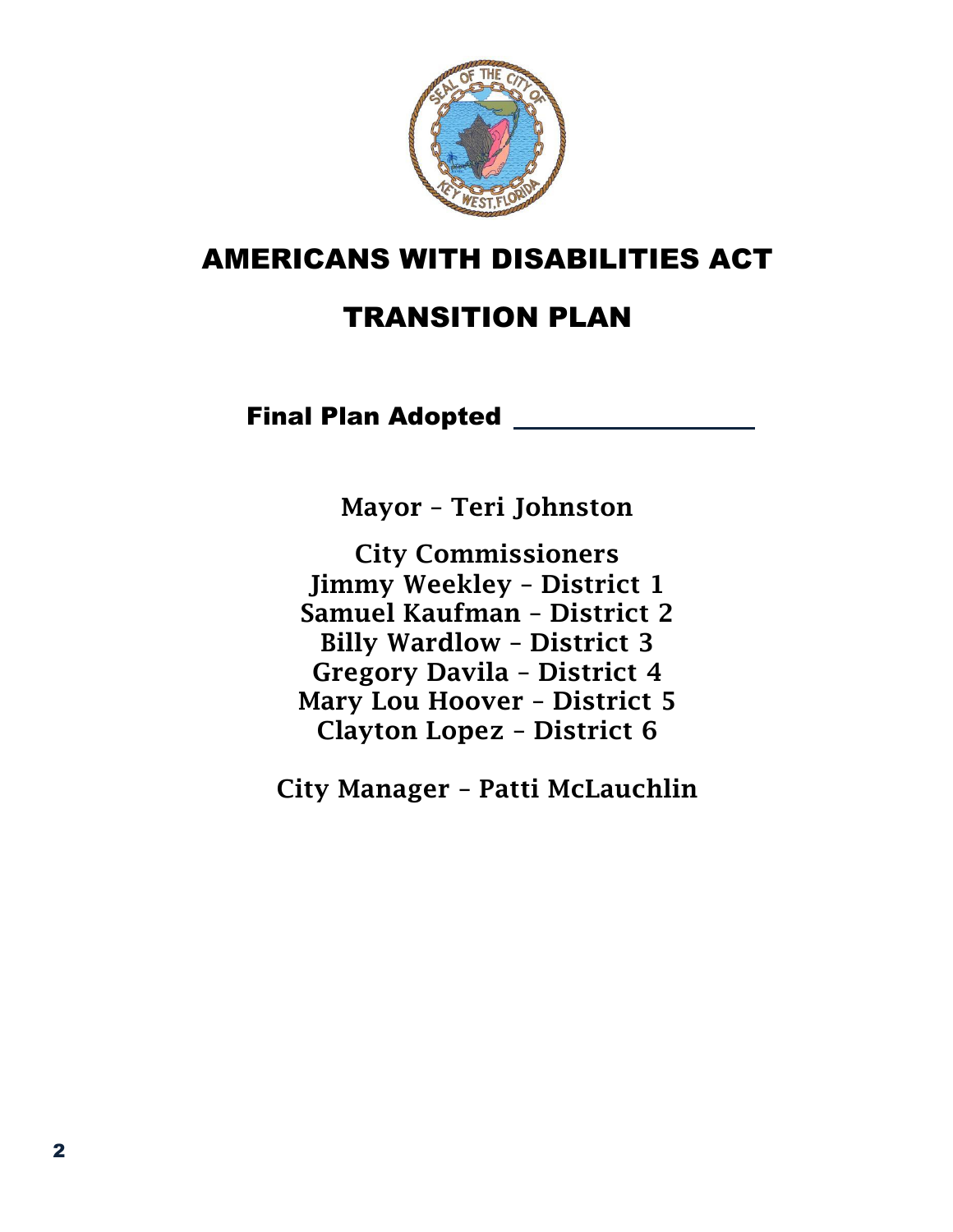# TABLE OF CONTENTS

| SUMMARY              | Page                                                                                                                                                                                                                                                                                                                                                                                                                                                                                                                                                                                                                                                             | $\overline{4}$                |                                  |
|----------------------|------------------------------------------------------------------------------------------------------------------------------------------------------------------------------------------------------------------------------------------------------------------------------------------------------------------------------------------------------------------------------------------------------------------------------------------------------------------------------------------------------------------------------------------------------------------------------------------------------------------------------------------------------------------|-------------------------------|----------------------------------|
| А.<br>В.<br>C.       | SECTION I. CITY OF KEY WEST AND THE A.D.A.<br>Legislative Mandate<br>A.D.A. Self-Evaluation and Transition Plan Procedure<br>A.D.A. Definitions                                                                                                                                                                                                                                                                                                                                                                                                                                                                                                                  | Pages<br>Pages<br>Pages       | $5 - 6$<br>$7 - 10$<br>$11 - 13$ |
| А.<br><b>B.</b>      | <b>SECTION II. A.D.A. SELF-EVALUATION FINDINGS</b><br>Resolution 04-311; Stipulation for Settlement<br>Findings                                                                                                                                                                                                                                                                                                                                                                                                                                                                                                                                                  | Pages<br>Pages                | $14 - 15$<br>$16 - 24$           |
| А.<br>В.<br>C.<br>D. | SECTION III. A.D.A. TRANSITION PLAN FOR FACILITIES, PROGRAMS & SERVICES<br><b>Transition Plan Overview</b><br>Self-Evaluation Priority Information<br><b>Self-Evaluation Priority Listings</b><br><b>Transition Plan and Schedule for Improvements</b>                                                                                                                                                                                                                                                                                                                                                                                                           | Page<br>Page<br>Pages<br>Page | 25<br>26<br>$27 - 29$<br>32      |
| Е.                   | <b>Transition Plan Action Items</b><br>SECTION IV. CHARTING THE COURSE: CONCLUSION                                                                                                                                                                                                                                                                                                                                                                                                                                                                                                                                                                               |                               | $30 - 31$<br>32                  |
|                      | <b>SECTION V APPENDICES</b><br><b>Appendix A:</b><br>A.D.A. Reasonable Accommodation Policy<br>A.D.A. Reasonable Accommodation Resolution Form<br><b>Appendix B:</b><br><b>Appendix C:</b><br>A.D.A. Grievance Procedure<br><b>Appendix D:</b><br>A.D.A. Discrimination Complaint Form<br><b>Appendix E:</b><br>A.D.A. Public Notice<br>A.D.A. Notification of Printed Information Statement<br><b>Appendix F:</b><br>A.D.A. Public Accommodation Request Form<br><b>Appendix G:</b><br><b>Appendix H:</b><br>A.D.A. Coordinator Duties and Responsibilities<br>A.D.A. Sidewalk Transition Plan<br><b>Appendix I:</b><br><b>Appendix J:</b><br>A.D.A. Checklists | Page<br>Pages                 | $36 - 47$                        |

**Appendix K:** Facility Inventory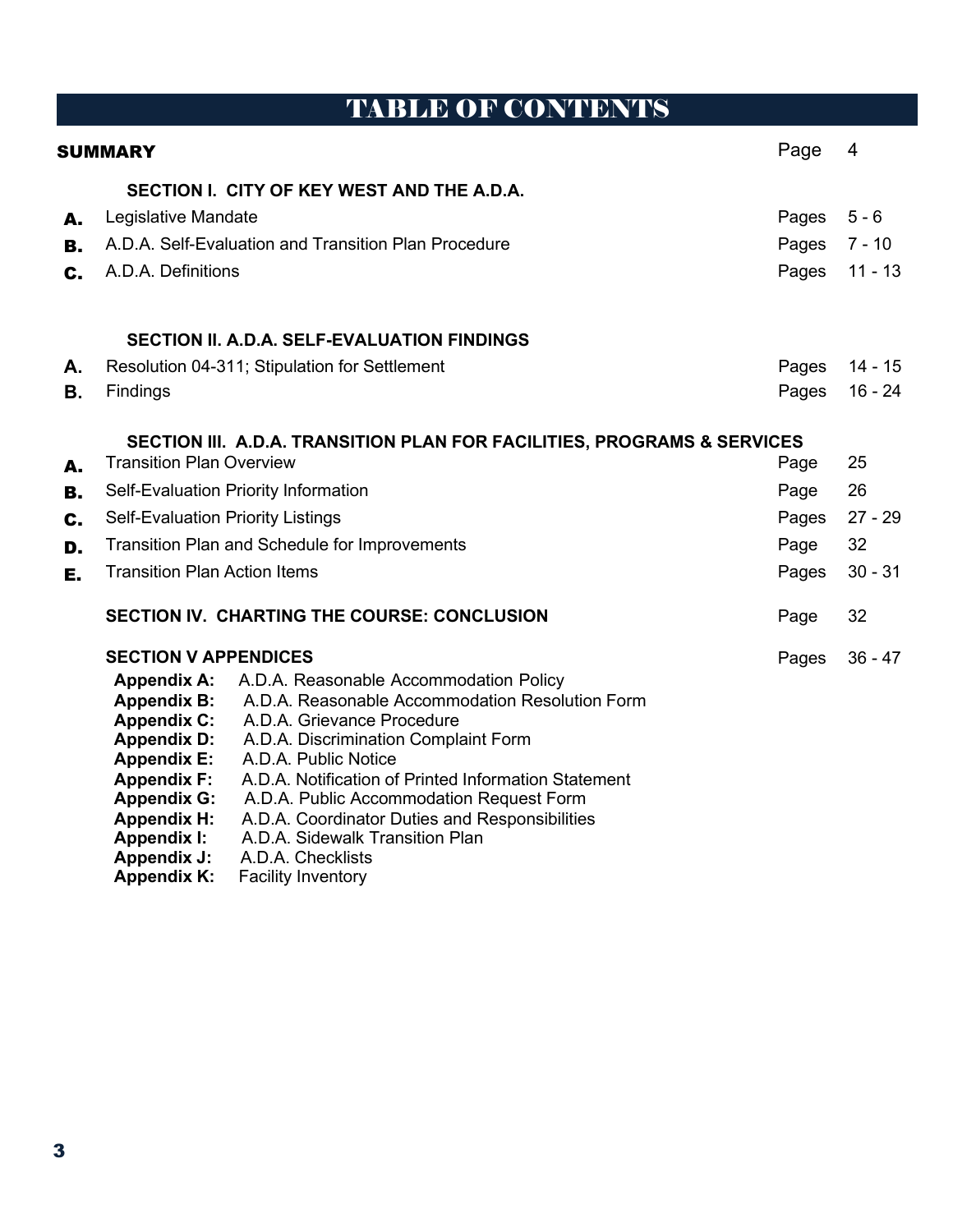### SUMMARY

The Americans with Disabilities Act of 1990 (A.D.A.) is a comprehensive civil rights law enacted to prohibit discrimination and ensure equal opportunities for individuals with disabilities in employment, State and local government services, public accommodations, commercial facilities, and transportation. This Self-Evaluation and Transition Plan (Plan) was prepared in accordance with Title II of the A.D.A., which prohibits discrimination against individuals with disabilities in the provision of State and local government services or activities.

Title II requires that public entities identify and evaluate all programs, activities, and services and review all policies, practices, and procedures governing their administration.

The Plan describes the process the City of Key West (City) used to evaluate its services, facilities, programs, and public rights-of-way in order to develop policy recommendations necessary to ensure and improve accessibility.

The Plan will assist the City in identifying policy, programmatic, and physical barriers to accessibility and in developing solutions for their removal. The Plan will guide the planning and implementation of necessary program and facility modifications over the next three (3) years.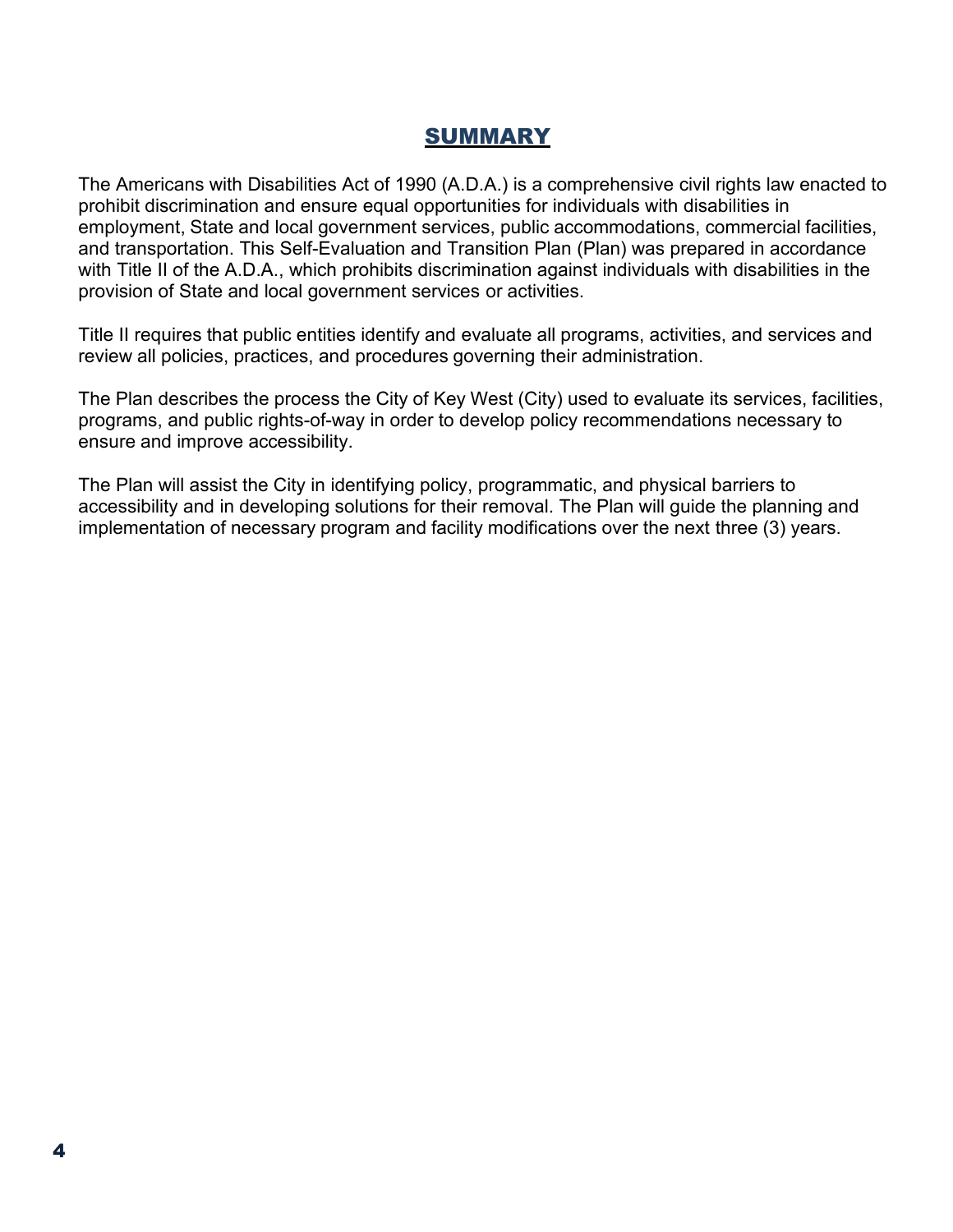## SECTION I-A CITY OF KEY WEST AND THE A.D.A.

#### LEGISLATIVE MANDATE

### **TITLE II: STATE & LOCAL GOVERNMENT PROGRAMS & SERVICES** *Requires full access to state and local government services and activities for individuals with disabilities.*

The goal of providing equal opportunities to all individuals underlies the requirements of the A.D.A. The A.D.A. does not require equal treatment, which can in fact lead to discrimination against individuals with disabilities, but instead requires modifications to ensure individuals with disabilities enjoy equal access to programs and facilities. Title II covers programs, activities, and services of public entities, including the City.

Title II is based *on four principles:*

- *1. Policy and Operations - Make reasonable modifications and accommodations to policies and practices.*
- *2. Communication - Ensure effective communication with individuals with disabilities affecting hearing, vision, or speech, including through the provision of auxiliary aids and services.*
- *3. Integration - Offer services in the most integrated setting appropriate to the needs of individuals with disabilities.*
- *4. Physical Access - Meet accessibility standards for new and altered buildings and ensure that programs are accessible as a whole.*

Title II provides that the City may not, either directly or through contractual arrangements, do any of the following:

Deny individuals with disabilities the opportunity to participate as members of advisory boards and commissions.

Deny individuals with disabilities the opportunity to participate in services, programs, or activities that are offered to others, even if the City offers permissibly separate or different activities.

In determining the location of facilities, make selections that have the effect of excluding or discriminating against individuals with disabilities.

Title II requires the City to undertake five action steps:

- **1.** Designate an official responsible for coordinating all compliance activities.
- **2.** Provide notice to the public and employees of their rights and protections under the A.D.A. and how the City complies.
- **3.** Adopt and administer a grievance procedure for resolving A.D.A. related grievances andcomplaints from the public and employees.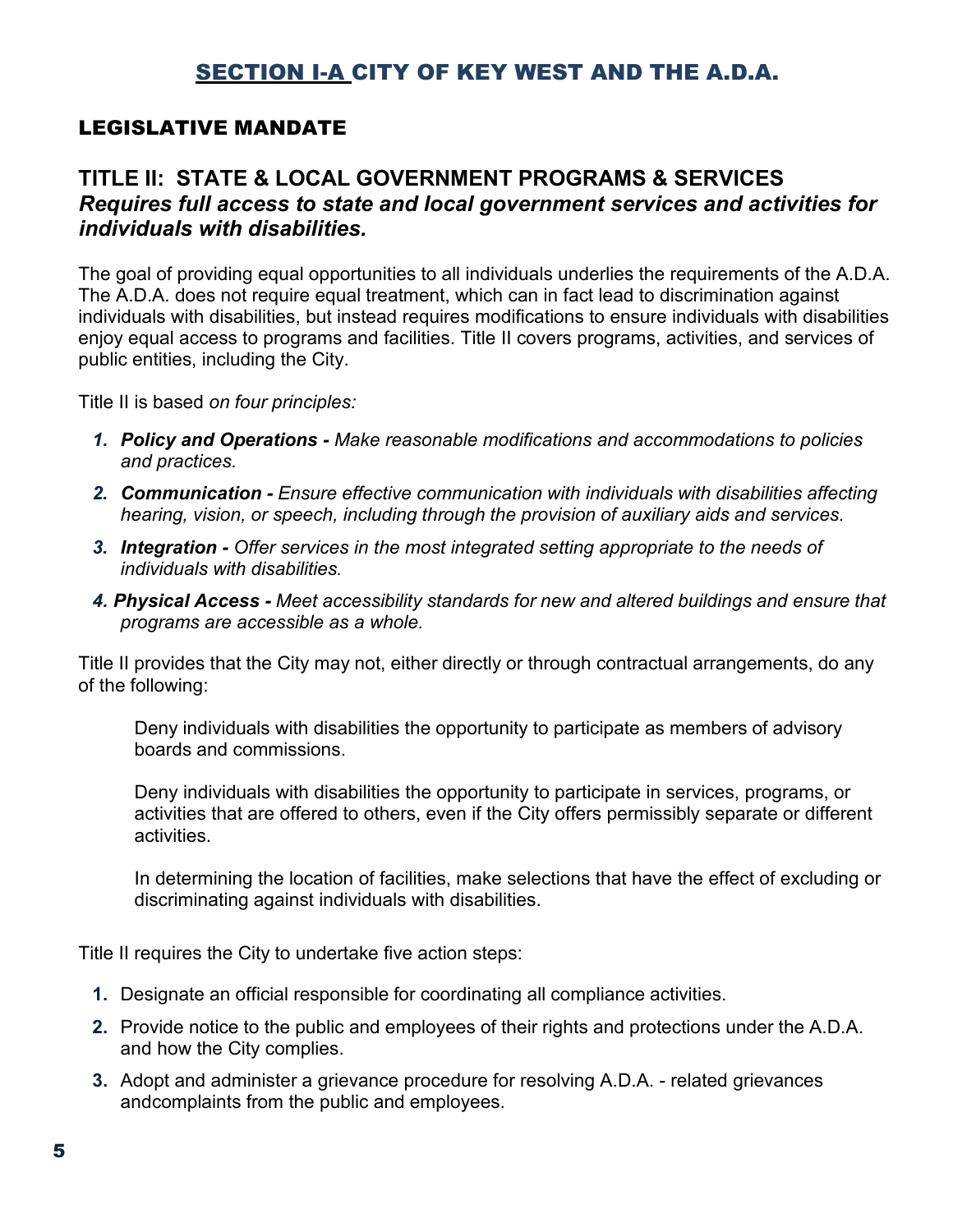- **4.** Conduct a comprehensive review of policies and procedures (or Self-Evaluation) in four areas: equal employment opportunity, nondiscriminatory operation of programs and services, effective communication, and program and facility accessibility.
- **5.** Prepare and carry out a Transition Plan of structural modifications needed to remove barriers limiting access to programs, including installation of curb-ramps on walks and pedestrian ways.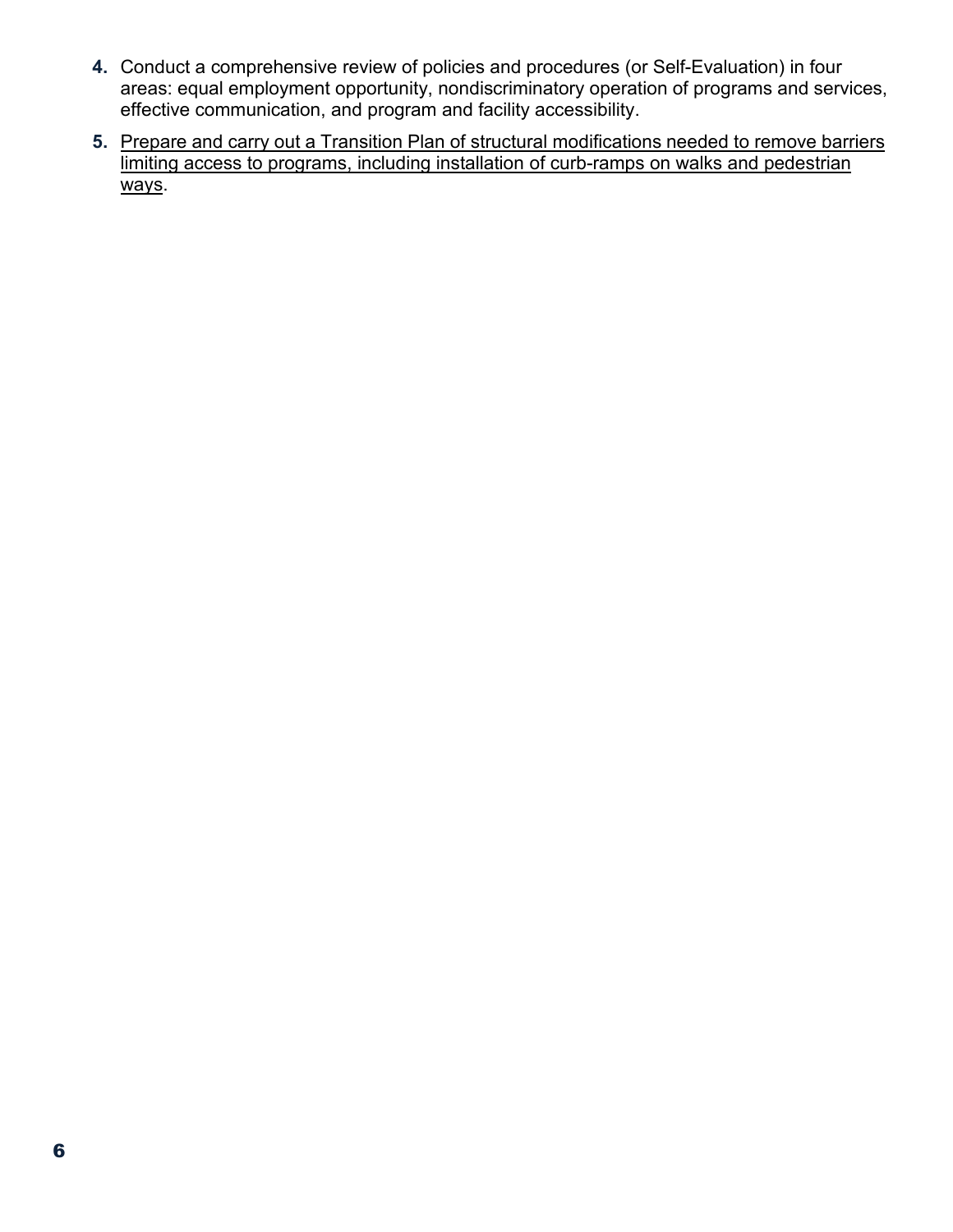## SECTION I-B CITY OF KEY WEST AND THE A.D.A.

## A.D.A. SELF-EVALUATION AND TRANSITION PLAN PROCEDURE

The City's A.D.A. Self-Evaluation is organized into three main phases that incorporated the five action steps required by Title II.

*Phase I: Planning and Self-Evaluation–* The first phase involves planning and assessment, including identification of the A.D.A. Coordinator, facility inventory (Appendix K), completion of A.D.A.checklists (Appendix J), and subsequent data collection.

*Phase II: Recommendations and Prioritization* - Phase II includes the following activities:

- **Data Analysis.**
- **Development of policies and procedures survey.**
- **Development of communications survey.**
- **Development of program/facility recommendations and priority system.**
- Review of streets, sidewalks, and traffic signals compliance.
- **Community involvement and outreach.**

*Phase III: Adoption and Implementation -* Phase III includes the approval of recommended actions by the Mayor and City Council and implementation of the Plan.

#### **METHODOLOGY FOR THE SELF-EVALUATION**

To provide comprehensive input regarding the public's accessibility to programs, services, and activities offered by the City, the Self-Evaluation includes:

- **a.** Review of policies, procedures, and other documents;
- **b.** Surveys of departments;
- **c.** Staff interviews;
- **d.** Visits to selected sites;
- **e.** Inspections of selected sites for audit purposes;
- **f.** Surveys of facility users;
- **g.** Public postings and notices requesting input; and
- **h.** A formal Transition Plan

#### **A.D.A. SELF-EVALUATION QUESTIONNAIRE TOOLS**

Facility site visits and A.D.A. compliance checklists are being used to identify barriers and recommend alterations in order to meet accessibility standards. The list of facilities surveyed included:

- **a.** City-Owned Parks;
- **b.** City-Owned Buildings; and
- **c.** City Programs

The Facility Inspections are divided into three broad categories:

 *Exterior Accessibility:* Individuals with disabilities should be able to approach and enter a building as freely as everyone else. For instance, at least one accessible route must be provided within the boundary of the site connecting elements such as accessible parking, sidewalks and or public transportation stops, to an accessible building entrance.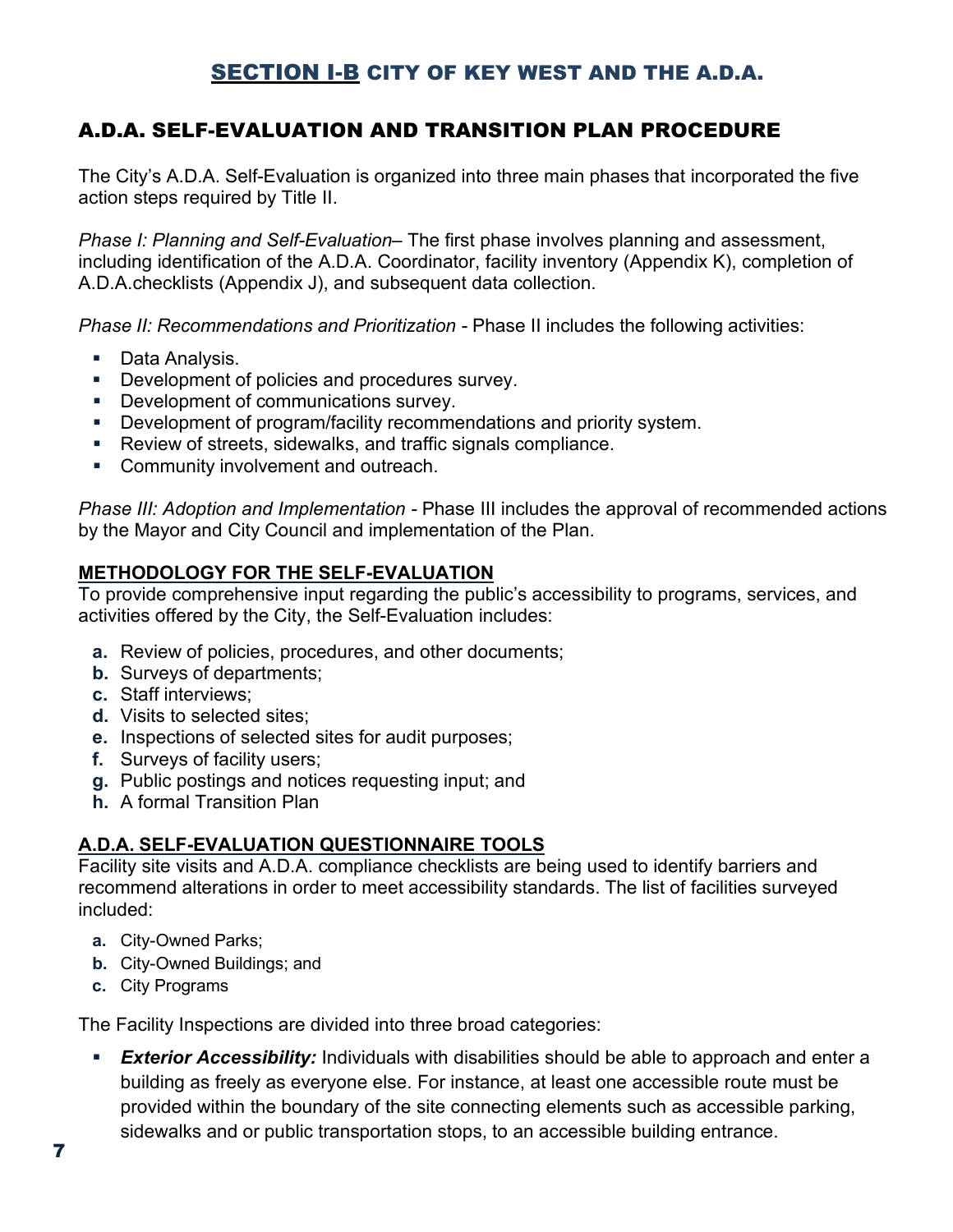**Interior Accessibility:** The interior accessible route connects the accessible entrance with the program and services area. Typically, interior accessible routes are made up of hallways, corridors, and interior rooms and spaces. The accessible route is essential for people who have difficulty walking or who use wheelchairs or other mobility aids to access the services and programs areas.

Additionally, blind individuals or those with low vision may walk along any route to access the programs and services areas, not just the accessible routes. As such, routes open to or leading to the service area, such as hallways, corridors, and service and program spaces must be free of objects that cannot be detected by a person who is blind or visually impaired.

**Program Accessibility:** The City's services, programs, or activities, when viewed in their entirety, must be readily accessible to and usable by individuals with disabilities. This standard, known as "program accessibility," applies to all existing City facilities. Inspection results form the basis of this Plan and strategy for remediation or resolution of identified barriers.

#### **COMMUNITY INVOLVEMENT AND PUBLIC OUTREACH**

A key element of the Self-Evaluation Process has been and remains participation of the public. Participation from disabled individuals in the community helped identify key issues that may not be readily apparent to City staff. Their perspectives on the impact of barriers to program access are essential to the accuracy of our findings.

Public participation included individuals with disabilities, their parents, Community Disability Partner agencies, and senior citizens. The format and content of the Plan was discussed. Questions and comments were received regarding specific facilities, parks, programs, sidewalks, curb cuts, traffic calming, accessible transportation issues, City maintenance issues, staff training, communication between City departments, and A.D.A. code questions such as parking spaces and building standards.

#### **CITY OF KEY WEST PRIORITY SYSTEM FOR A.D.A. COMPLIANCE**

The Department of Justice (DOJ) recommended priority system was used to implement recommendation(s) for A.D.A. barrier removal. The primary prioritization system, meaning criteria bywhich recommendations are ordered, **is at the discretion of the City.**

As part of Phase II, recognizing that the City has limited funds and cannot immediately make all programs, services, buildings, and facilities fully accessible, the following primary criteria will be used as the basis for prioritizing removal of identified barriers:

- Priority One: Critical nature of the facilities hosting essential services related to health and safety and programs that are unique to a location.
- **Priority Two: Facilities that receive a high level of public use.**
- **Priority Three: Geographic distribution facilities that are distributed throughout the city can** ensure maximum access for all residents.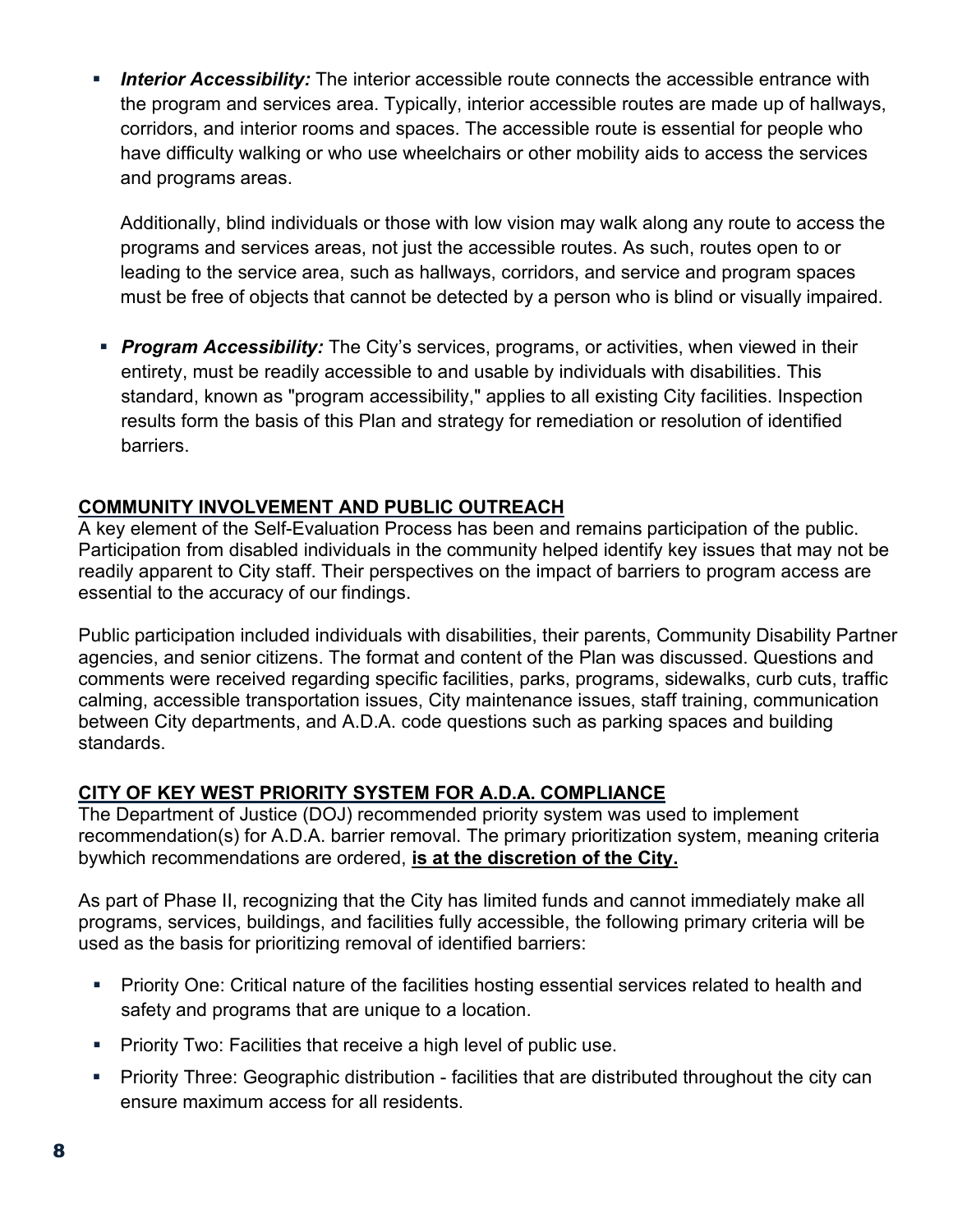A secondary prioritization system for program-based barrier removal actions is being used to prioritize any remedial actions if needed.

The Department of Justice criteria listed below was used to assist in the determination of specific program-based barrier removal actions within a building or facility, on a secondary basis to the primary criteria noted above.

- **Priority One:** The highest priority is placed on those barrier removal items that provide accessibility at the main entrance of a facility or improve a path of travel to the portion of the facility where program activities take place (e.g., parking, walks, ramps, stairs, doors, corridors, etc.).
- **Priority Two:** A second level priority is placed on those barrier removal items that improve or enhance access to program use areas (e.g. transaction counters, conference rooms, public offices, restrooms, etc.).
- **Priority Three:** A third level priority is placed on those barrier removal items that improve access to amenities serving program areas (e.g., drinking fountains, telephones, site furnishings, vending machines).

#### **OUTCOME OF THE A.D.A. TRANSITION PLAN UPDATE PROCESS**

The Mayor, City Council and City staff are demonstrating, through this Plan, their commitment to inclusion in public programs and facilities, as well as a dedication to transparency in government and to sustaining a high quality of life for City residents and visitors. The use of an ongoing A.D.A. compliance monitoring system, coupled with increased community outreach and involvement, will ensure that the City will be a leader in the effort to comply with the A.D.A.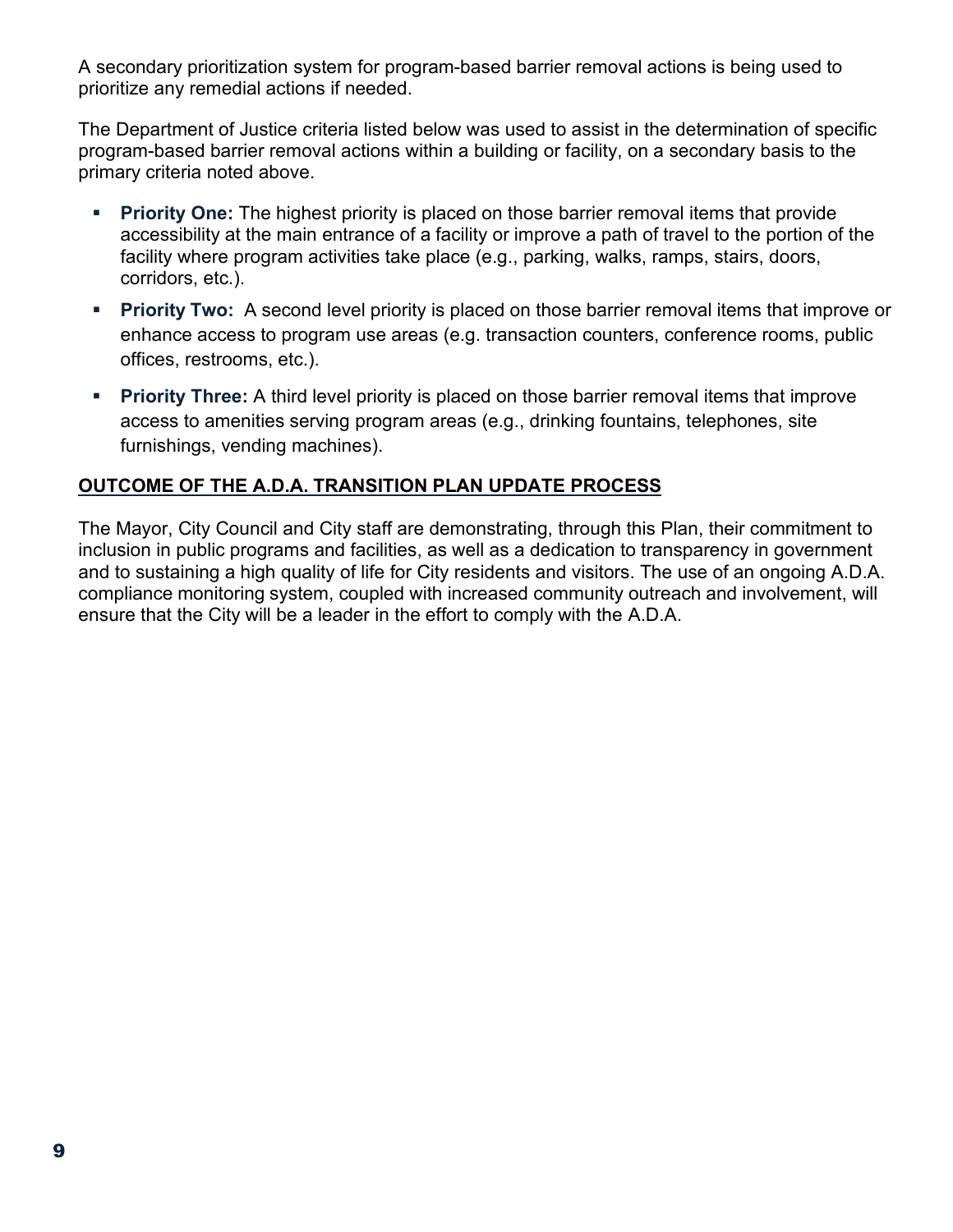#### **TIME FRAME FOR SELF-EVALUATION PROCESS**

| <b>Actions</b>                                                                                                    | <b>Steps</b>   | Responsible/Individual<br><b>Department</b>      | <b>Target Date to Start</b> | <b>Target Completion</b><br><b>Date</b> |
|-------------------------------------------------------------------------------------------------------------------|----------------|--------------------------------------------------|-----------------------------|-----------------------------------------|
| City's A.D.A. Self-<br>Evaluation planning<br>process begins.                                                     | 1              | A.D.A. Coordinator                               | January 3, 2017             | Completed 2018                          |
| <b>Gather resources</b><br>and information to<br>determine scope of<br>A.D.A. Self-<br><b>Evaluation Process.</b> | $\overline{2}$ | A.D.A. Coordinator                               | February 1, 2017            | Completed 2018                          |
| A.D.A. Self-<br>Evaluation                                                                                        | 3              | A.D.A. Coordinator                               | February 1, 2017            | July 1, 2017                            |
| Public announcement<br>about City's A.D.A.<br>Self-Evaluation<br>Process. Request<br>Input.                       | $\overline{4}$ | <b>City Manager's Office</b>                     | July - August 2017          | October 1, 2017                         |
| A.D.A. Self-<br><b>Evaluation progress</b><br>meeting with staff.                                                 | 5              | A.D.A. Coordinator                               | July 1, 2017                | September 15, 2017                      |
| Public Input -<br>Advocacy groups,<br><b>Disability Agencies,</b><br>General Public, etc.                         | $6\phantom{1}$ | A.D.A. Coordinator                               | August 1, 2017              | September 1, 2017                       |
| Establish list of<br>A.D.A. compliance<br>projects and prioritize<br>each project needing<br>corrective action.   | $\overline{7}$ | A.D.A.<br>Coordinator/A.D.A. Self-<br>Evaluation | September 1, 2017           | October 1, 2017                         |
| Work on final report<br>and Transition Plan<br>Update and get<br>public input.                                    | 8              | A.D.A.<br>Coordinator/A.D.A. Self-<br>Evaluation | October 1, 2017             | December 1, 2017                        |
| <b>City Manager review</b><br>and approval.                                                                       | 9              | <b>City Manager's Office</b>                     | December 15, 2017           |                                         |
| Mayor review and<br>approval.                                                                                     | 10             | <b>City Mayor's Office</b>                       | <b>January 15, 2018</b>     |                                         |
| <b>City Council review</b><br>and approval                                                                        | 11             | <b>City Council Office</b>                       | January 15, 2018            |                                         |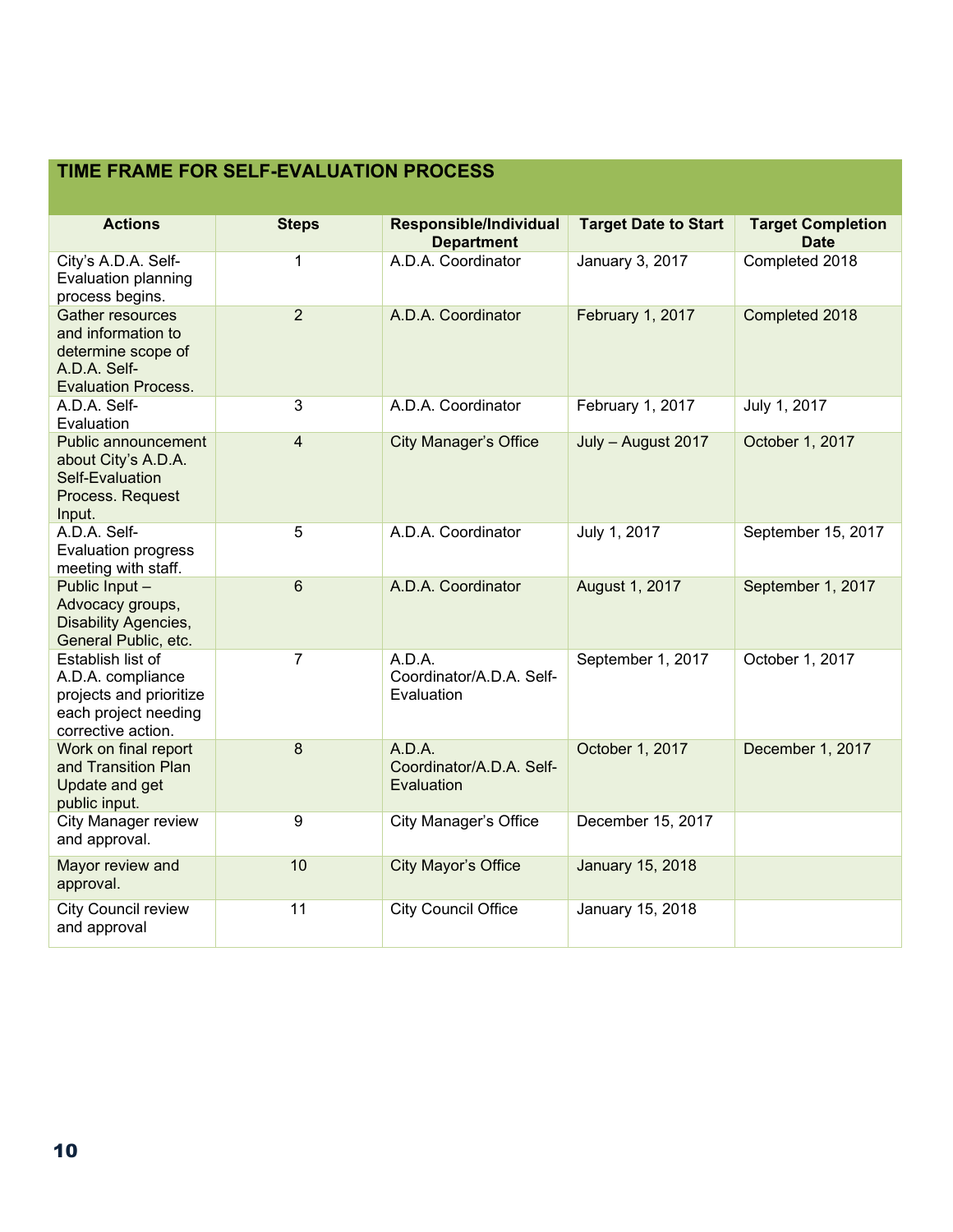## SECTION I-C CITY OF KEY WEST AND THE A.D.A.

### A.D.A. DEFINITIONS

The following is a summary of many definitions found in the A.D.A. and implementing regulations. Please refer to the Americans with Disabilities Act for the full text of definitions and explanations.

#### **DISABILITY**

The term *disability* means, with respect to an individual:

- **1.** A physical or mental impairment that substantially limits one or more of the major life activities.
- **2.** A record of such impairment.
- **3.** Being regarded as having such impairment.

#### **QUALIFIED INDIVIDUAL WITH A DISABILITY**

A *qualified individual with a disability* means an individual with a disability who, with or without reasonable modification to rules, policies, or practices; the removal of architectural, communication, or transportation barriers; or the provision of auxiliary aids and services, meets the essential eligibility requirements for the receipt of services or the participation in programs or activities provided by the City.

#### **DISCRIMINATION ON THE BASIS OF DISABILITY**

*Discrimination on the basis of disability* means to:

- Limit, segregate, or classify an individual in a way that may adversely affect opportunities or status because of the individual's disability.
- Limit, segregate, or classify a participant in a program or activity offered to the public in a way that may adversely affect opportunities or status because of the participant's disability.
- Participate in a contract that could subject a qualified individual with a disability to discrimination.
- Use standards, criteria, or methods of administration that have the effect of discriminating on the basis of disability.
- **Deny equal benefits because of a disability.**
- Fail to make reasonable accommodations to known physical or mental limitations of an otherwise qualified individual unless it can be shown that the accommodation would impose an undue burden on the City's operations.
- Use selection criteria that exclude otherwise qualified individuals with disabilities from participating in the programs or activities offered to the public.
- Fail to use tests, including eligibility tests, in a manner that ensures the test results accurately reflect the qualified applicant's skills or aptitude to participate in a program or activity.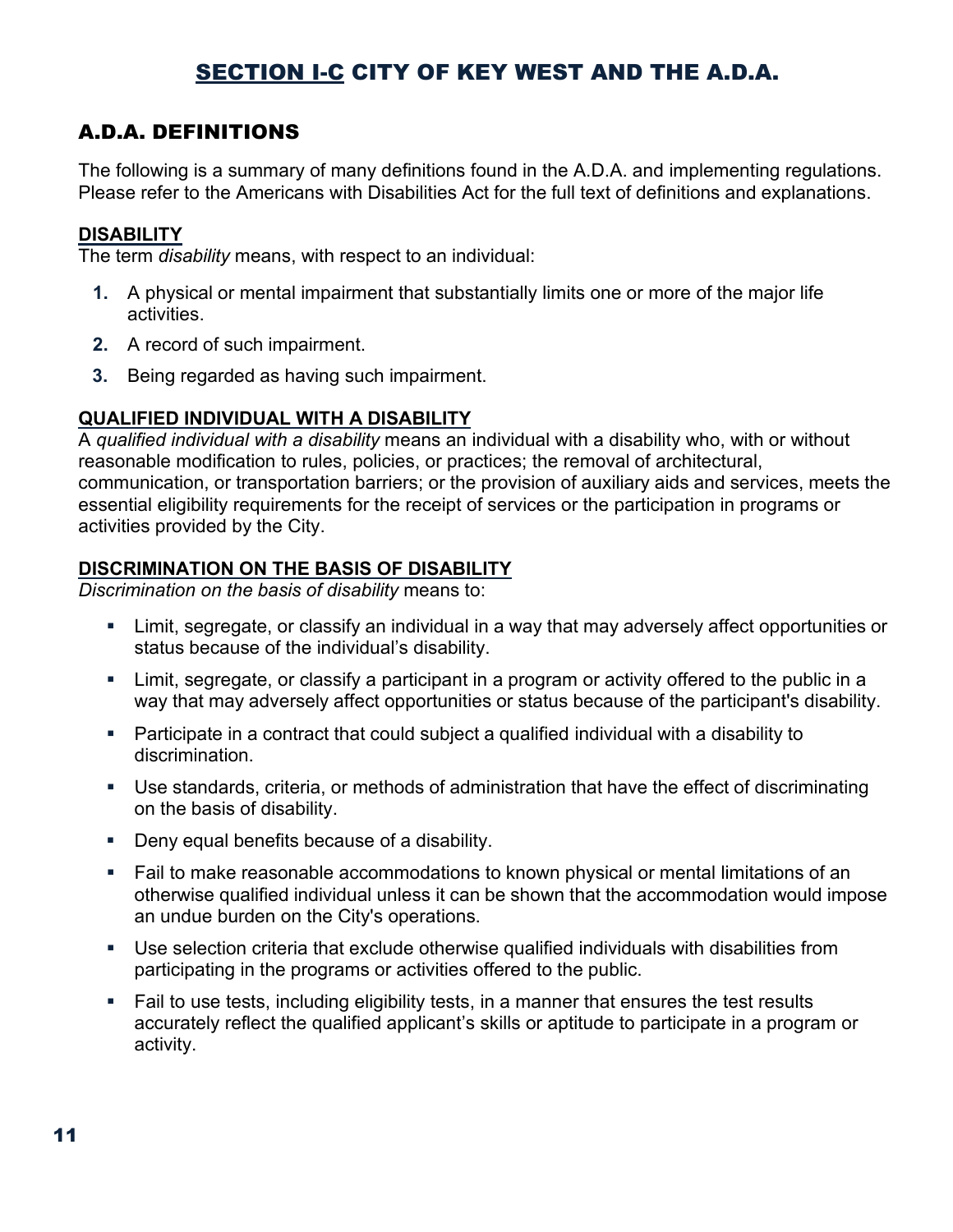#### **PHYSICAL OR MENTAL IMPAIRMENTS**

*Physical or mental impairments* may include, but are not limited to: vision, speech, and hearing impairments; emotional disturbance and mental illness; seizure disorders; cognitive illness; orthopedic and neuromata disabilities; learning disabilities; diabetes; heart disease; nervous conditions; cancer; asthma; hepatitis B; HIV infection (HIV condition); and drug addiction if the addict has successfully completed or is participating in a rehabilitation program and no longer uses illegal drugs.

#### **SUBSTANTIAL LIMITATION OF MAJOR LIFE ACTIVITIES**

An individual is disabled if she or he has a physical or mental impairment that (a) renders her or him unable to perform a major life activity, or (b) substantially limits the condition, manner, or duration under which she or he can perform a particular major life activity in comparison to other people.

*Major life activities* are functions such as walking, seeing, hearing, speaking, breathing, learning, performing manual tasks, or caring for oneself. In determining whether a physical or mental impairment substantially limits the condition, manner, or duration under which an individual can perform a particular major life activity in comparison to other people, the following factors shall be considered:

- **1.** The nature and severity of the impairment.
- **2.** The duration or expected duration of the impairment.
- **3.** The permanent or long-term impact (or expected impact) of or resulting from the impairment.

#### **HAVING A RECORD OF IMPAIRMENT**

An individual is disabled if he or she has a history of having an impairment that substantially limits the performance of a major life activity; or has been diagnosed, correctly or incorrectly, as having such impairment.

#### **REGARDED AS HAVING A DISABILITY**

An individual is *disabled* if she or he is treated or perceived as having an impairment that substantially limits major life activities, although no such impairment exists.

#### **REASONABLE PROGRAM MODIFICATIONS**

If the individuals' disabilities prevent them from performing the essential functions of the program or activity, it is necessary to determine whether reasonable program modifications would enable these individuals to perform the essential functions of the program or activity.

A reasonable program modification is any change in program or activity or in the way things are customarily done that enables an individual with a disability to enjoy equal program opportunities. Accommodation means modifications or adjustments:

- To a registration or application process to enable an individual with a disability to be considered for the program or activity.
- To the program or activity environment in which the duties of a position are performed so that an individual with a disability can perform the essential functions of the program or activity.
- That enable individuals with disabilities to enjoy equally the benefits of the program or activity as other similarly situated individuals without disabilities enjoy.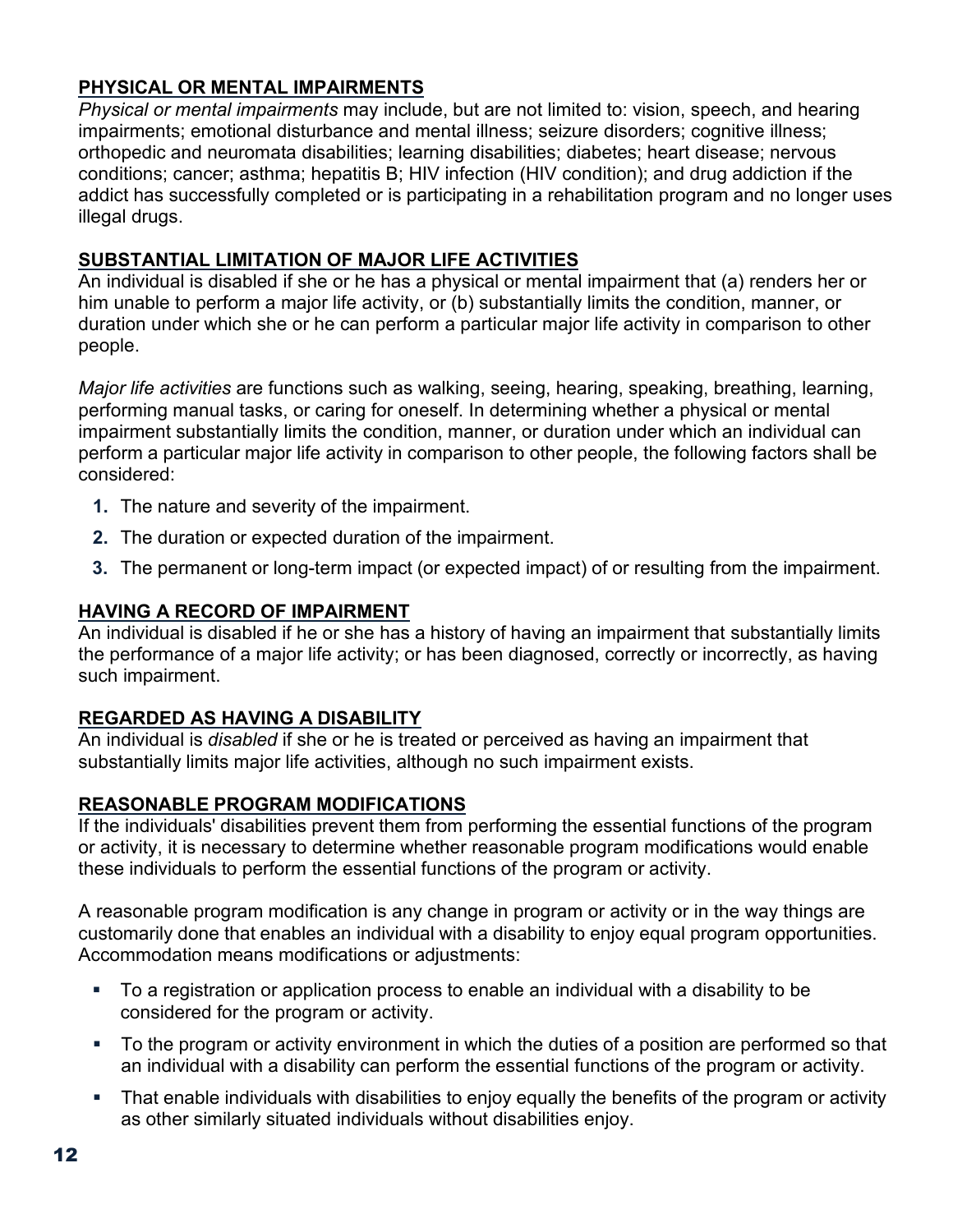Modification includes making existing facilities and equipment used by individuals readily accessible and usable by individuals with disabilities.

Modification applies to:

- All decisions and to the application or registration process.
- All services provided in connection with the program or activity; and known disabilities only.

Modification is not required if:

- It changes the essential nature of a program or activity of the individual with a disability.
- **It creates a hazardous situation.**
- Adjustments or modifications requested are primarily for the personal benefit of the individual with a disability; or it poses an undue burden on the City.

#### **UNDUE BURDEN**

The City need not provide an accommodation that imposes an undue burden on the operation of its business. *Undue burden* means significant difficulty or expense incurred in the provision of accommodation. Undue burden includes, but is not limited to, financial difficulty and refers to any modification that would be unduly costly, extensive, substantial, or disruptive, or that would fundamentally alter the nature of City operations. Whether a particular accommodation will impose an undue hardship is determined on a case-by-case basis. If a particular modification is determined to cause an undue burden the City shall attempt to identify another modification that would not pose such a burden. If cost causes the undue burden, the City must consider whether funding for the modification is available from an outside source. If no such funding is available, the City must give the individual with a disability the opportunity to provide the modification or to pay for that portion of the modification that constitutes an undue burden.

#### **AUXILIARY AIDS AND SERVICES**

The term auxiliary aids and services includes:

- **1.** Qualified interpreters or other effective methods of making orally delivered materials available to individuals with hearing impairments.
- **2.** Qualified readers, taped texts, or other effective methods of making visually delivered materials available to individuals with visual impairments.
- **3.** Acquisition or modification of equipment or devices; and other similar services and actions.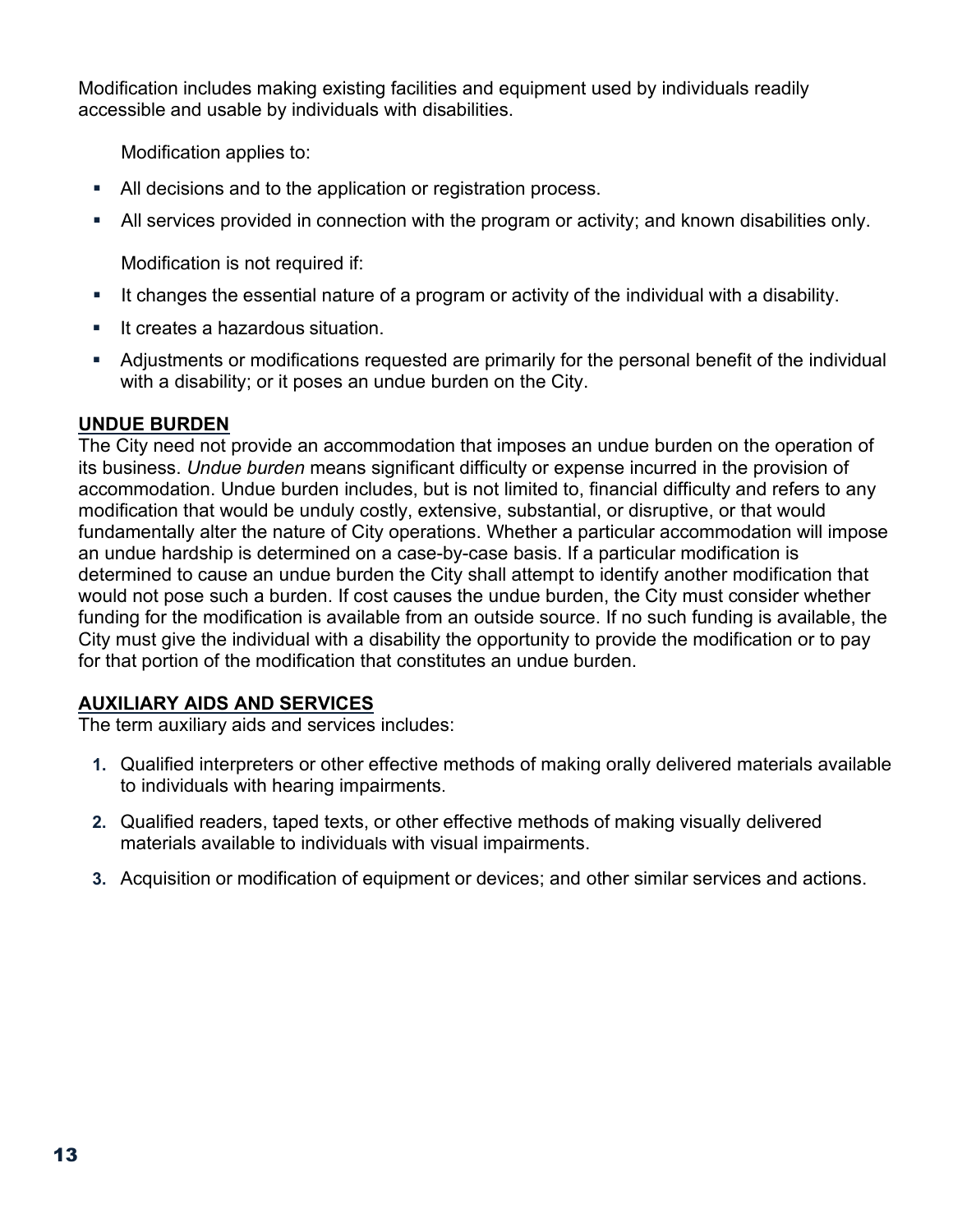## SECTION II-A A.D.A. SELF-EVALUATION FINDINGS

### CITY OF KEY WEST RESOLUTION NR 04-311

On September 22, 2004, the City entered into a settlement agreement (Resolution Number: 04- 311) with Association for Disabled Americans, Inc. and several named plaintiffs. This agreement required the defendant's A.D.A. Coordinator, in conjunction with the City Clerk, to implement a program to oversee compliance with the A.D.A. and equal access to individuals with disabilities.

The primary areas addressed are:

- 1. Assign an A.D.A. Coordinator.
- 2. Compile, organize, file, and have available to defendant's employees and representatives all necessary and pertinent information and documentation regarding the A.D.A. and defendant's obligations thereunder.
- 3. Coordinate the City's efforts to comply with and carry out its responsibilities under the A.D.A. and coordinate the implementation thereof into all policies, procedures, and practices that govern the availability and administration of the defendant's programs, activities, and services.
- 4. Continue to conduct, prepare and supplement existing internal A.D.A. surveys, with outsideexpertise if necessary, regarding implementation of A.D.A. requirements on the City of KeyWest's facilities, buildings programs and services not specifically addressed herein or

subsequently purchased or added by the defendant, and prioritizing the implementation thereof to ensure the quickest benefit to individuals with disabilities by:

-Identifying physical obstacles in the public entities' facilities which are open to the public that limit the accessibility of its programs and activities to individuals with disabilities.

- Recommend to the City Manager the appropriate personnel to provide, in-detail, the methods to be used to make the facilities accessible.

- Developing the schedule for taking the steps necessary to achieve compliance with the section and, if the time period for the transition is longer than one year, identifying steps that will be taken each year of the transition period.

- Describing budget appropriations for the then-current fiscal year for the implementation of barrier removal.

- All inquiries regarding evacuation procedures shall be referred to the Monroe County Transportation.

- 5. Provide and continue to provide a certified sign language interpreter for City of Key West meetings, programs, activities and services upon 5 business days' notice, except for counsel meetings which shall only require 3 calendar days' notice.
- 6. Provide and continue to provide individuals with disabilities, transportation to or from City of Key West meetings, programs, activities or services to individuals who use wheelchairs and with other mobility impairments.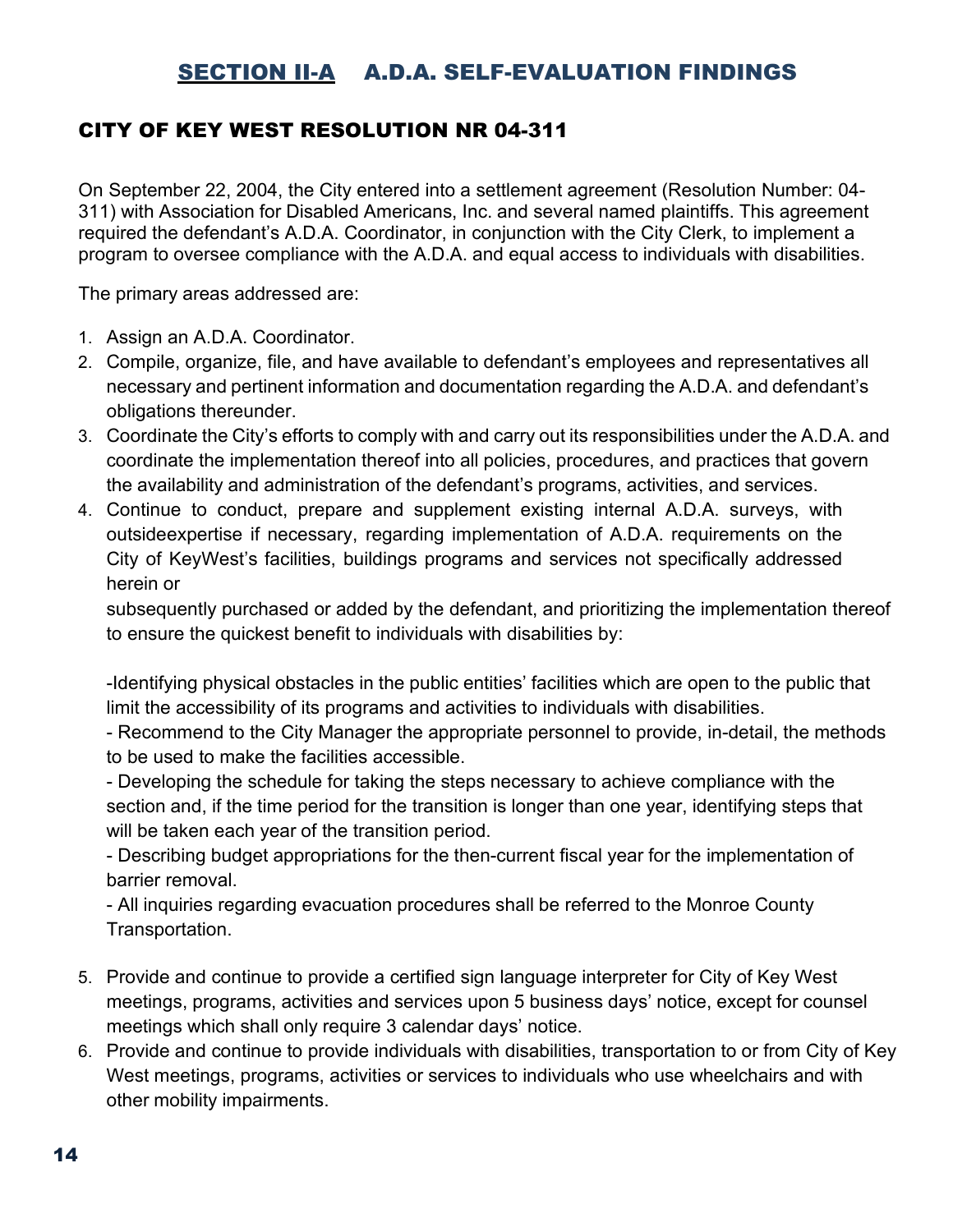- 7. Work with Monroe County Supervisor of Elections so that voting locations chosen by the Supervisor of Elections with the City of Key West provide equal physical access for individuals with disabilities.
- 8. Ensure that all employees that have contact with program recipients have A.D.A. sensitivitytraining once a year.
- 9. Publish (recommend annually) in KeysNews.com and the Key West Citizen the A.D.A. GrievanceProcedures.
- 10. Provide twice annually to Public Works Director, all programs to individuals with disabilities. Preferable before summer, and before school starts.
- 11. Parks and Recreation Department shall develop and maintain a directory of accessible programs and services offered by the Parks and Recreation Department. The directory shall be made to the public and shall be ready to be given upon demand to persons inquiring as to general parks, programs and services. The Parks and Recreation Department's accessible programs and services shall be listed on the City's website.
- 12. Two employees designated in writing within the Parks and Recreation department that have training and ability to use the text telephones in order to communicate with individuals using same. The City's number shall be listed in all brochures.
- 13. All disseminated printed materials have access statement with the TDD number and 5 day's advance notice information.
- 14. All websites shall include a text only format.
- 15. Complete all Title II Checklists.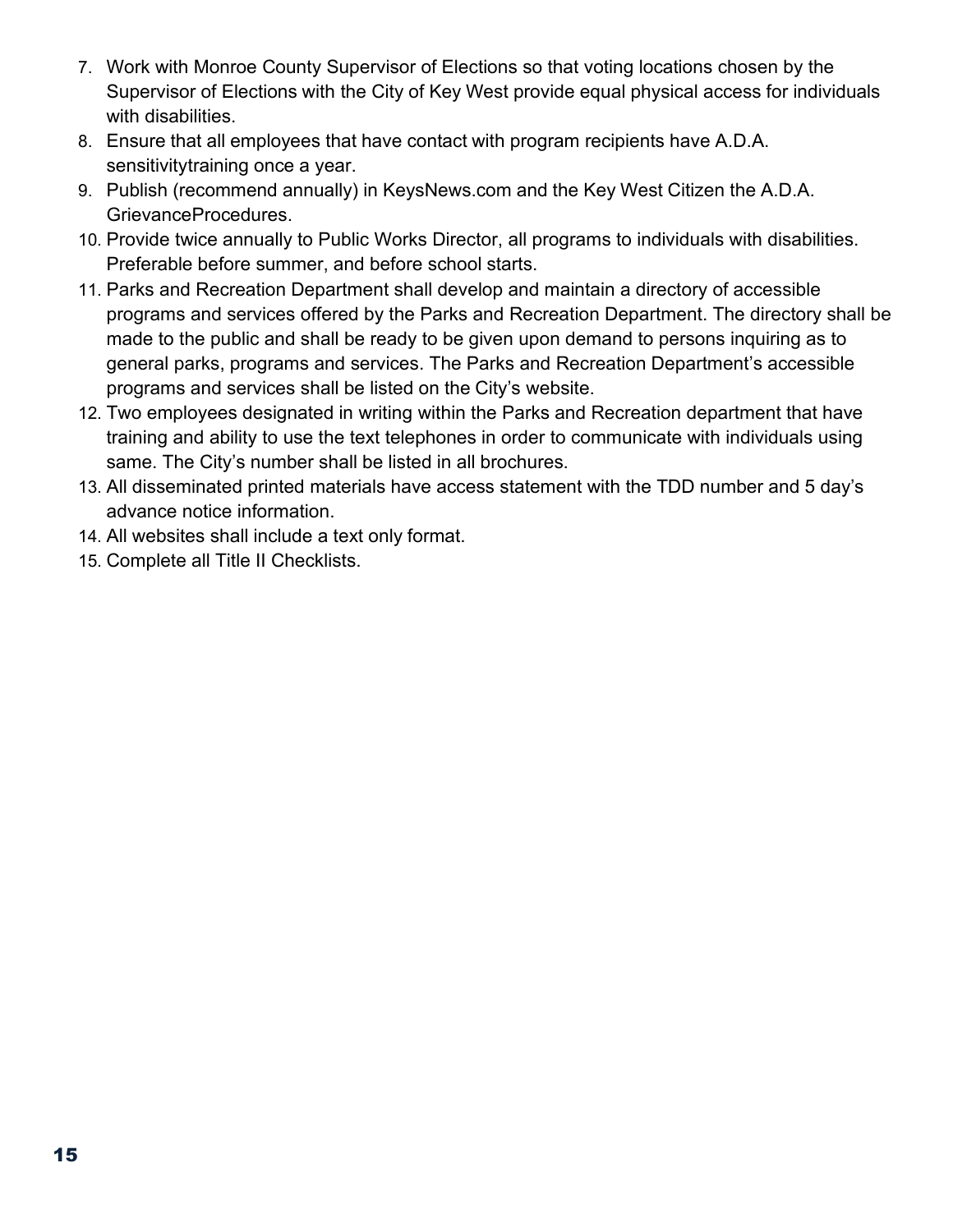## SECTION II-B A.D.A. SELF-EVALUATION FINDINGS

#### FINDINGS

The City completed a Self-Evaluation of the accessibility of all City programs.

The Self-Evaluation required and involved the participation of all City departments.

A total of 12 inspections were conducted. Each gathered data as to whether each department's programs are accessible to individuals with disabilities.

The Inspections included a review of the following information:

- Program or service descriptions, including its activities, and all written and unwritten rules or regulations governing the program.
- **Program or service eligibility requirements.**
- A characterization of program or service participants, along with a description of any participation requirements, and any adaptations made to assist individuals with disabilities.
- A list of facilities where programs or services take place.
- A summary of program providers' training and experience working with individuals with disabilities.
- A summary of A.D.A. compliance requirements for concessionaires/special recreation operatorsand other permits or special events.
- A summary of transportation procedures and methods used to accommodate individuals with disabilities.
- A summary of communication procedures in the area of audio/visual presentations, telephone communication, participant notifications, and documents/publications, including any modifications or equipment used to accommodate individuals with disabilities.
- A description of emergency evacuation procedures designed to accommodate individuals with disabilities.
- The methods used to ensure that any automated electronic equipment used in a program or service is accessible to all participants.
- **The methods used to ensure that all public meetings relating to a program or service are** designed to accommodate individuals with disabilities.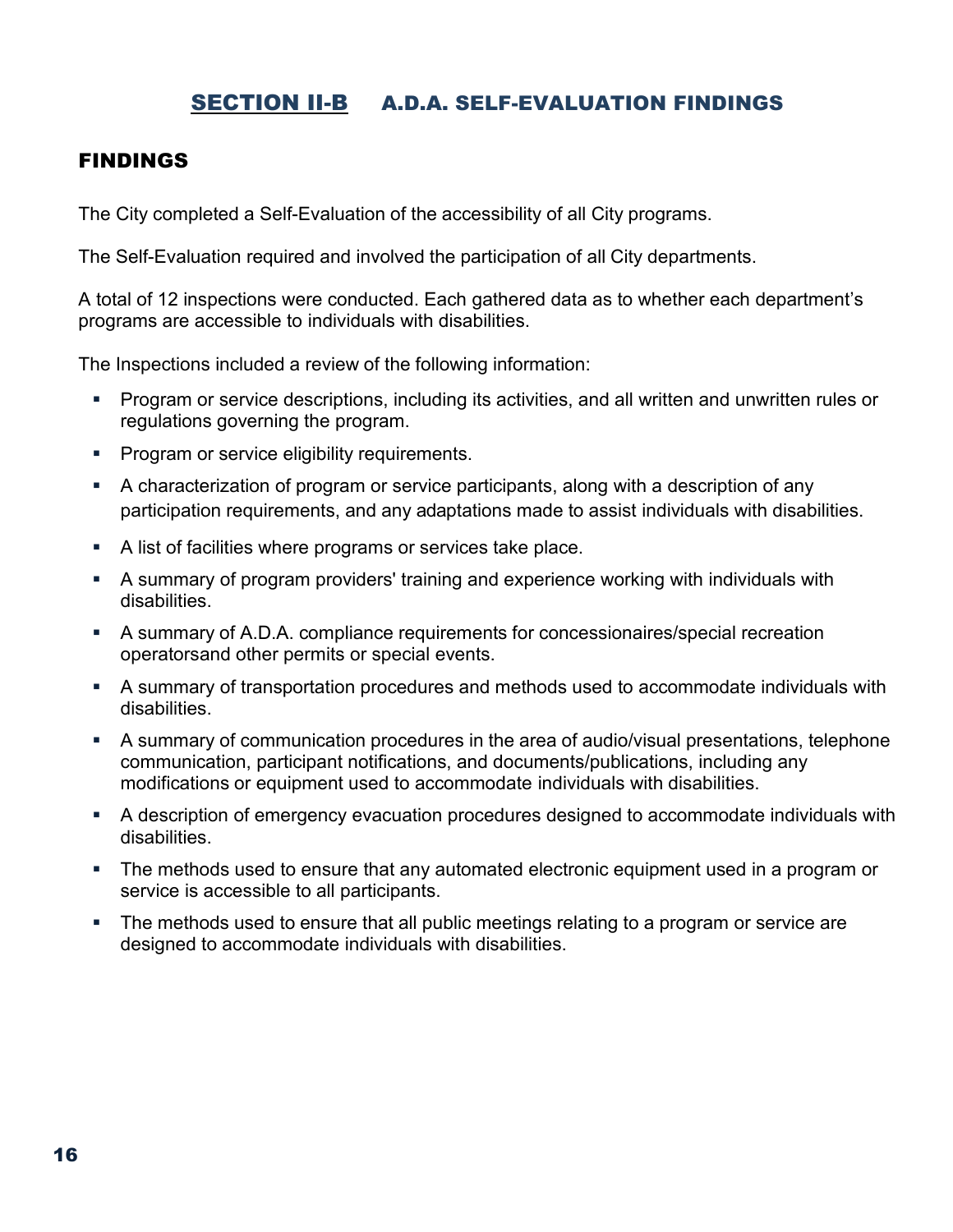#### **CUSTOMER SERVICE**

In-person interaction with the public is one of the primary functions of City departments. The City as a whole and several departments do not have widely understood and established procedures for determining reasonable modifications to achieve program accessibility.

Employees that reported contact with customers get little training on handling customers with disabilities.

Departments do not notify the public of their right to participate in programs and meetings, and of how to request auxiliary aids in accessible formats such as assistive listening devices or documents.

#### *Recommended Actions:*

- Each department identify one person that will be considered a departmental A.D.A. 'Liaison'.
- **Include City A.D.A. resources into accession training.**

#### **COMMUNITY OUTREACH**

A.D.A. regulations require the City to inform the public of the rights and protections provided by the A.D.A.. Public notification regarding events and registration does not always include nondiscrimination language. Additionally, public notification does not always identify a contact person for individuals with disabilities who may request program modifications, or information on how a hearing or speech impaired person could communicate by telephone. All departments now include this language in meeting agendas.

#### *Recommended Actions:*

• Include a notice regarding the City's commitment to providing accessible services in all City publications that provide registration or general information for City services, programs, or activities. The notice should also be produced and placed in all City departments in a location that will maximize public exposure.

#### **PRINTED INFORMATION**

In order to meet the ADA's communication standards, City departments must be able to provide information in alternative formats such as Braille, large-print format, audiotape, or computer disk.

All City departments and offices produce printed information that is available to the public. While some departments distribute information about obtaining printed information in alternate formats, other departments do not.

Registration forms, permits, and waivers are only available in written form. There is inconsistency as to the availability of alternative formats of documents such as large-print and audio tapes and readers for individuals who may be unable to read the materials.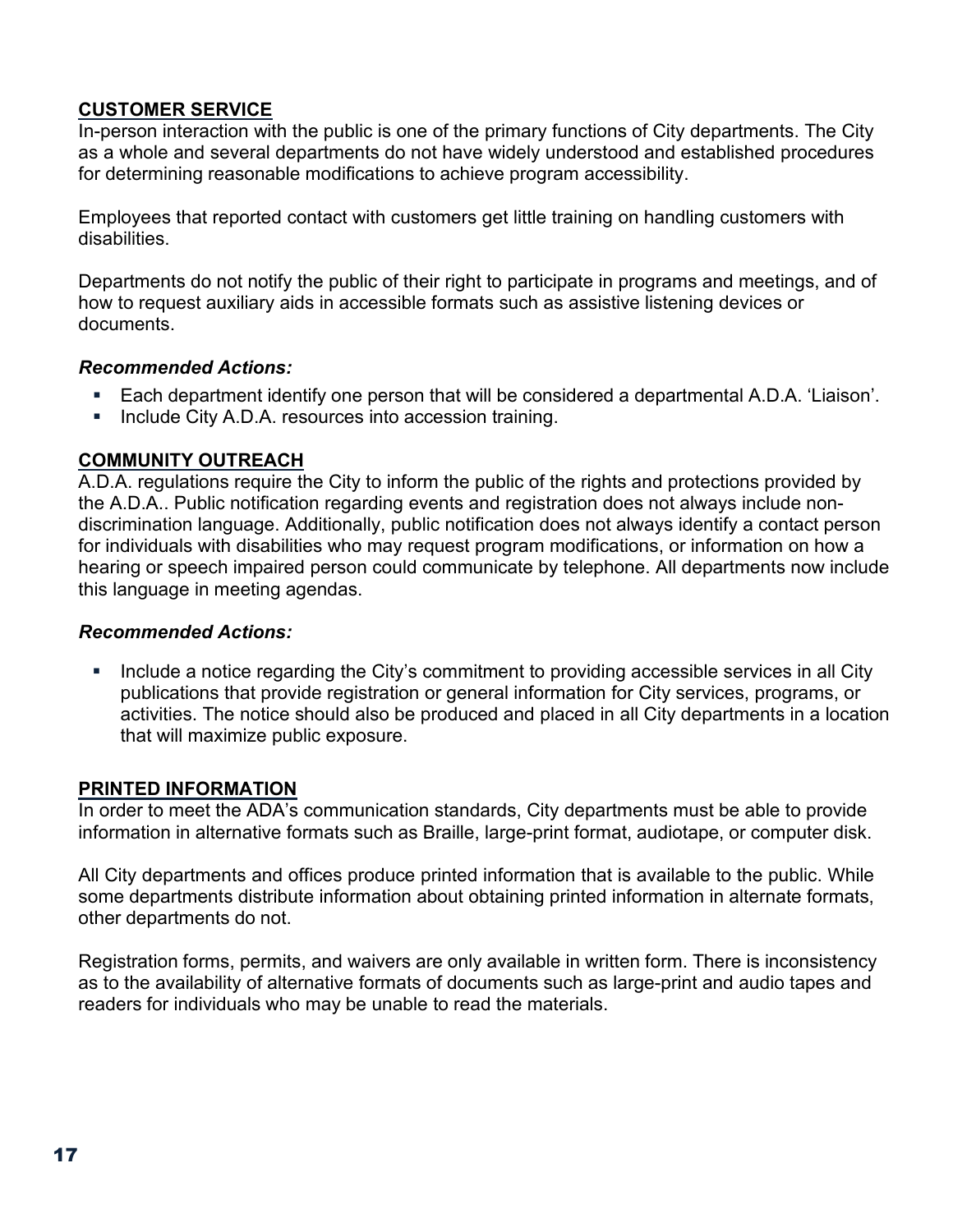#### *Recommended Actions:*

- Provide information to each department on how to produce printed information in alternative formats for individuals with various disabilities to ensure that requests are handled in a uniform and consistent manner. Include a list of available resources for providing the services.
- Publicize the City's commitment to provide program information in alternative formats on an individual basis as requested, including large-print media and taped announcements available over the telephone.
- If required, ensure the uniformity of charges for all formats of publication.
- **Include the following notice on all materials in electronic and printed form that are made** available to the public: "This publication can be made available upon request in alternative formats, such as Braille, large print, audiotape, or computer disk. Requests can be made by calling 800-955-8770 (Voice) or e-mail [Citymanager@cityofkeywest-fl.gov. P](mailto:tstoughton@cityofkeywest-fl.gov)lease allow 72 hours for your request to be processed."
- **If all identify and have available a list of interpreters, readers, etc. to be used to accommodate** requests for these services.
- **Handle all requests for other alternative formats or lengthy documents on an individual basis.**
- Provide program, facility, permits, and reservation information in a variety of formats upon request (for example, in large-print format for persons with visual disabilities or in simple language for persons with cognitive disabilities). Provide programmatic changes (e.g., staff assistance), upon request to assist in filling out forms or when alternative formats are unavailable or infeasible.
- Provide an accessible permit, reservation, or registration system in a variety of formats. For example, provide Telephone Device for the Deaf (TDD) service for applications, reservations, and general queries.
- Produce meeting agendas and other public information distributed at meetings in alternative formats when requested.

#### **GENERAL COMMUNICATION PUBLICITY AND ADVERTISING**

Public notification regarding meetings, conferences, and other events generally does not include information regarding accessible locations and the availability of auxiliary aids. Increased outreach to persons with disabilities is needed to inform the public of the services and facilities already available and modifications that the City is required to and can provide to make its services, programs, and activities accessible.

#### *Recommended Actions:*

- Publicize efforts to increase participation by individuals with disabilities, which might include activities such as distributing program brochures to members of the disabled community.
- Develop a statement regarding accessible locations and the availability of auxiliary aids upon request that is included in all public announcements, postings for City programs, and applications, including:
	- **o** The notice of non-discrimination.
	- **o** Information regarding site accessibility, including the accessible bus route serving the program, facility, or event.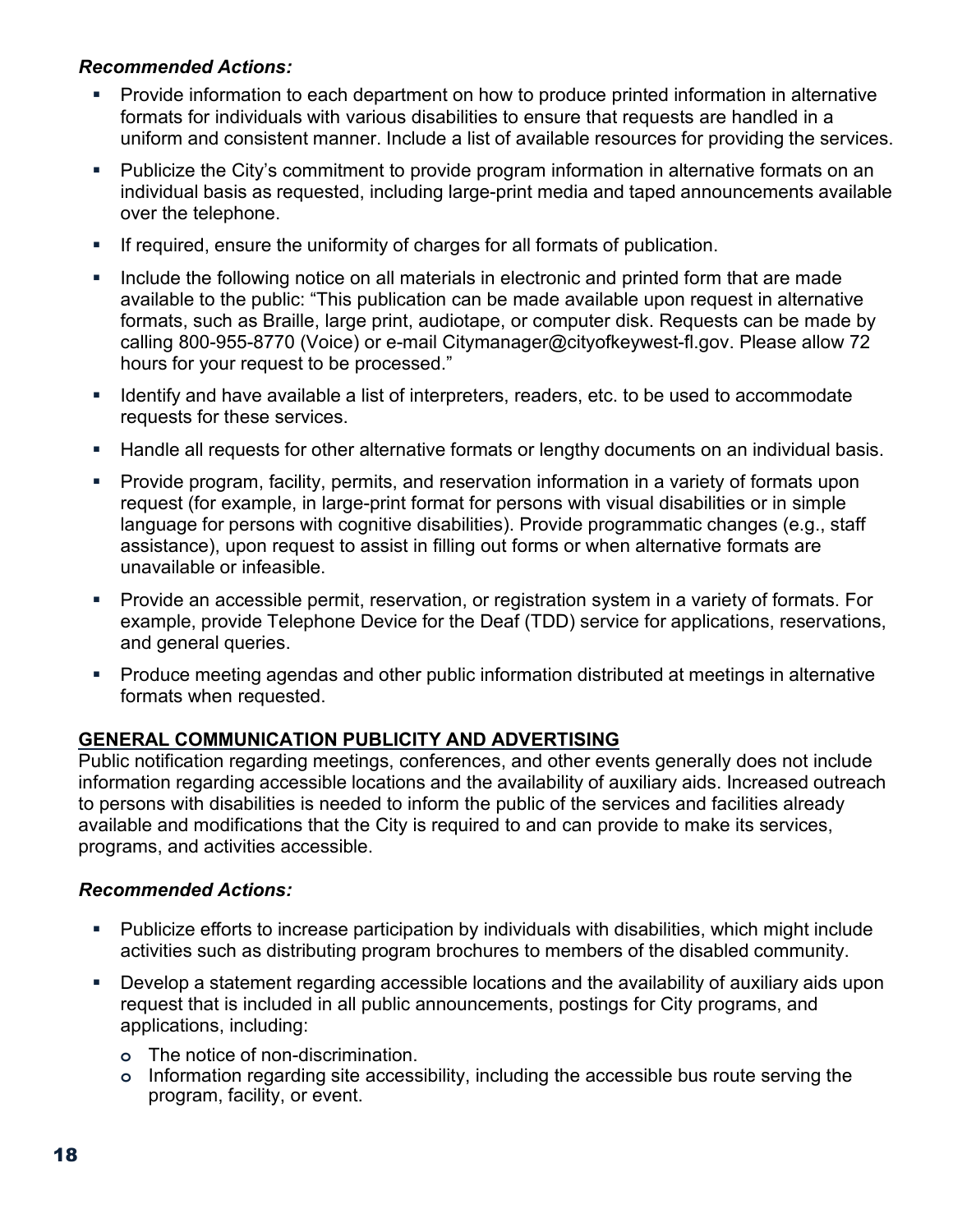#### **TELEVISED AND AUDIOVISUAL PUBLIC INFORMATION**

The City airs meetings on cable television.

#### *Recommended Action:*

 Explore the feasibility of using closed captioning or other alternatives to audio presentations for all televised programs and for audiovisual presentations produced by the City (including videos and films) in order to ensure that persons with hearing impairments can benefit from these presentations.

#### **CITY WEBSITE**

The Internet is now a primary source of information regarding services, products, programs, and facilities. The City's website, [www.cityofkeywest-fl.gov,](http://www.cityofkeywest-fl.gov/) has taken on increased importance as a communications tool.

#### *Recommended Actions:*

- Provide training to staff responsible for maintaining the City website, ensuring all are aware of the Section 508 of the Rehabilitation Act. This requirement would apply to any person in any department with authority to update any City-maintained web page.
- Additionally, the following should be done or continued:
	- **o** Continue maintaining the current level of access on the City's website.
	- **o** Continue soliciting feedback from the disabled community.
	- **o** Include the City's Policy on Non-Discrimination on the Basis of Disability on the City's website.
	- **o** List those City agencies, departments, and specialized services that offer TTY/TTD in the website telephone directory (the Contact Us web page), and include the following statement:

"The City of Key West offers Text Telephone (TTY) or Telecommunications Device for the Deaf (TDD) services for persons with speech or hearing impairments. City Staff are trained in the use of the Florida Relay System for the deaf."

- Provide information regarding programs, facilities, permits, and reservations on the City's website in an accessible format. This information should easily be found by new web users.
- **Include the City's statement regarding accessible locations and the availability of auxiliary** aids upon request on its website.
- **Continue monitoring the website and industry trends.**
- Check the HTML address of all new City web pages and ensure that all links are kept current and working. Make sure that accessible elements are used, including alternate tags, long descriptions, and captions, as needed.
- If images are used, including photos, graphics, scanned images, or image maps, make sure to include alternate tags and/or long descriptions for each.
- **If online forms and tables are used, make those elements are accessible.**
- When posting documents on the City's website, provide them in HTML, a text-based format or in accessible PDF Format.
- Develop a plan for making the existing web content more accessible. Encourage input on improvements, including which pages should be given high priority for change. Let citizens know about the standards or guidelines that are being used.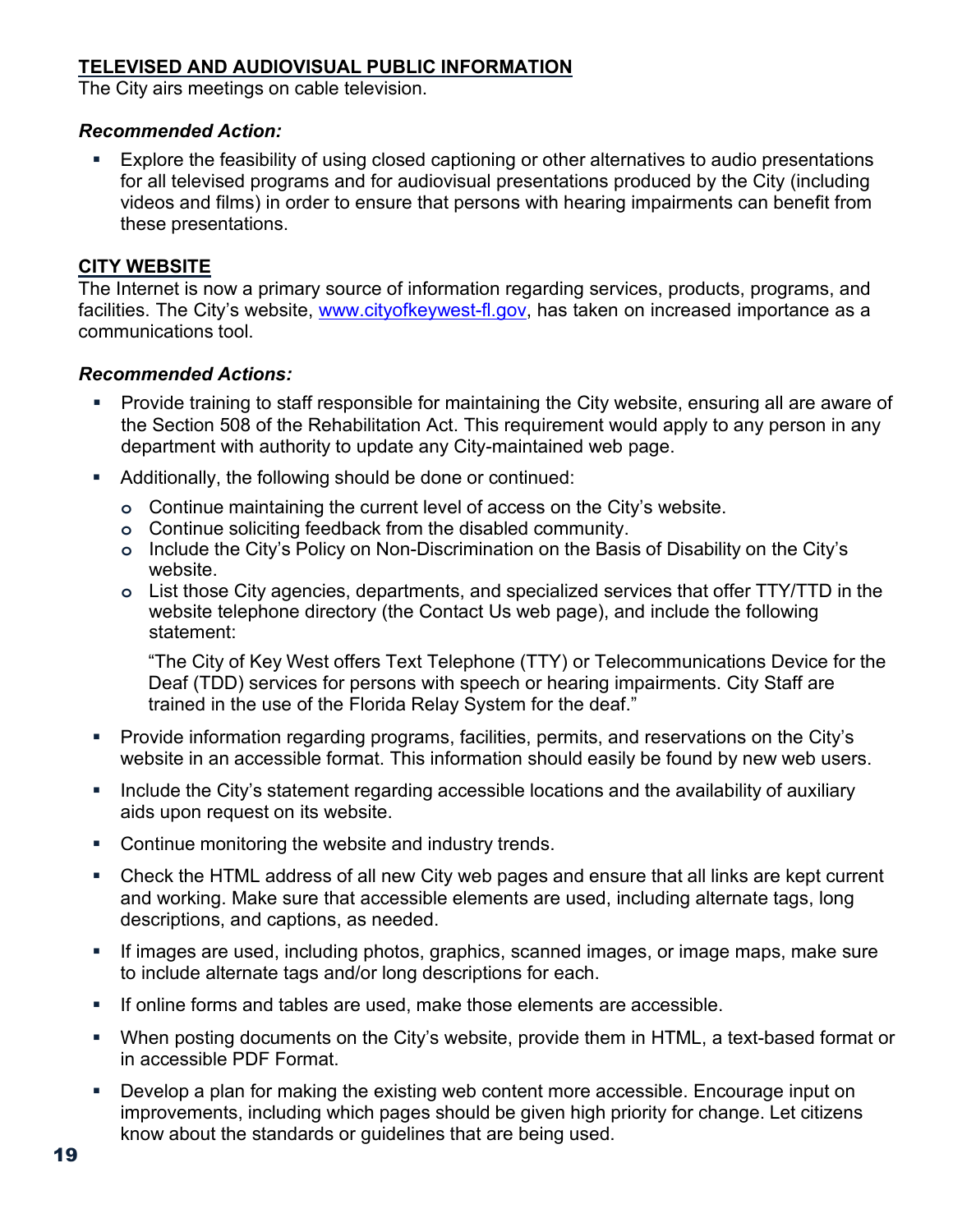- Ensure that in-house staff and consultants responsible for web page and content development are properly trained.
- Provide a way for visitors to request accessible information or services by posting a telephone number or e-mail address on the City's home page. Establish procedures to assure a quick response to users with disabilities who are trying to obtain information or services in this way.
- Periodically enlist disability organizations to test pages for ease of use; use this information to increase accessibility.

#### **TRAINING AND STAFFING**

One of the needs most frequently identified by City departments is the need for more and improved training. Different types of training are necessary depending on the type of work and amount of public contact involved with a specific position. Standard City-wide accessibility guidelines, procedures, and trainings have not yet been developed for areas such as:

- Standardized, appropriate language for outreach and written material.
- How to acquire or use assistive devices.
- General evacuation procedures for buildings.
- A list of potential "accommodations" or program modifications that might apply.

#### *Recommended Actions:*

- Provide training to City staff who have contact with the public about modifications and using assistive devices to make programs accessible.
- Ensure that customer service training provided to City employees includes training with respect to communicating with and providing modifications for persons with a variety of disabilities. Include program-specific adaptations, assistive devices, and modifications in each department's accessibility training.
- **Develop a comprehensive disability access training program.**
- Educate all City staff in their responsibilities under the A.D.A. The City's A.D.A. Coordinator should be responsible for ensuring that staff members receive training. Reference materials that address special modifications should be included in this training.
- Develop standard guidelines for outreach and written materials. These guidelines should include standard language that appropriately describes the City's policies on inclusion and non-discrimination, and staff members should receive training in using the guidelines effectively.
- Provide all City staff with ongoing awareness and sensitivity training. This training should include disability etiquette and have a section that interacts with individuals with disabilities since it's helpful to have them as trainers.
- Widely disseminate information regarding the availability and location of City Telecommunication Devices for the Deaf (TDD), and train staff members in the use of TDD equipment or other means of communicating over the telephone with a person with a hearing disability.
- Ongoing training for design, maintenance, inspection, and construction staff with respect tobuilding codes to achieve accessibility.
- **Provide City staff with training in general building evacuation procedures for assisting persons** with hearing, visual, mobility, and learning disabilities in an emergency.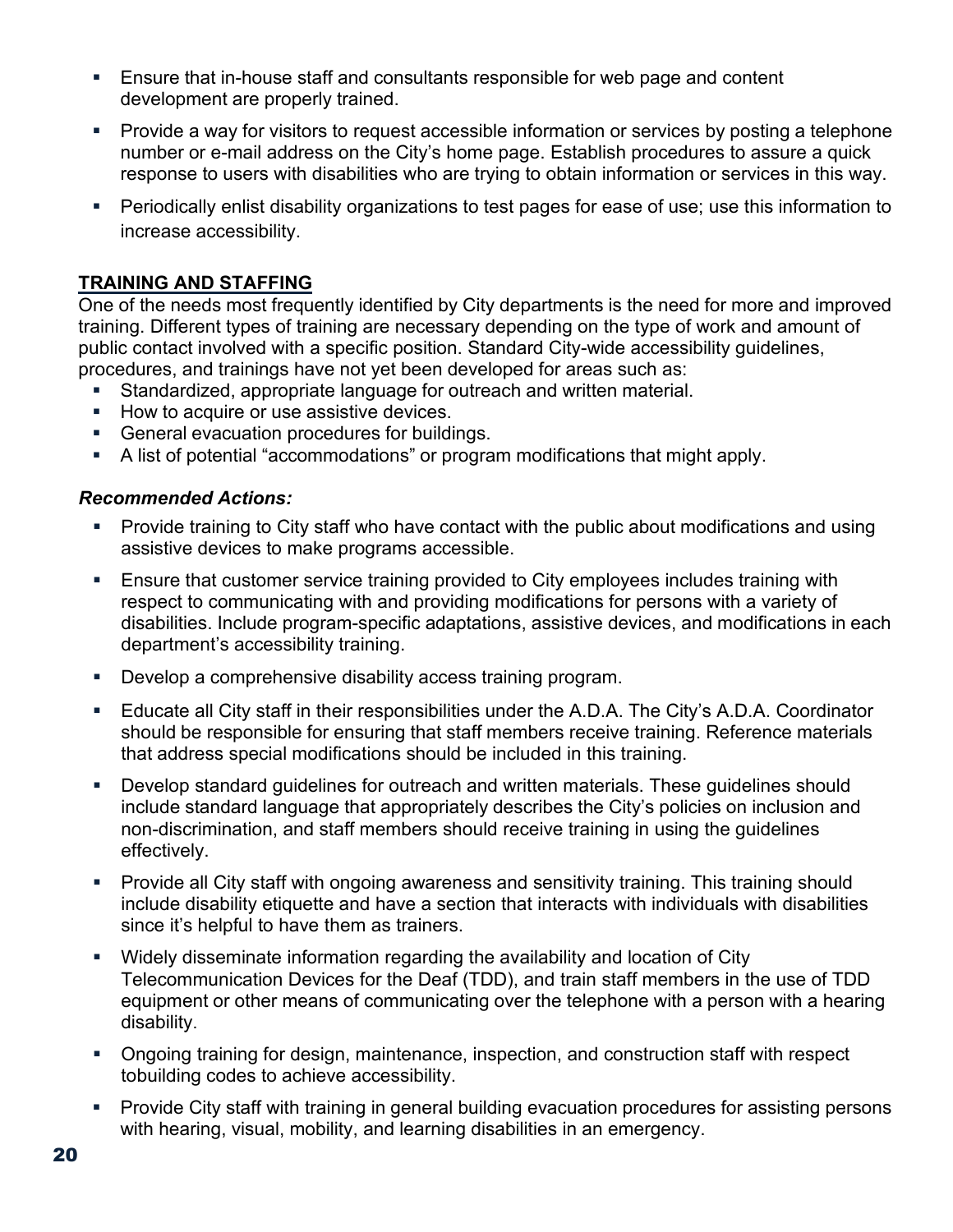Designate one employee in each department to serve as the Disability Access Liaison. To assist in this important role, the Liaison will attend periodic retraining regarding accessibility issues.

#### **PUBLIC MEETINGS**

Many City departments are responsible for holding public meetings. Generally, public meetings are held in locations that are accessible to persons with mobility impairments. However, City departments indicated that they need training on how to respond to requests for other modifications.

#### *Recommended Actions:*

- Schedule public meetings in accessible locations whenever possible.
- When a fully accessible site is not available, then make reasonable modification so that an individual with a disability can participate.
- Make information available to City staff on the types of modification requests that may be made by individuals with different types of disabilities. Provide information about auxiliary aids such as different types of assistive listening systems, sign language interpreters, readers, descriptive services, and other assistive technologies like "real-time captioning." Display a notice on meeting agendas indicating the availability of accessibility modifications.
- **Provide agendas in alternative formats, when requested.**
- Provide flexibility in the time limit on speaking for individuals with communication difficulties.
- **Provide assistive listening devices at public meetings, when requested.**
- Publicize the availability of American Sign Language (ASL) interpreters in all meeting announcements. Include the following notice in all meeting publicity:
	- **o** "Translators, American Sign Language interpreters, and assistive listening devices for individuals with hearing disabilities will be available upon request. Please make your request at least 72 hours prior to the meeting. If you require other modification not listed above, please contact the City A.D.A. Coordinator at (305) 809-3811."
- Maintain a list of on-call American Sign Language interpreters who may be brought to meetings to assist individuals with hearing impairments.
- Develop a checklist for creating accessible meetings and selecting accessible meeting spaces and make the list available to City departments and programs.
- Prepare a list of already accessible meeting spaces to facilitate the scheduling of meetings and/or their location of meetings upon request.

#### **PUBLIC TELEPHONES AND COMMUNICATION DEVICES**

The City has a main TDD number listed on the City website.

#### *Recommended Actions:*

 Train staff in use of TDD/TTYs and the Florida Relay System. Especially where they can find the information on the City of Key West website.

#### **PURCHASING ACCESSIBLE/A.D.A.PTIVE EQUIPMENT**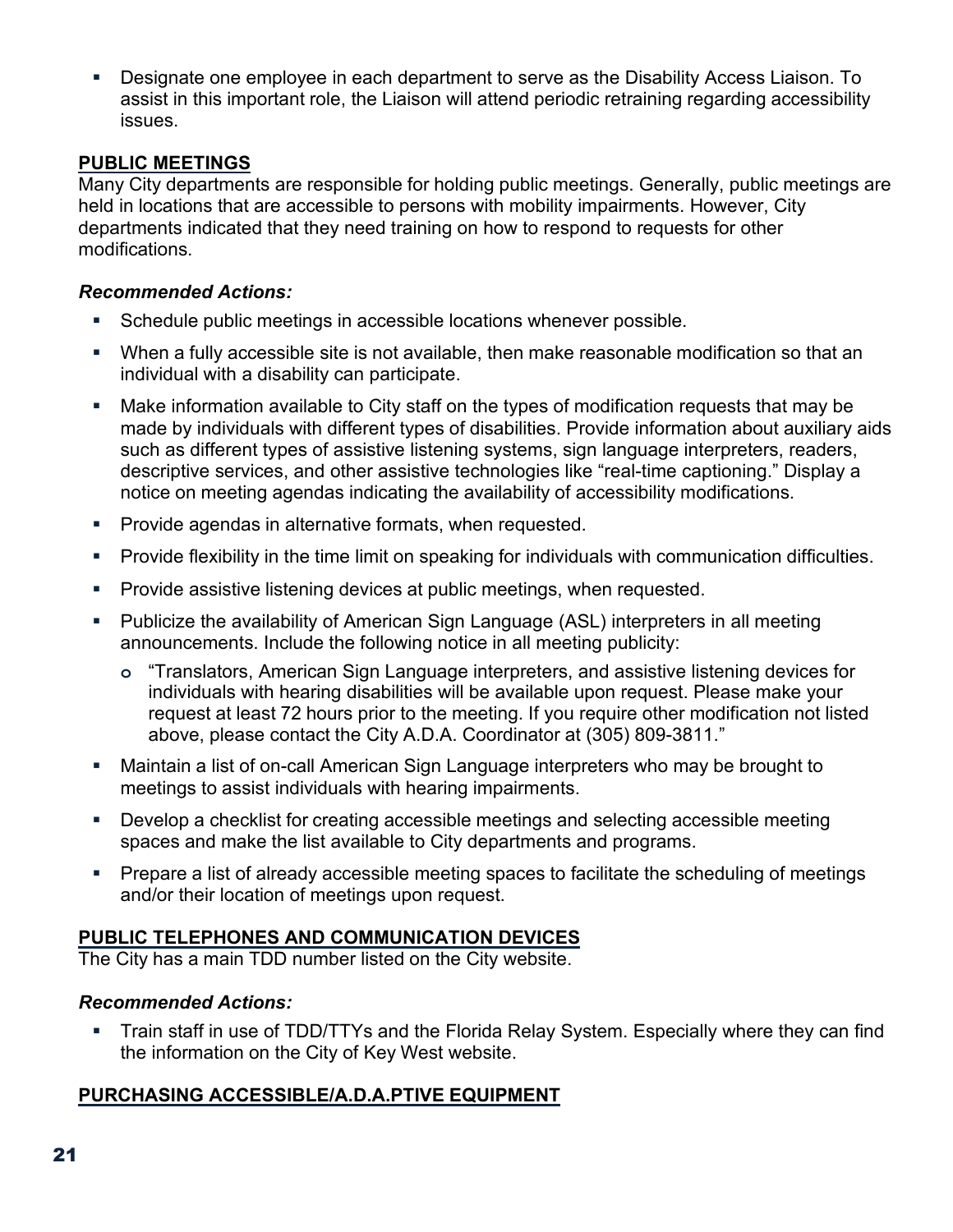Adaptive aids are devices, controls, appliances, or items that enable individuals with disabilities to improve their abilities to function independently and participate in programs, services, and activities offered by the City.

City departments are unaware of resources for purchasing equipment or supplies that would make their programs more accessible to individuals with disabilities.

#### *Recommended Actions:*

- Establish a "Resources Toolkit" of adaptive aids and human resources that will be available for use by individuals participating in City programs.
- Include information about the availability of specific equipment and/or individuals who are available to provide special services (e.g., American Sign Language (ASL) translation) in public information materials such as brochures and the City's website.
- Evaluate furniture and building materials purchases for compatibility with a wide range of disabilities.
- Select items that are easily adjustable or can be modified to accommodate a variety of physical and ergonomic needs when purchasing items such as furniture, site furnishings, and office systems.
- Include accessibility as a criterion for selecting items. Purchasing accessible equipment is a complex task, and the purchasing department is encouraged to consult appropriate experts when making large purchases.

#### **EMERGENCY EVACUATION PROCEDURES**

All City departments require established emergency evacuation procedures to safely evacuate individuals with disabilities who may need special assistance in an emergency.

#### *Recommended Actions:*

- Develop guidelines for the evacuation of individuals with disabilities in various types of emergency situations. Each department should use these guidelines to create their own emergency evacuation plans. These plans should:
	- **o** Address what to do when an alarm is triggered.
	- **o** Establish meeting places for assistance and evacuation chairs.
	- **o** Provide direction on what to do if assistance is not available.
	- **o** Establish training for the floor captains.
- Specific suggestions for evacuation plan and procedures can be found through the U.S. Access Board, [www.access-board.gov/evacplan.htm,](http://www.access-board.gov/evacplan.htm) and the Emergency Procedures for Employees with Disabilities in Office Occupancies document published by FEMA and the US Fire Administration.
- Train City staff regarding emergency evacuation procedures with periodic drills, both announced and unannounced.
- Review existing emergency procedures to ensure that individuals with disabilities can be alerted and are able to summon emergency service providers. Provide all evacuation policies and procedures in alternative formats. Explore the use of other technologies such as audible exit signs for orientation and direction.
- **Departments that routinely provide emergency services should have priority for receiving** equipment that accommodates alternative format communication.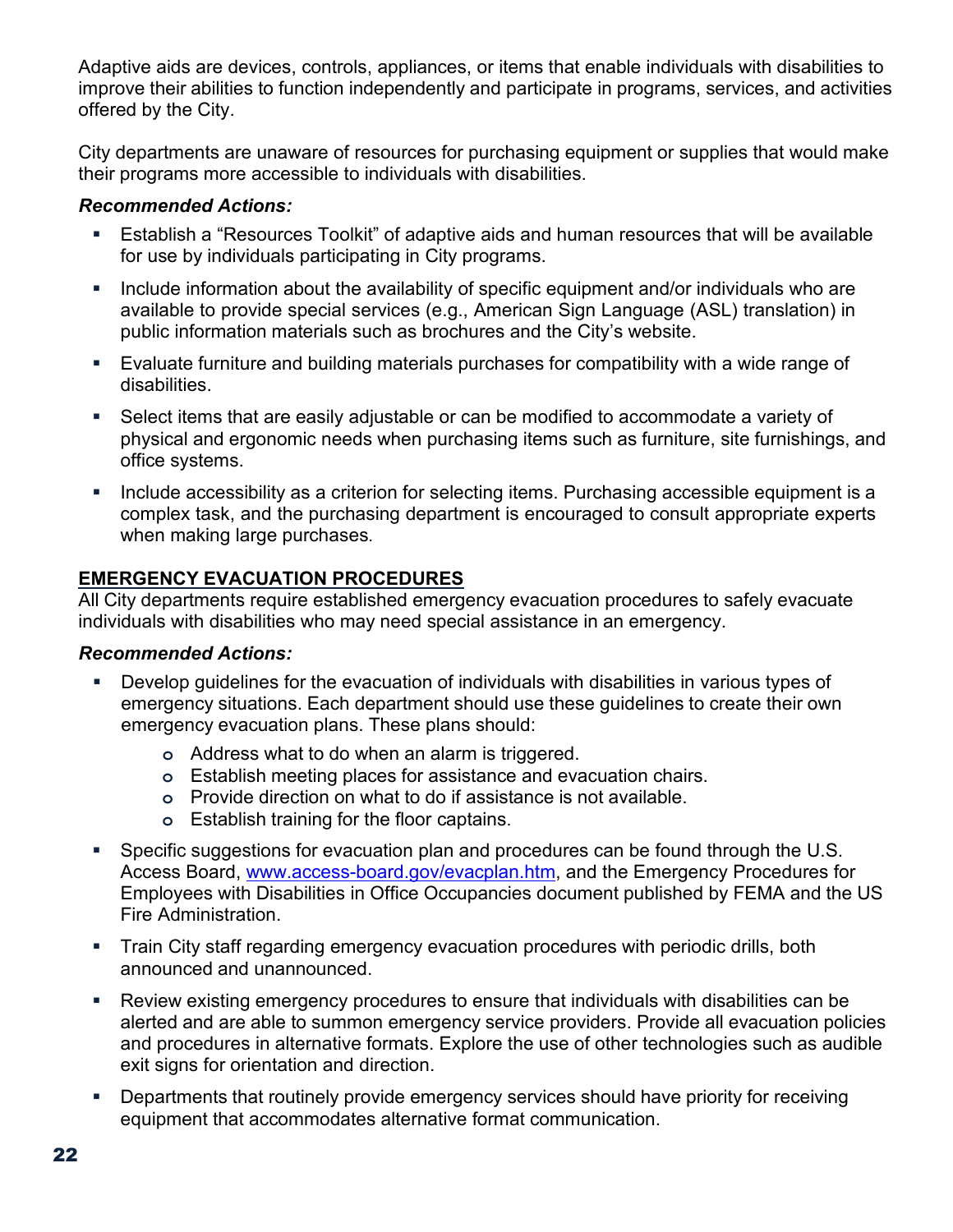**Take the necessary steps to ensure that emergency teams are aware of individuals with** disabilities in their communities who may require special assistance in the event of an emergency.

#### **SERVICES PROVIDED BY CONTRACTED SERVICES**

If departments use outside contracted employees to provide services to the public.

#### *Recommended Action:*

 For those departments that use outside contracted employees to provide services to the public, a procedure should be set up to ensure that their work is consistent with City accessibility policies and standards.

#### **SPECIAL EVENTS ON CITY PROPERTY**

The City provides opportunities for private organizations to utilize its facilities for special events.

#### *Recommended Action:*

In situations where private organizations sponsor events in City facilities, the City should require private organizations to comply with applicable A.D.A. requirements. The City should provide a checklist and information during the application process to inform organizers of their responsibility for accessibility under the A.D.A.. The checklist and information should be available on the City's website.

#### **POLICY AND DOCUMENT REVIEW**

Policies were reviewed to determine if City policies inadvertently discriminate against people with disabilities when accessing City services.

#### *Recommended Actions:*

Review policies to ensure compliance on an annual basis:

#### **PUBLIC RIGHT OF WAY ACCESSIBILITY GUIDLINES (PROWAG)**

Accessible Pedestrian Signals (APS)

The 2009 Manual on Uniform Traffic Control Devices (MUTCD) (Sections 4E.09 through 4E.13) details the application and placement of accessible pedestrian signals. As part of new traffic signal warrant studies, the City should evaluate the need to install APS. For existing signalized intersections, the City should consider installing these based on citizen complaints.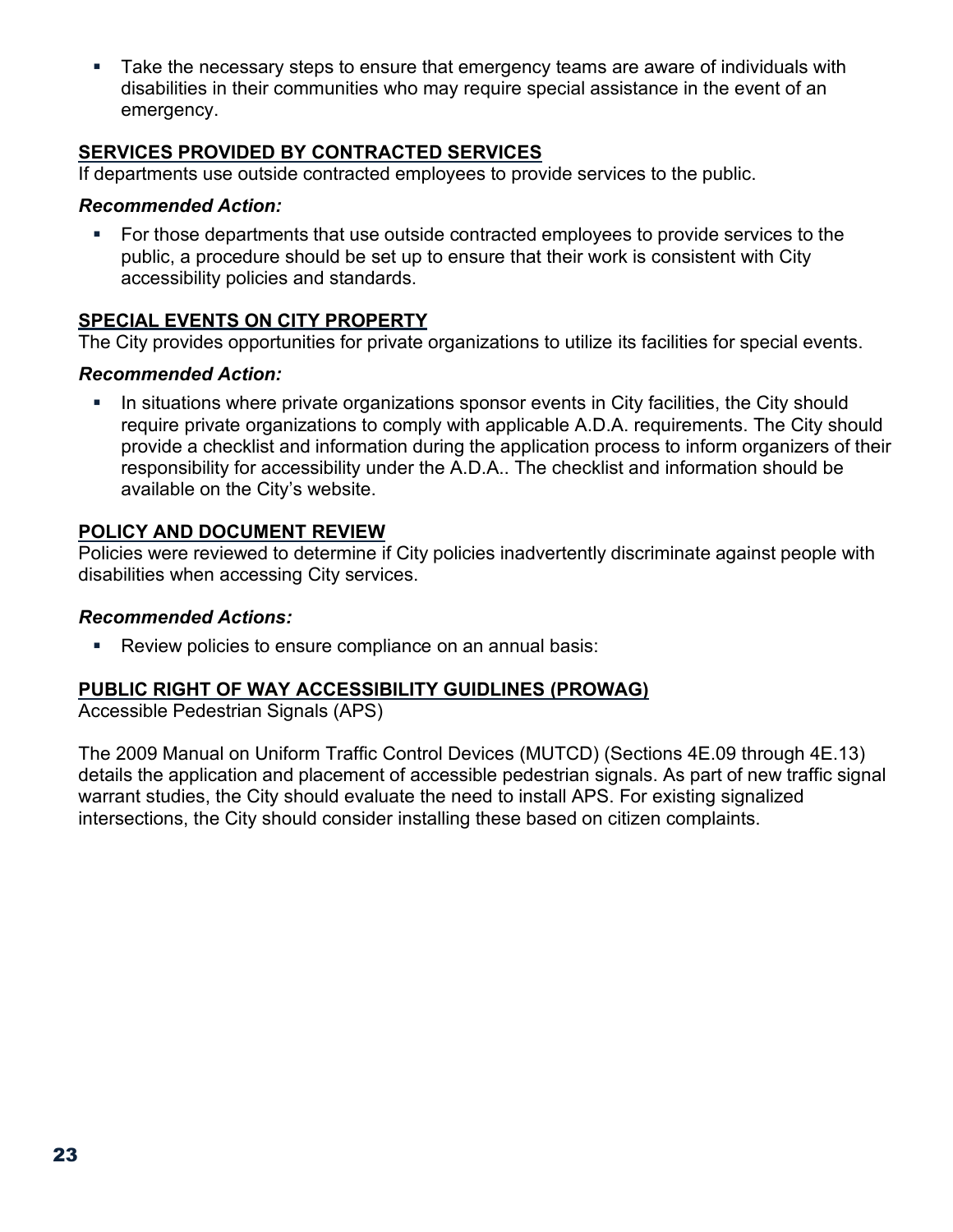#### **BUILDINGS AND PARKING LOTS**

Areas that were evaluated for each building included parking lots, path of travel from the parking lot to the building, access into the building, signage, drinking fountains, telephones, bathrooms, and counter heights.

There were several common issues observed at these buildings. They included:

- Accessible Parking Accessible parking was either not provided, or if it was, was noncompliant.
- Accessible Paths to Building Paths from the parking lots to the building entrances were either non-existent, or were non-compliant based on cross slopes, transitions, or the doors themselves.
- Counter Heights Transaction areas had counters, but some were not lowered to accommodate a citizen in a wheelchair.
- **Bathroom Fixtures and Stalls Stalls and toilets were non-compliant.**
- Signage Signage for accessible parking spots and entrances were not always provided.

#### **CITY PARKS**

All parks were evaluated as part of this project. In addition to the park facilities, the associated parking lots were also assessed.

Areas that were evaluated for each park included parking lots, path of travel from the parking lot to the park facilities, access into the facilities, signage, drinking fountains, and bathrooms.

There were several common issues observed at these parks. They included:

- Accessible parking.
- Accessible paths to play area.
- Signage: signage for accessibility information was not always compliant.

#### **SIGNALIZED INTERSECTIONS**

Signalized intersections (including A.D.A. - compliant locations) were evaluated.

Areas that were evaluated for each signal included running and cross slopes of curb ramps, access to the pedestrian push buttons, diameter of push buttons, mounting height of push buttons, presence and condition of crosswalk markings, and clearance or space in front of the push buttons.

There were several common issues observed at these signals. They included:

- Non-compliant curb ramps: ramps had noncompliant running, side, and cross slopes, noncompliant landings, or no landings.
- Dangerous transitions: transitions from the base of the ramp to the roadway exceeded  $\frac{1}{4}$ " at numerous locations.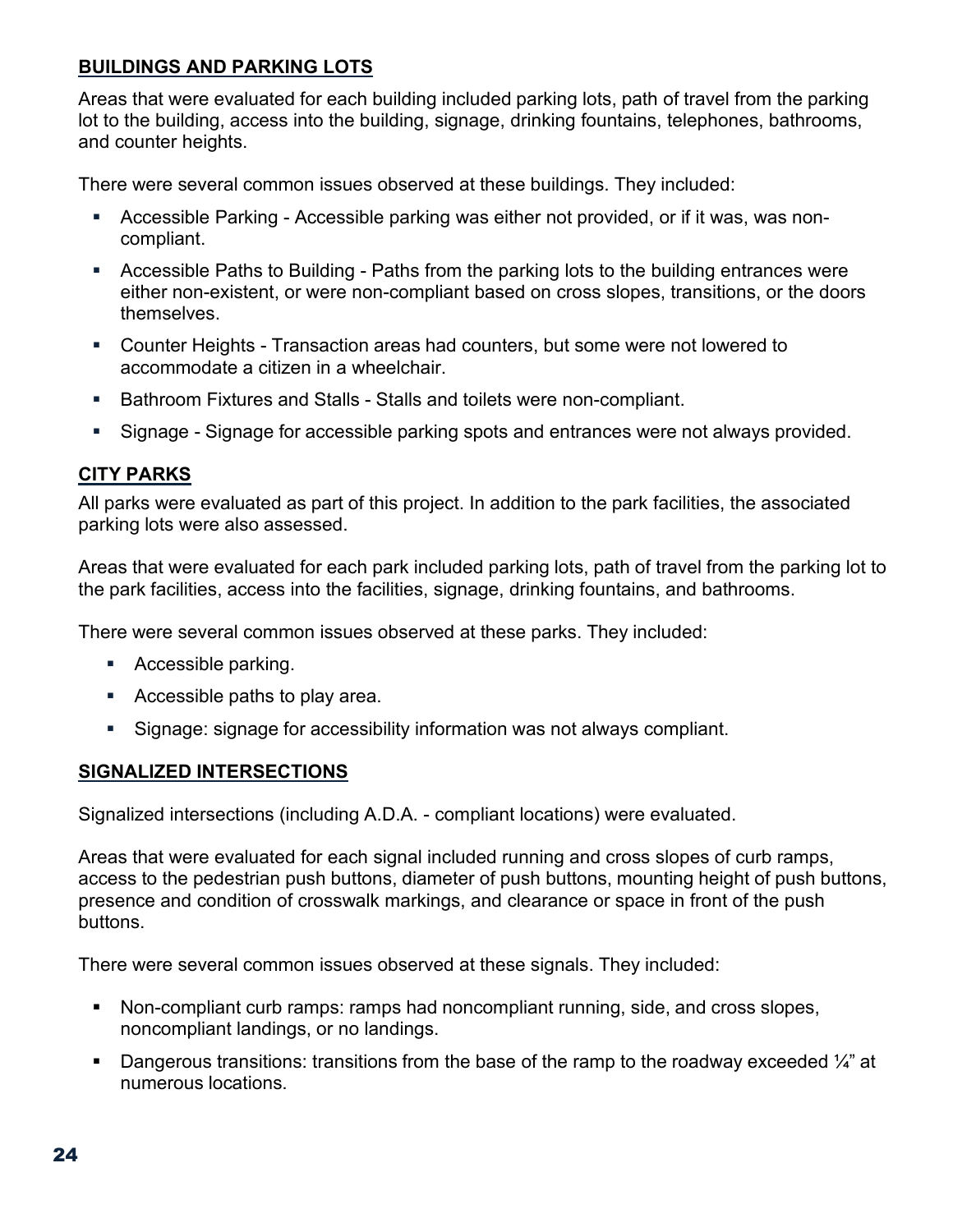### SECTION III-A

## A.D.A. TRANSITION PLAN FOR FACILITIES, PROGRAMS AND SERVICES

#### TRANSITION PLAN OVERVIEW

The Plan's goal is to:

- Improve accessibility for all citizens and visitors.
- **Encourage participation from the public and disabled community.**
- **Educate City staff and the public on the requirements of the A.D.A..**
- Develop a comprehensive list of any barriers.
- **Provide a detailed outline of methods to remove any barriers.**
- **Provide a realistic schedule for the removal of barriers.**
- **IDENTIFY IDENTIFY CONTEX 1** Identify funding sources and opportunities to implement a barrier removal program.

This Plan combines the findings of the facility, program, and services questionnaires and community review. Not all barriers must be removed in order to provide program access. The first priority is to remove those barriers limiting access to programs.

In compliance with the requirements of the A.D.A., the City will maintain in working order equipmentand features that are required to provide access to individuals with disabilities.

The A.D.A. Coordinator set priorities for renovating facilities to bring them into compliance with A.D.A.guidelines when needed. All facilities providing programs, activities and services by the City were listed and ranked based on the following criteria:

Program Uniqueness/Program Number: The number of programs, including those unique to a facility, give an indication of the importance of the facility to the community. Many programs that are unique to a facility cannot occur elsewhere.

Level of Use by the Public: The level of actual use by the public varies among facilities. Facilities that receive a high level of use by the public were given a higher rating.

Geographic Distribution*:* It is important that facilities are distributed throughout the City in order to ensure maximum access. The decision-making process for assigning priorities involved several steps. All City facilities were listed and sorted according to the criteria listed above by the staff responsible for the programs that use the facilities. During this process, it was the intent of the City to identify not only locations that represent all of the programs offered by the City, but also to prioritize the best of those programs and locations for access improvements.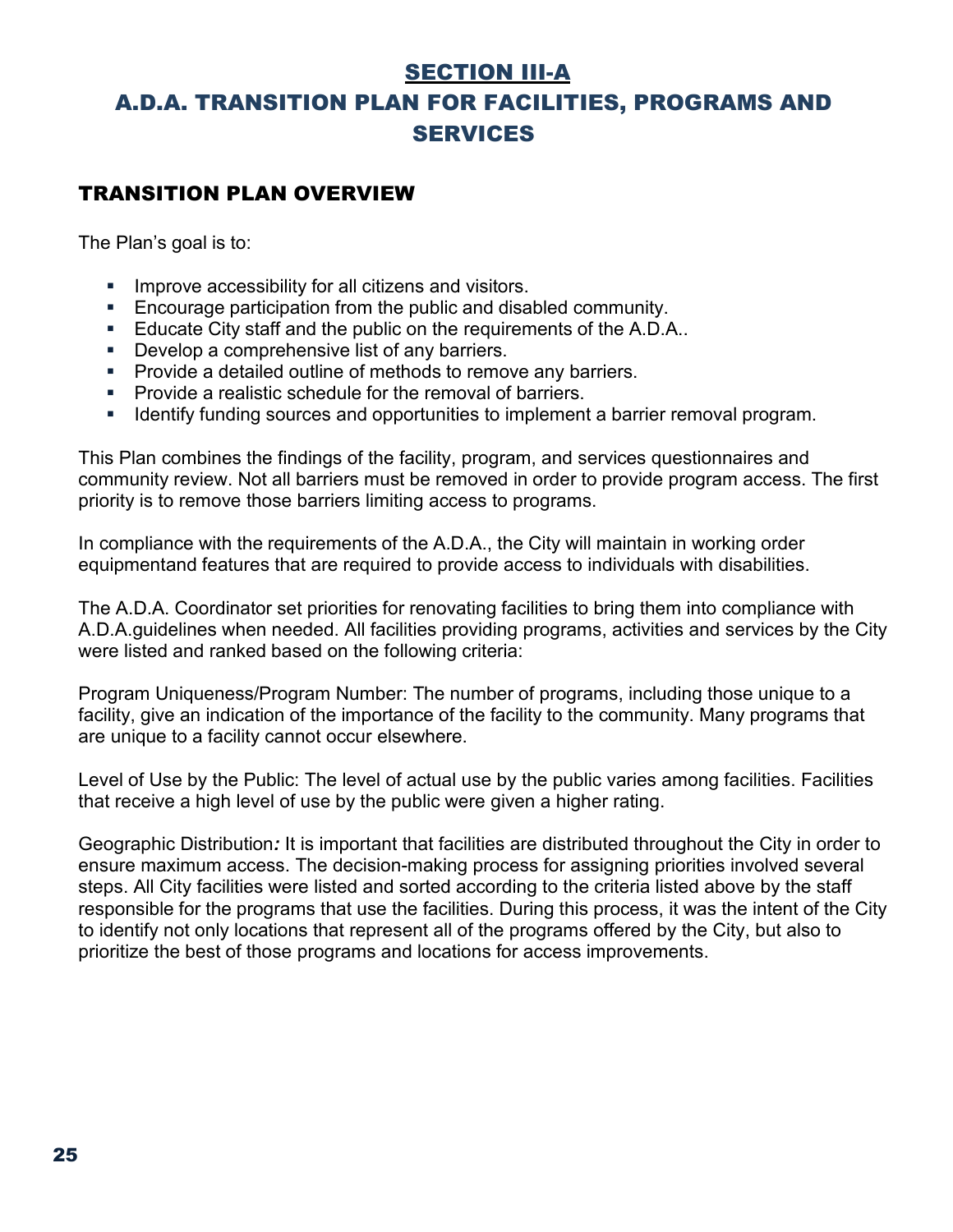### SECTION III-B

## A.D.A. TRANSITION PLAN FOR FACILITIES, PROGRAMS AND SERVICES

#### **SELF EVALUATION PRIORITY INFORMATION**

A.D.A. inspections identified priorities for barrier removal within each facility. Barriers were assignedlevels of priority using the following criteria:

 **Priority One:** Approach and Access – The City should take measures to provide access to the facility from sidewalks, parking or public transportation. These measures include, but are not limited to, installing an entrance ramp, widening entrances, and providing accessible parking spaces.

**Note -** Critical nature of the service provided: Facilities providing essential services related to health and safety and programs that are unique to a building, facility, or park, and cannot occur at another location.

 **Priority Two:** Goods and Services – The City should take measures to provide access to those areas where goods and services are made available. These measures include but are not limited to adjusting the layout of display racks, rearranging tables, providing brailed and raised character signage, widening doors, providing visual alarms, and installing ramps.

**Note -** Level of use by the public: Facilities that receive a high level of public use.

 **Priority Three:** Restrooms – The City should provide access to restroom facilities. These measures include but are not limited to removal of obstructing furniture or vending machines, widening of doors, installation of ramps, providing accessible signage, widening of toilet stalls and installation of grab bars.

**Note -** Geographic distribution: by selecting a range of facilities that are distributed throughout the City, the City can ensure maximum access for all.

**Priority Four:** The City will consider other reasonable measures to enhance accessibility**.**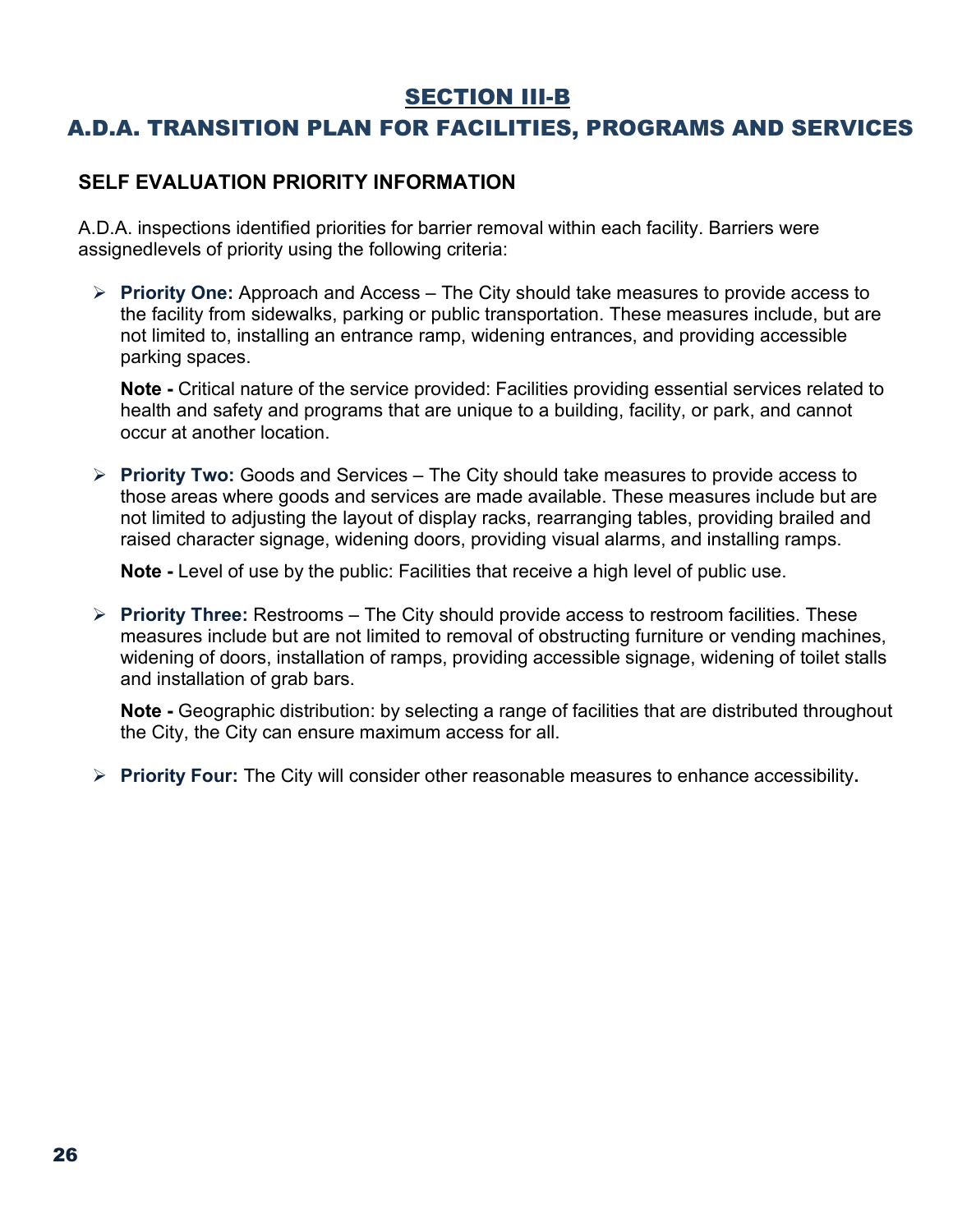### SECTION III-C

## A.D.A. TRANSITION PLAN FOR FACILITIES, PROGRAMS AND SERVICES

## SELF-EVALUATION PRIORITY LISTINGS

#### **A. NOTIFICATION – Priority One**

- **1.** The City of Key West will adopt and post all required notices under the A.D.A. on its websiteand in conspicuous locations in its public buildings.
- **2.** Implement written procedures to inform individuals with disabilities and other interested persons about reasonable accommodation requests (internal & external) and of the existence and location of accessible programs, services, and activities.

#### **B. A.D.A. COORDINATOR – Priority One**

The City has appointed an A.D.A. Coordinator to oversee and coordinate the City's effort to carryout its responsibilities under the A.D.A., including any investigation of A.D.A.-related complaints.

The City will make available to all interested individuals the name, office address, and telephone number of the A.D.A. Coordinator.

#### **C. GRIEVANCE PROCEDURE (Internal and External) – Priority One**

The City has developed a grievance procedure and distribute it to all departments and posted copies of it in conspicuous locations in each of its public buildings.

#### **D. GENERAL EFFECTIVE COMMUNICATION – Priority Two**

To establish the following:

- **1.** Develop staff training protocol and procedures.
- **2.** Identify sources of qualified sign language and oral interpreters, qualified readers, realtime transcription services, and vendors able to prepare documents in Braille.
- **3.** Establish written procedures/polices, with time frames, public notification process for fulfilling requests for sign language or oral interpreters, qualified readers, real-time transcription services, and documents in alternate formats, including Braille, large print, cassette tapes, and accessible electronic format (*e.g.*, HTML).
- **4.** Designate an employee as the web accessibility coordinator for City of Key West who will be responsible for coordinating compliance requirements of Title II of the A.D.A., the Web Content Accessibility Guidelines (WCAG) version 2.0.
- **5.** Adopt, implement, and post online a policy providing that the City's web pages will comply with WCAG 2.0 AA, published by the World Wide Web Consortium (W3C), Web Accessibility Initiative (WAI).
- **6.** Distribute the compliance policy referred to in number 5 above to all employees and contractors who design, develop, maintain, or otherwise have responsibility for its websites, or provide website content, technical support, or related customer service.
- **7.** Provide a notice, prominently and directly linked from the City's homepage, instructing visitors how to request accessible information. The link shall provide at least two methods to request accessible information, including an accessible form to submit feedback, an e-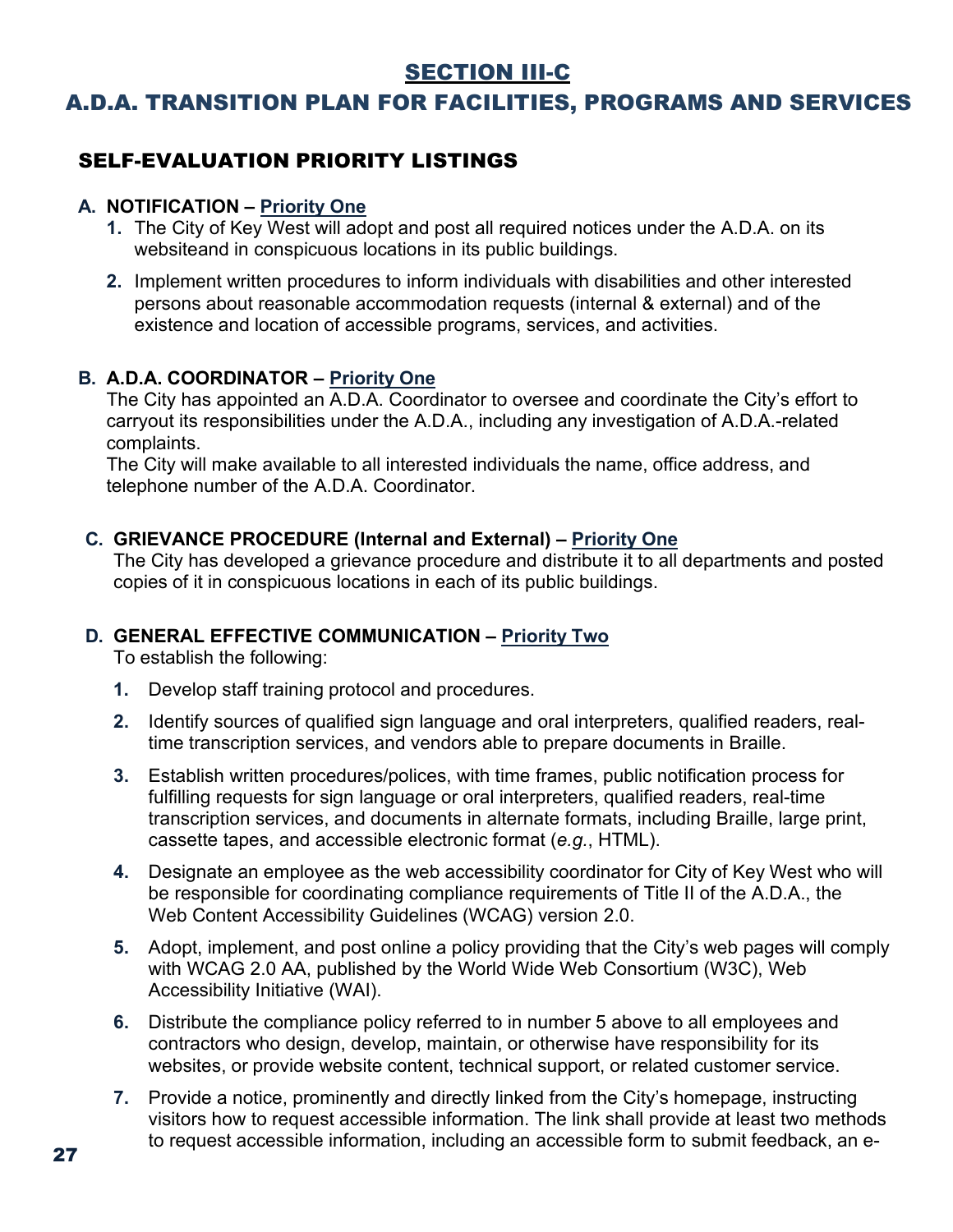mail address, or a toll-free phone number (with TTY) to contact personnel knowledgeable about the accessibility of the website.

**8.** Provide a notice, prominently and directly linked from its homepage, soliciting feedback from visitors on how to improve website accessibility. The link shall provide at least two methods to provide feedback, including an accessible form to submit feedback, an e-mail address, or a toll-free phone number (with TTY) to contact personnel knowledgeable about the accessibility of the website.

#### **E. NEW CONSTRUCTION, ALTERATIONS AND PHYSICAL CHANGES TO FACILITIES - Priority Two**

- **1.** Any construction or alterations to City buildings and facilities by it or on its behalf will fully comply with the requirements of the A.D.A. & implementing regulations, including applicablearchitectural standards.
- **2.** To allow individuals with disabilities to fully and equally enjoy City services, programs, or activities in their entirety.

#### **Key Points: a.** Path of Travel

- **b.** Provide Access
- **c.** Frequency of Use by Public
- **d.** Signage Directional & Informational

#### **F. PROGRAM MODIFICATIONS (City departments) – Priority Two**

To ensure that City programs, services, and activities that are operated at facilities owned or controlled by other entities, when viewed in their entirety, are readily accessible to and usable by individuals with disabilities.

#### **Key Points: a.** Path of Travel

- **b.** Provide Access
- **c.** Frequency of Use by Public
- **d.** Effective Communication
- **e.** Signage Directional & Informational
- **f.** Geographic Distribution for Maximum Access for Residents

#### **G. EMPLOYMENT – Priority One**

To ensure City employment policies comply with Title I of the Americans with Disabilities Act and implementing regulations.

#### **H. EMERGENCY MANAGEMENT PROCEDURES AND POLICIES - Priority One**

The City Emergency Operations Plan (EOP) will comply with the A.D.A.. To address A.D.A. obligations of emergency management, including planning, preparedness, evacuation, shelters, medical and social services, lodging and housing programs, recovery, and rebuilding.

#### **I. SIDEWALKS** - **Priority Two**

- **1.** The City will implement a written process for requesting and receiving input from individuals with disabilities regarding the accessibility of its sidewalks.
- **2.** The City of Key West Engineering Department has created the Sidewalk A.D.A. Transition Plan (Appendix I), revised on January 1<sup>st</sup>, 2017. The Sidewalk A.D.A. Transition Plan summarizes the sidewalks, curb ramps and other pedestrian facility needs in the City, and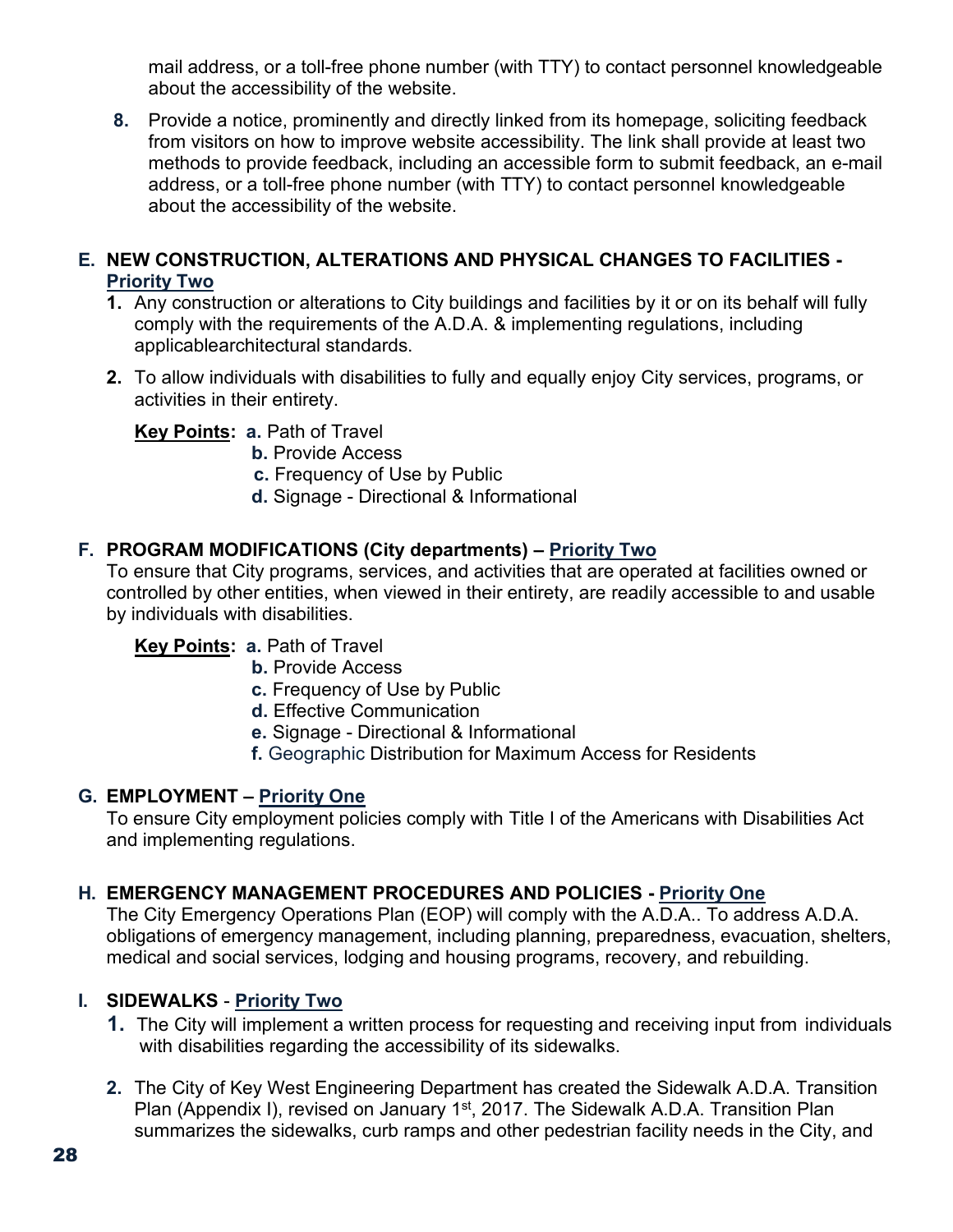provides a schedule for implementing and scheduling remedial work. The ultimate goal of this plan is to provide a complying system of curb ramps, pedestrian signals and sidewalks within the City limits.

#### **J. MISCELLANEOUS PROVISIONS** – **Priorities Two and Three**

- **1.** The City will maintain the accessibility of its programs, activities, services, facilities, and equipment, including routinely testing accessibility equipment and routinely auditing the accessibility of its programs and facilities. This provision, however, does not prohibit isolated or temporary interruptions in service or access due to maintenance or repairs.
- **2.** The City will establish a training program on the requirements of the A.D.A. and appropriate ways of serving individuals with disabilities for all City officials and staff. The City will makeavailable a description of the training, method of training, accountability protocol, the agenda(s), any handouts, and the name, title, and address of the trainer(s).

#### **K. PUBLIC RIGHTS-OF-WAY – Priorities Two and Three**

A primary function of any city is to provide safe and inviting pedestrian paths of travel. Pedestrian traffic encourages interaction among citizens, strengthens neighborhoods, and contributes to the vitality of the community at large. Likewise, individuals with disabilities often depend on a safe and accessible pedestrian system to conduct their daily lives.

However, many of the elements and conditions that go unnoticed by the nondisabled public pose significant impediments to disabled individuals. Ambulatory pedestrians can simply walk around an obstruction in the sidewalk or step off a curb face without much notice, however for individuals who use wheelchairs, these ordinary features become a major impediment.

As compared to the general population, individuals with disabilities are generally more reliant on pedestrian networks. A portion of the disabled population does not drive and depends on self-mobility or public transportation to get around. These factors, coupled with an aging population (where disabling conditions increase dramatically) highlight the importance of pedestrian systems that will serve all populations within the community, both in the present and into the future.

This City Sidewalk A.D.A. Transition Plan outlines a roadmap for the City to follow in order to make its public rights-of-way accessible to individuals with disabilities.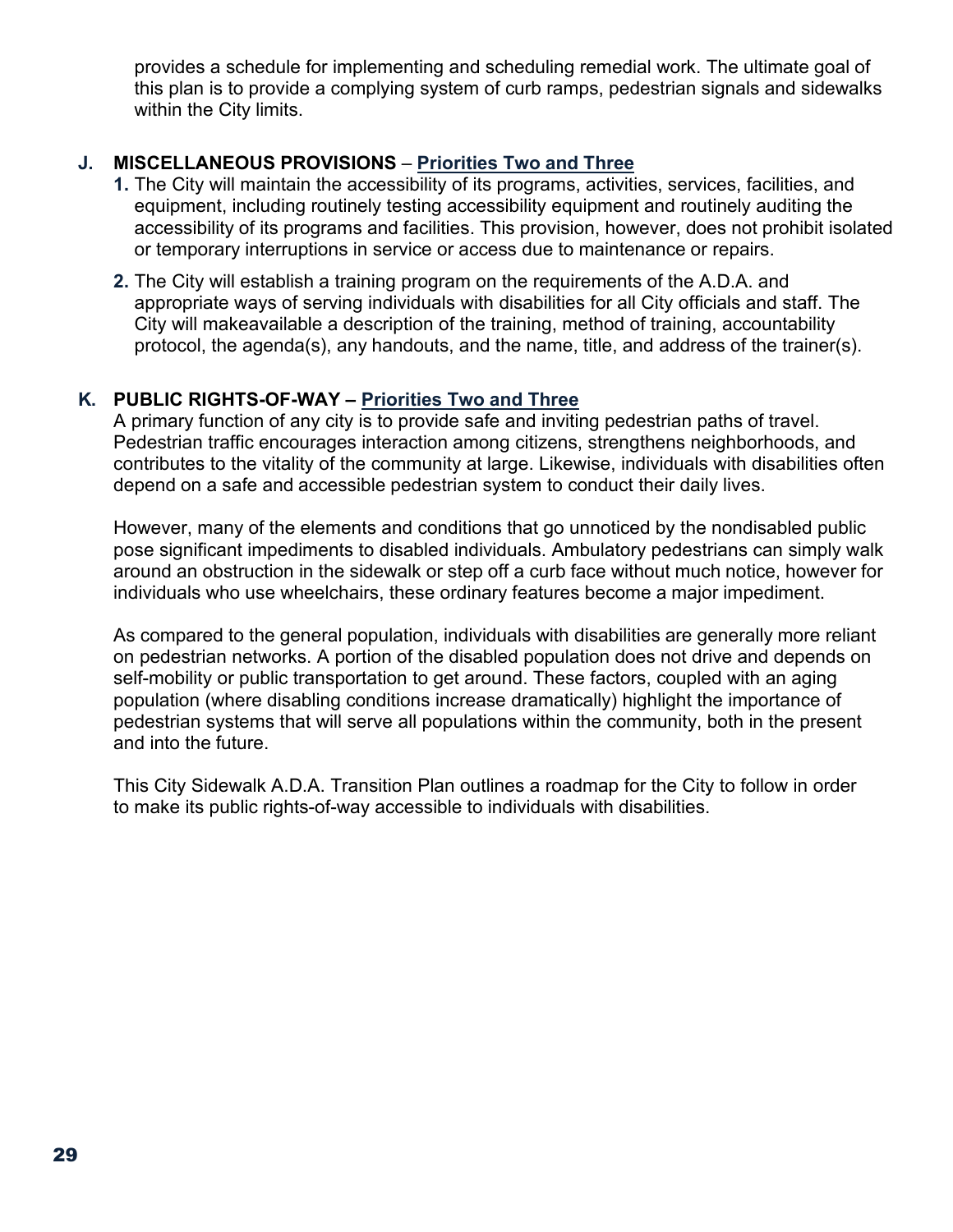### SECTION III-D

## A.D.A. TRANSITION PLAN FOR FACILITIES, PROGRAMS AND SERVICES

### TRANSITION PLAN AND SCHEDULE FOR IMPROVEMENTS

The City will make reasonable efforts to improve the accessibility of facilities, programs, and activities. The Mayor and City Council will determine the appropriate amount to allocate each year toward this goal.

There will be times when it is infeasible to provide technical compliance, or a program will be substantially changed by making it accessible for all persons. The City will choose areas with high priority and solvability before moving on to lower priorities unless a specific request is made by the public.

Additionally, the City will follow the concept of program access under Title II of the A.D.A.. Program Access does not necessarily require a public entity to make each of its existing facilities accessible to and usable by individual with disabilities, as long as the program as a whole is accessible. With that in mind the City will use the following schedule as a guide toward improved accessibility.

#### **The City will implement a phased approach:**

#### **CITY FACILITIES IDENTIFIED**

## **GOVERNMENT FACILITIES ACCESS WITHIN KEY WEST CITY LIMITS**

#### **January 1, 2017 COMPLETED ACCESS ROUTES**

- Horace O'Bryant School
- County Courthouse
- Reynolds School
- Key West High School
- Smathers Beach
- Rest Beach Higgs Beach
- Indigenous Park
- Berg Nature Preserve
- Kitsos Nature Preserve
- Hockey Rink
- George Allen Apartments
- Trumbo Annex
- Perry Court @ Palm Avenue
- Police Department
- Fire Station #1
- Fire Station #2
- Fire Station #3
- Sigsbee Road
- Poinciana Housing
- Roosevelt Gardens Housing
- Garrison Bight Marina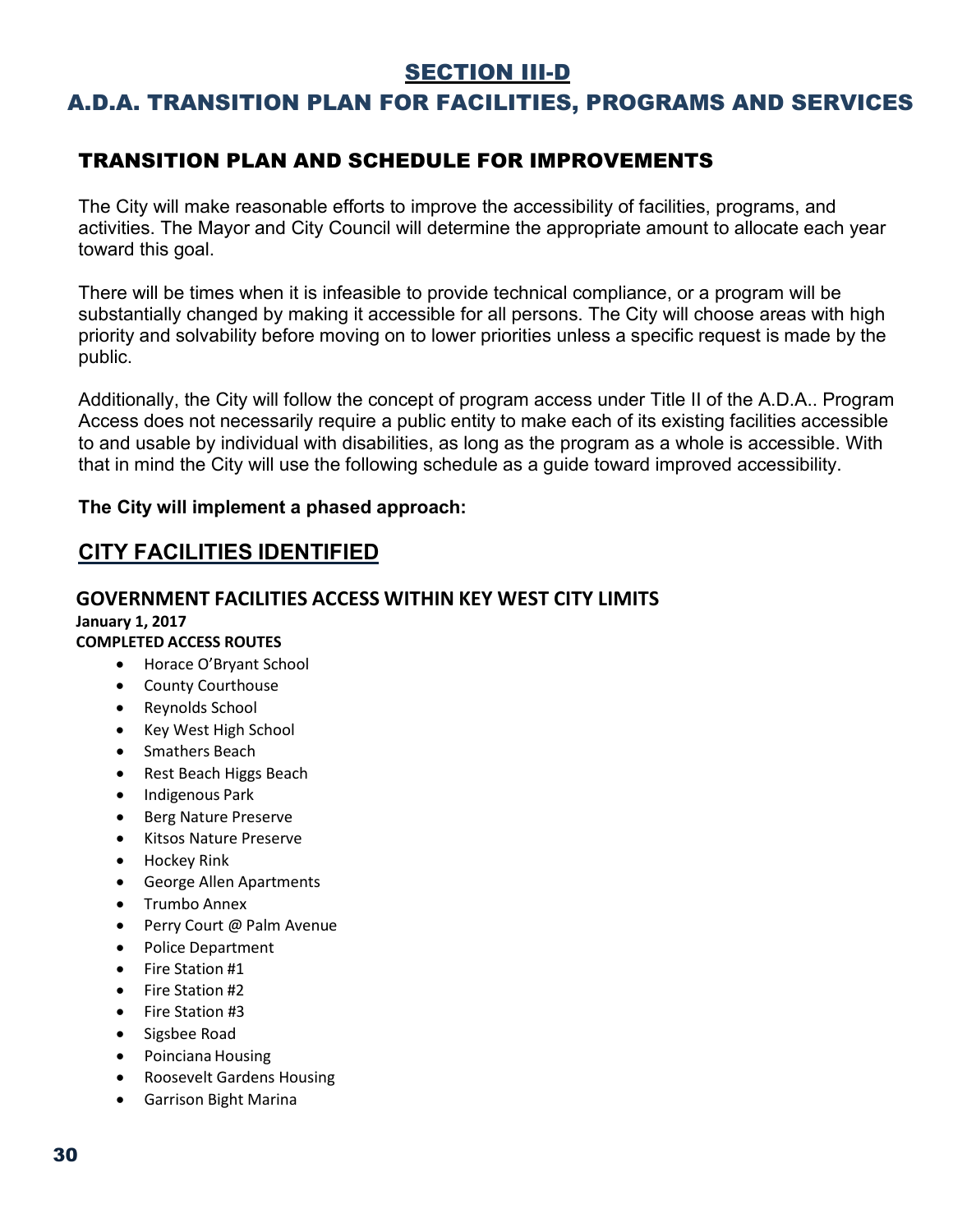#### **GOVERNMENT FACILITIES ACCESS WITHIN KEY WEST CITY LIMITS (continued)**

#### **January 1, 2017**

#### **COMPLETED ACCESS ROUTES**

- South Beach
- Seminole Park
- Dog Beach
- Martin Luther King Jr. Pool
- Fire Station #3
- Wickers Field Sports Complex
- Clayton Sterling Sports Complex
- Poinciana School
- Senior Citizen Plaza
- Glynn Archer School (repair sidewalk at tree)
- Gerald A.D.A.ms School
- May Sands School
- Keys Energy Service
- Rosa Hernandez Softball Field
- Stock Island Facilities
- Key West Botanical Gardens
- Mosquito Control
- Florida Keys SPCA
- Florida Keys Community College
- Key West Transit Facility
- Bayview Park (Eisenhower)
- Key West Bight
- Key West Cemetery Sexton's House
- City Hall at Former Glynn R. Archer School **UNDER CONSTRUCTION**
- Cozumel Park
- Truman Waterfront Park
- Truman Waterfront Amphitheater **TO BE ADDRESSED**
- Old City Hall
- Federal Courthouse
- Monroe County Offices (Gato Building)
- City Cemetery
- Mallory Square (to be addressed with Wall Street Improvement Project)
- Key West Ferry Terminal
- Little Hamaca Park
- Hawk Missile Site
- Lower Keys Medical Center (LAP Grant)
- Pocket Parks (various locations throughout city)
- Peary Court @ White Street
- School Board Trumbo Road
- Park & Ride Parking Garage
- Douglass Community Center
- Port Operations, Local Redevelopment Agency & Police Marine Division
- Letter to Voting Facilities requesting accommodations for individuals with mobility or dexterity difficulties as outlined by section C.1.xxi. of stipulation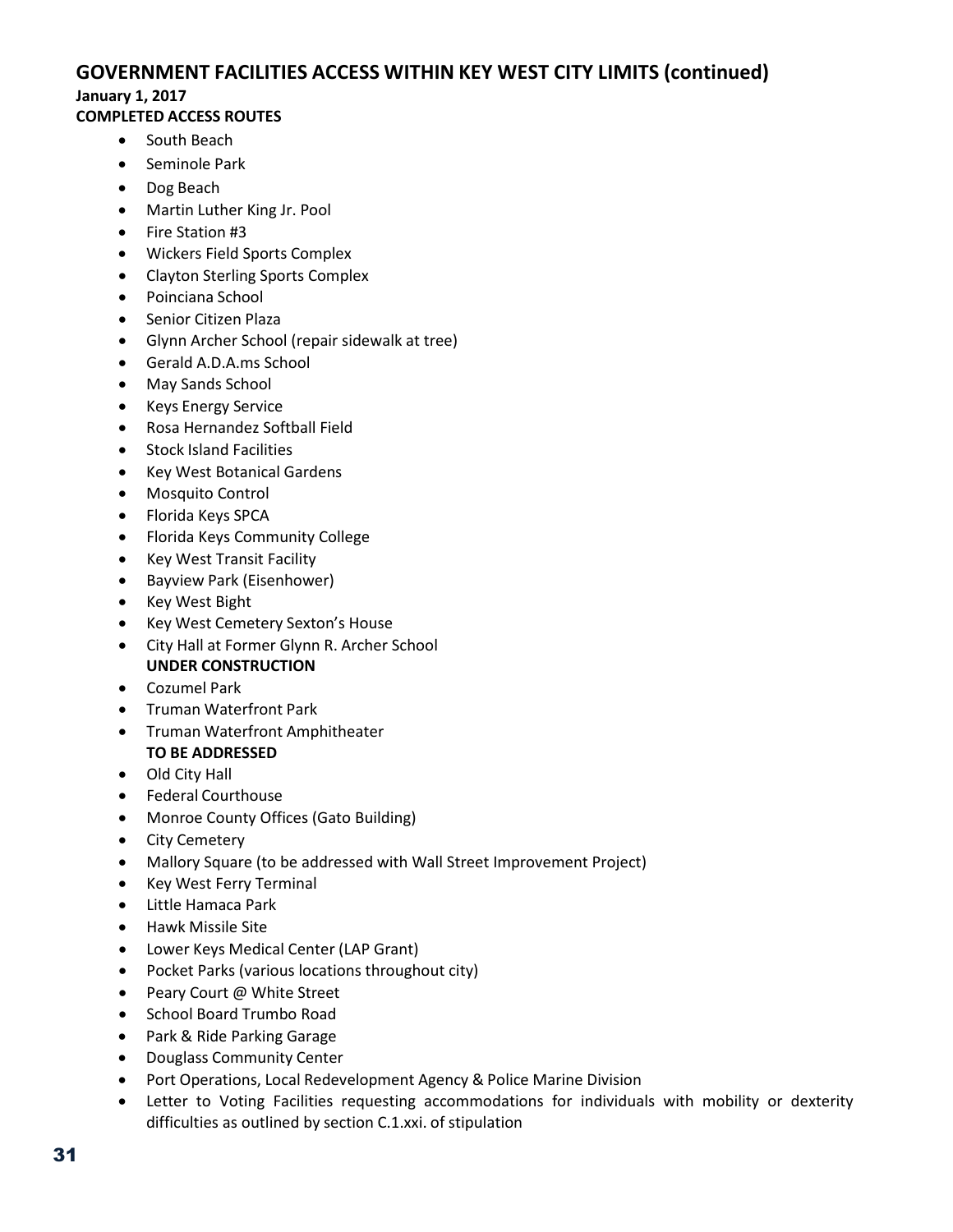## SECTION IV CHARTING THE COURSE: CONCLUSION

The City has renewed its commitment to the A.D.A.. Currently the City is completing Phase I of developing and implementing a Self‐Evaluation and Transition plan. With information from the public and its departments about successes and shortcomings, the City can now chart the course to full compliance. This course will require deeper analysis of some programs and activities addressed within this Plan, as well as similar evaluations of other programs, employment, IT, and facilities on an ongoing basis. The Transition Plan will be updated at the conclusion of each Phase and will be reviewed Annually at a minimum.

Decisions about specific actions and priorities will need to take into account the realities of staffing, time, cost, and difficulty. The City will be guided in this effort partly by the content of this Plan.

As the City moves forward in regular assessments and implementation, keeping paramount the views of the public and City management, supervisors and staff, it is on its way to **"Full Access Ahead"** for individuals with disabilities.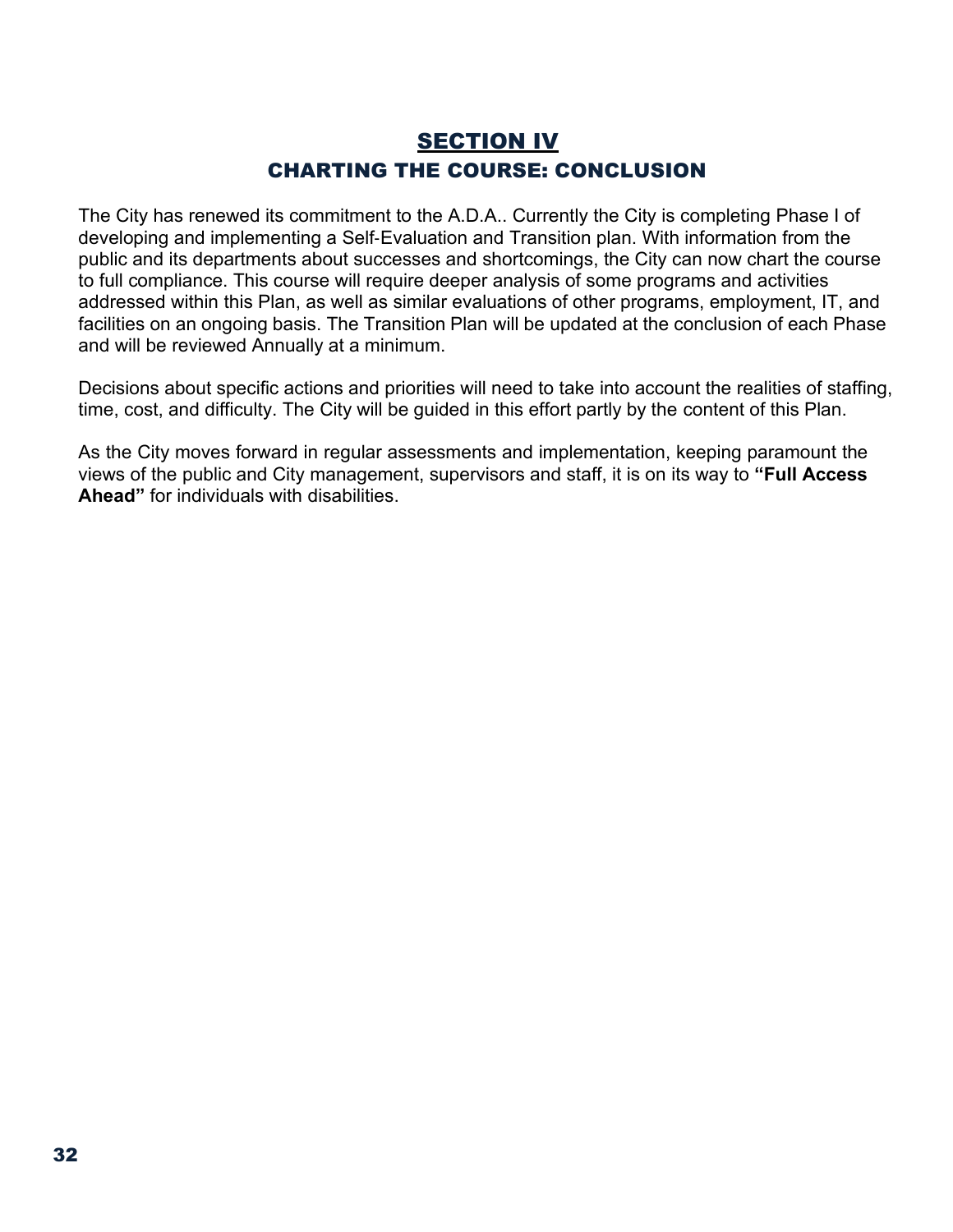## **SECTION V** APPENDICES

## APPENDIX A

## REASONABLE ACCOMMODATION POLICY

#### **City of Key West**

#### **Policy for Applicant/Employee Requests for Reasonable Accommodation**

#### I. POLICY.

It is the policy of the City of Key West (the "City") to provide accommodations for applicants and employees with disabilities and to return injured employees to work as soon as they can perform their assigned duties safely, efficiently, and effectively. Pursuant to Section 22-19 of the City Code and Section 2-1 of the City's Rules and Regulations of the Personnel Management System (the "Rules and Regulations"; rev. June 2015), the City shall not discriminate against any person in recruitment, examination, appointment, training, promotion, retention, or any other personnel action because of such person's disability. Further, it is the policy of the City to accommodate applicants and employees with disabilities in the employment process to provide equal opportunities to compete for employment and advancement within the City's workforce.

The City is committed to the spirit and intent of the Americans with Disabilities Act of 1990 (A.D.A.), the Florida Civil Rights Act, and other relevant laws affecting individuals with disabilities and their rights toenjoy equal opportunity. It is therefore the policy of the City to provide reasonable workplace accommodations to qualified City employees and applicants with disabilities.

#### II. DESIGNATION.

Todd Stoughton, the City's A.D.A. Coordinator, is designated to administer and coordinate the City's obligations under the A.D.A. with respect to employees and applicants for employment. He shall consultregularly with staff in the City's Legal and Human Resources Departments to ensure that the City's policies and procedures comply with the A.D.A. and related legislation.

The A.D.A. Coordinator is responsible for processing requests for reasonable accommodation. The City's Human Resources Director will designate another staff member to act as a back-up for the A.D.A. Coordinator to process requests when the coordinator is unavailable for any length of time (e.g. the A.D.A.Coordinator is on vacation or out on extended leave). The term "A.D.A. Coordinator," as used herein, shall include his or her designee unless otherwise stated.

#### III. ACCOMMODATION REQUEST PROCEDURE.

The employee or applicant is responsible to request a reasonable accommodation. The request can be made by submitting a completed Reasonable Accommodation Request Form to the A.D.A. Coordinator. If an individual makes a reasonable accommodation request to someone other than the A.D.A. Coordinator, such as his/her supervisor or manager, that supervisor/manager shall forward the requestto the A.D.A. Coordinator immediately. A request does not have to include any special words, such as "reasonable accommodation," "disability," or "Americans with Disabilities Act / A.D.A." A family member,health professional, or other representative may request an accommodation on behalf of an employeeor applicant.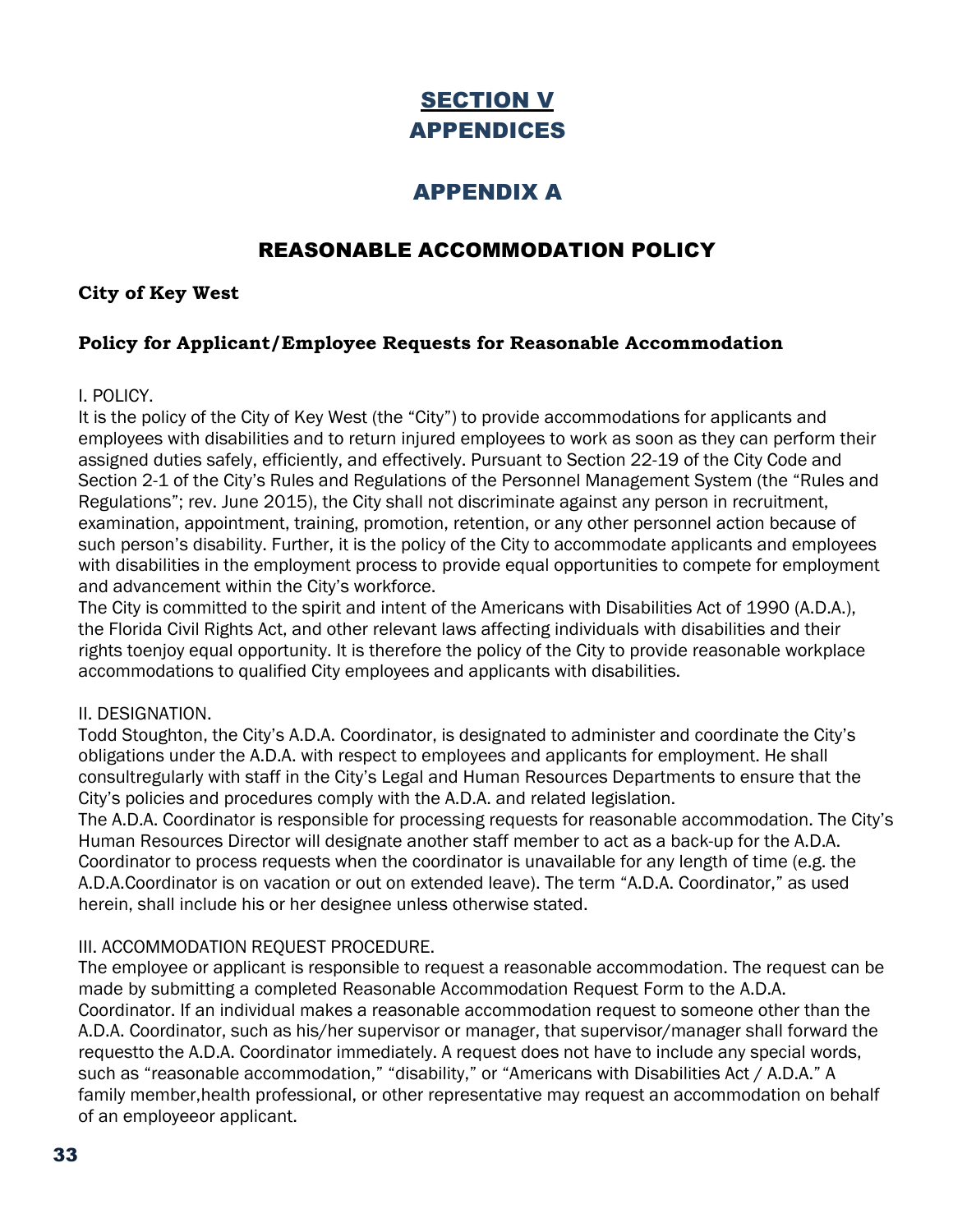When an oral request is made, the Coordinator must still ensure that the appropriate section(s) of the Reasonable Accommodation Request Form is filled out. If the requestor does not fill out the form, the A.D.A. Coordinator must do so and have the requestor sign the completed form as soon as practicable. Forms are available on the City's Intranet or from the Human Resources Department and will be made available in alternate format as requested. Employees and applicants may contact the A.D.A. Coordinatordirectly if they have questions, concerns, or are unsure of how the City's reasonable accommodation policy applies to their particular situation.

#### IV. DETERMINATION OF DISABILITY.

Upon receiving a request for a reasonable accommodation, if the requestor's disability and/or need for accommodation are not obvious or already known, the A.D.A. Coordinator will begin to assess whether theindividual has a covered disability that requires accommodation. A disability is obvious or already knownwhen it is clearly visible, or the individual previously provided medical information showing that the condition meets the A.D.A. definition. It is the responsibility of the applicant/employee to provide appropriate medical information as requested where the disability and/or need for accommodation are not obvious or already known. Only the A.D.A. Coordinator may determine whether medical information is needed and, if so, may ask the requestor to sign a limited release permitting the release of the necessary information from the appropriate medical provider/health professional. If the requestor has already submitted medical documentation in connection with a previous request for accommodation, they should immediately inform the A.D.A. Coordinator of this fact.

For purposes of accommodation requests made pursuant to this policy, an individual with a disability is a person who (1) has a physical or mental impairment that substantially limits one or more major life activities, or (2) has a record of such impairment.

#### V. CONFIDENTIALITY.

All medical information obtained for the purpose of assessing accommodation requests shall be maintained in separate, secured files. They will be treated as confidential medical records, except that:

- A. The A.D.A. Coordinator may share certain information with a requestor's supervisor(s) asnecessary to make appropriate determinations regarding work restrictions or accommodations; and
- B. First aid and safety personnel may be informed, when appropriate.

#### VI. DETERMINATION OF QUALIFICATIONS.

When necessary, a review will be conducted by the appropriate Human Resources Department staff to determine if the individual requesting the reasonable accommodation is a Qualified Individual with a Disability. For purposes of this policy, a Qualified Individual with a Disability is one who satisfies the requisite skill, experience, education and other job-related requirements of the employment position he/she holds or desires and who, with or without reasonable accommodation, can perform the essential functions of such position.

#### VII. DETERMINATION OF REASONABLE ACCOMMODATION.

The following steps will be taken in determining a reasonable accommodation:

A. The A.D.A. Coordinator will meet with the employee or applicant to explore how work-related limitations might be overcome through reasonable accommodation. During this meeting, the A.D.A. Coordinator will establish and communicate timelines, and provide information regardingrights and responsibilities to the individual requesting the reasonable accommodation. The A.D.A. Coordinator will also consult, as necessary, with health care providers, vocational rehabilitation specialists, and/or other individuals whose expertise may contribute to the analysis.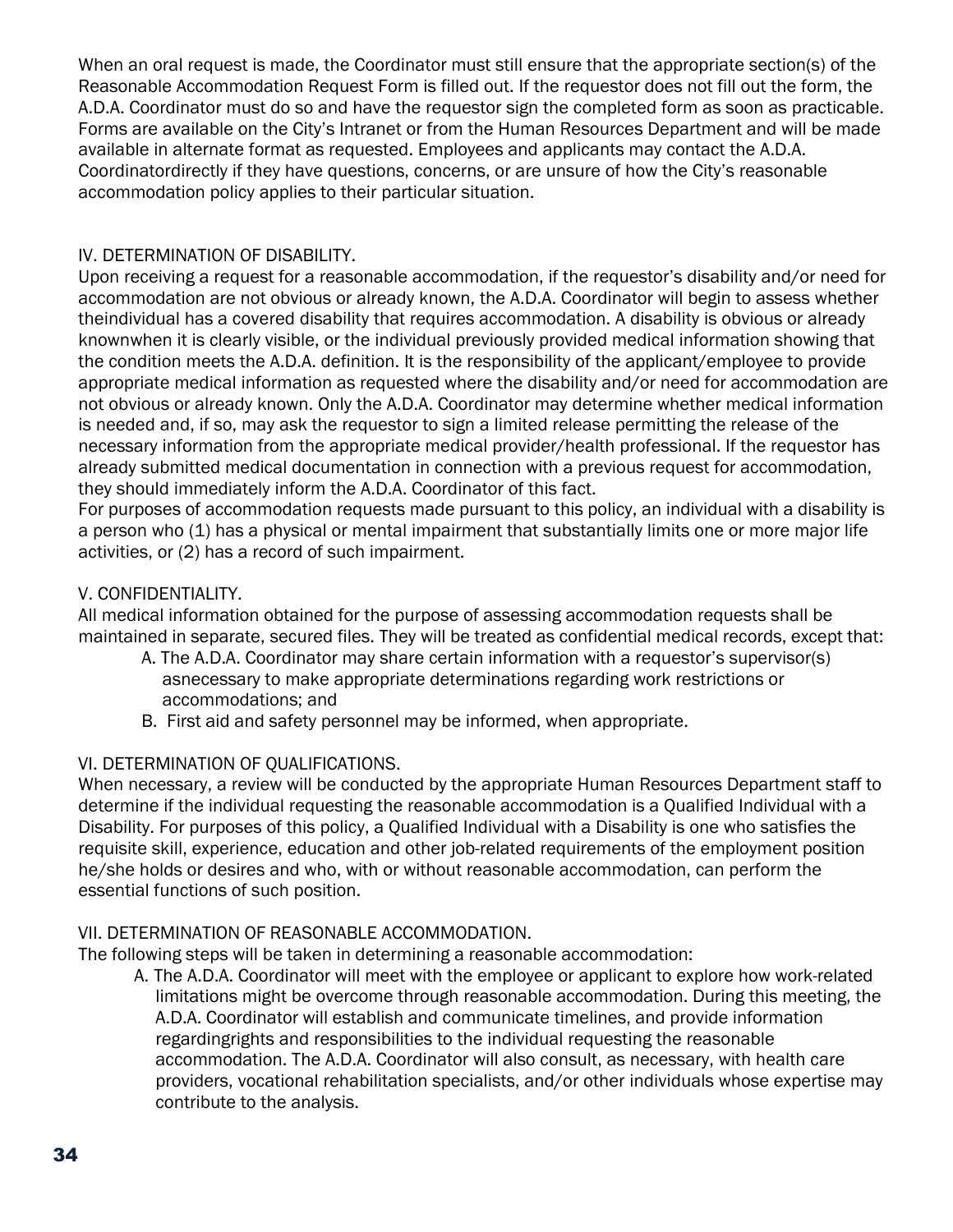- B. An analysis of the particular job may be performed to determine its purpose and essential functions. This analysis may include, but is not limited to, a review of the job description and essential job functions and interviews with other employees and management as required. Some applicants or employees may be required to perform actual or simulated tasks relevant to the position in question.
- C. Additional meetings may be conducted to secure additional information, explore potential accommodations, and to make recommendations for what, if any, reasonable accommodations will be provided.
- D. Reasonable accommodations may include, but are not limited to: job restructuring, part-time or modified work schedules, reassignment to a vacant position, or acquisition or modifications of equipment or devices. The City is not required to reallocate the essential functions of a job, but may restructure a job by altering when and/or how an essential function is performed. Whenever possible, the applicant's or employee's preferred method of accommodation will be considered.
- E. The City will process requests and, where appropriate, provide accommodation in as short a period as reasonably possible. In certain circumstances, a request for a reasonable accommodation requires an expedited review and decision. This may include where a reasonable accommodation is needed:
	- •to enable an applicant to apply for a job. Depending on the timetable for receiving applications, conducting interviews, taking tests, and making hiring decisions, there may be a need to expedite a request for reasonable accommodation to ensure that an applicant with a disability has an equal opportunity to apply for a job.
	- •to enable an employee to attend a meeting scheduled to occur soon. For example, an employee may need a sign language interpreter for a meeting scheduled to take place in five days.
- F. Under certain extenuating circumstances, the time for processing a request will be extended as reasonably necessary. This includes circumstances that could not reasonably have been anticipated or avoided in advance of the request, or that are beyond the City's ability to control. Extensions will be limited to circumstances where they are absolutely necessary and only for as long as required to deal with the extenuating circumstance.

#### VIII. IMPLEMENTATION.

Once a decision has been made, the A.D.A. Coordinator shall complete a Reasonable Accommodation Resolution Form. A copy of this completed form will be provided to the individual requesting the accommodation. Individuals dissatisfied with the resolution of their request may ask for reconsideration of the decision as instructed on the Resolution Form. Forms are available on the City's Intranet or from the Human Resources Department and will be made available in alternate format as requested. When a determination has been made that an employee cannot be reasonably accommodated in their current position, the Human Resources Director or designee shall meet with the employee and, over a ninety (90)-day period, assist the employee with seeking positions that may be suitable considering the employee's skills and/or restrictions in accordance with Section 5-16(D) of the Rules and Regulations. If a suitable position is not identified, Human Resources may issue a non-disciplinary separation. Employees placed in new positions will be required to complete a six-month evaluation period. Performance problems unrelated to accommodation issues will be handled through the normal disciplinary process(es). If, during the six-month evaluation period, an employee has not performed the essential functions of the position in a satisfactory manner, with or without reasonable accommodation(s), a non-disciplinary separation shall be issued.

If the employee's disability and/or need for accommodation is the result of a workplace injury, the provisions of the City's Rules and Regulations shall apply unless otherwise stated in an applicable collective bargaining agreement.

IX. FOLLOW-UP.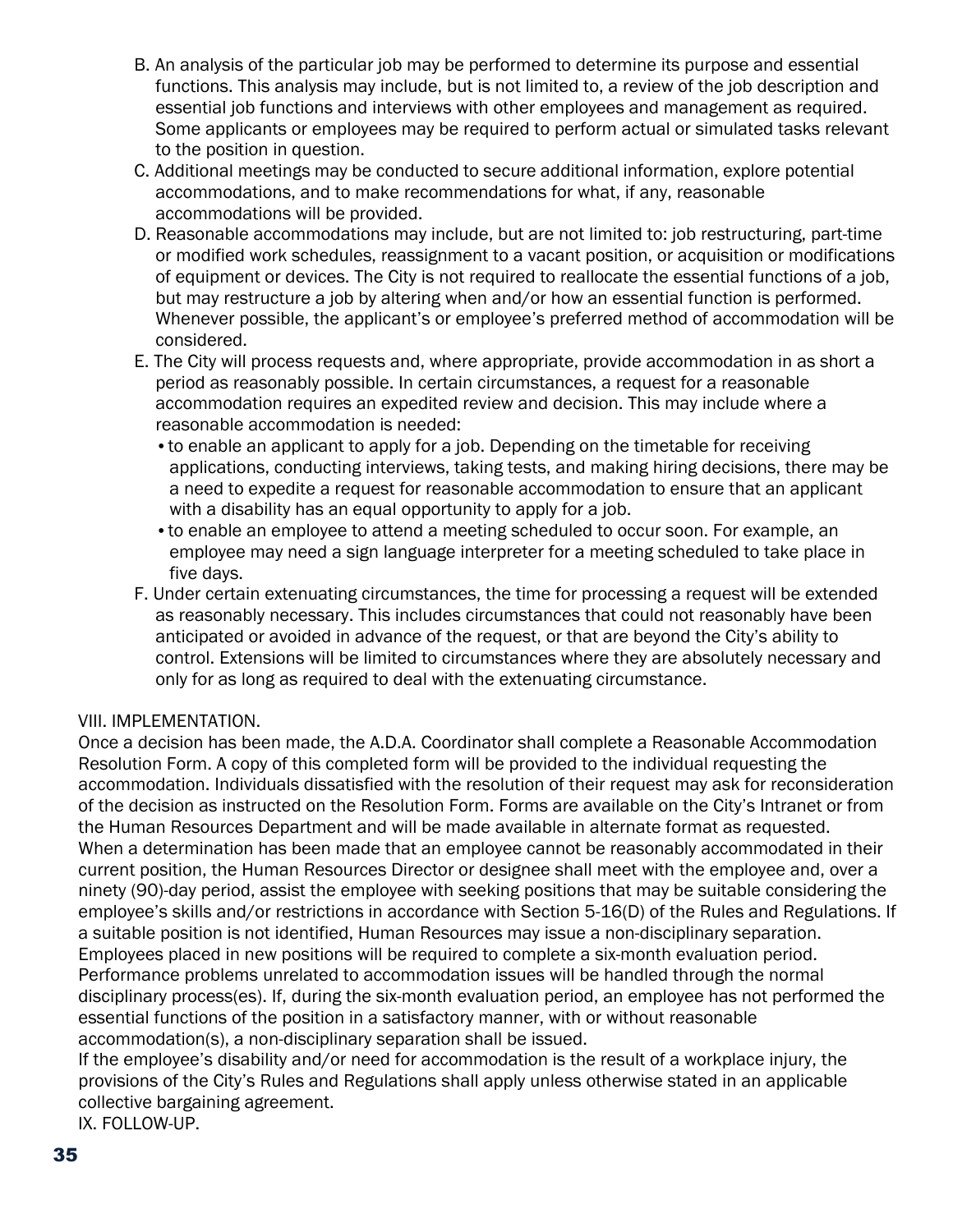Ongoing follow-up will be provided as needed by the A.D.A. Coordinator and will be handled on a caseby-case basis to ensure communication among all affected parties.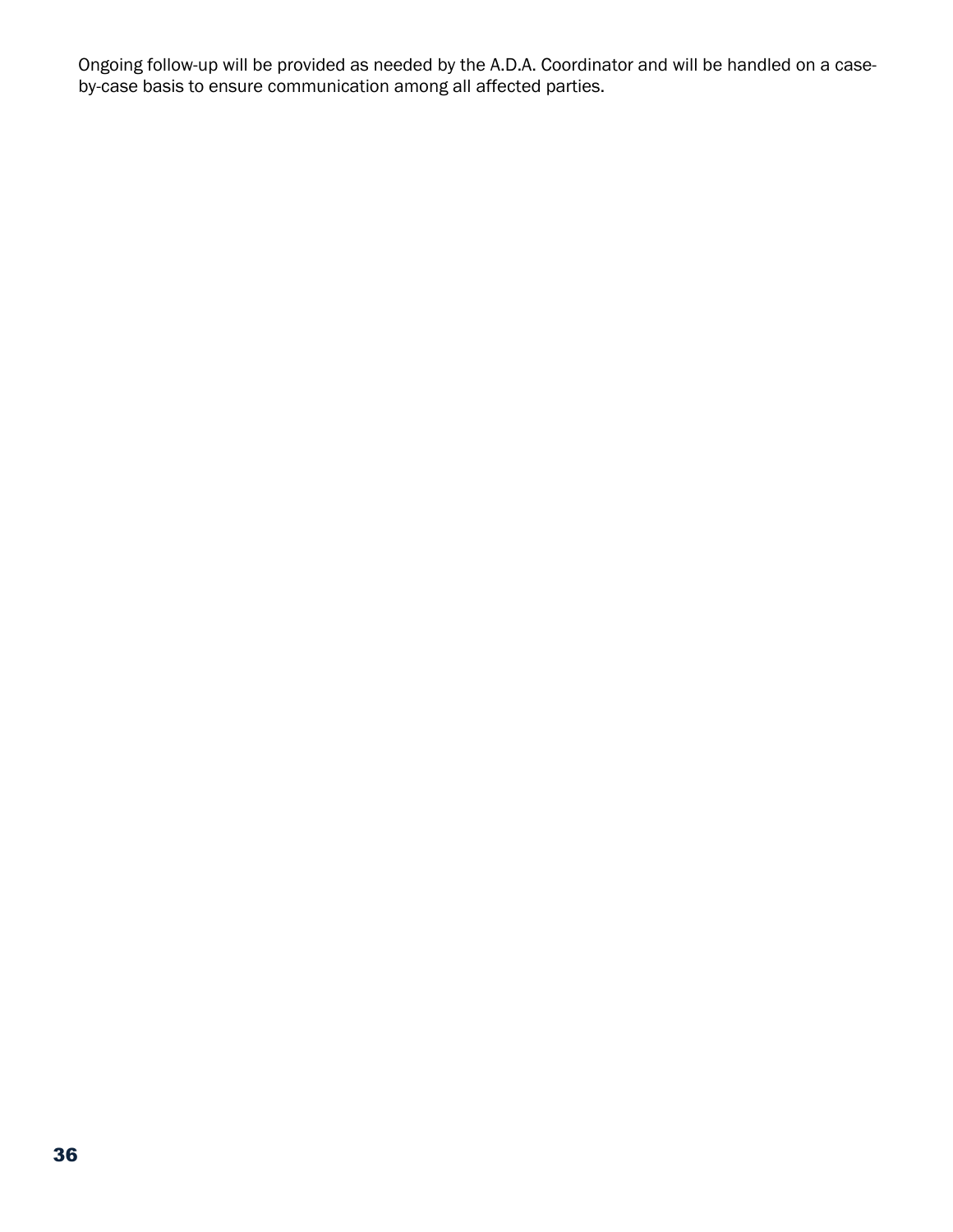## SECTION V- APPENDICES APPENDIX B



**City of Key West A.D.A. Resolution of Reasonable Accommodation Resolution Form**

#### **Instructions: Items 1 -3 must be completed by the A.D.A. coordinator or Designee. Complete items 4 – 7 if applicable.**

- **1.** Name of Individual requesting reasonable accommodation:
- **2.** Accommodation(s) requested:
- **3.** Accommodation(s):

Approved as specifically requested.

Approved, but different from original request. \*

Denied.

\*If the approved accommodation is different from the one(s) originally requested, identify the alternative accommodation(s):

**4.** If an alternative accommodation was offered, indicate whether it was:

Accepted.

Rejected.

**5.** Request denied because (may check more than one box):

Requester does not have a disability.

- Accommodation ineffective.
- Accommodation would cause undue hardship.
- **•** Medical documentation inadequate.
- Accommodation would require removal of essential function.
- Accommodation would require lowering performance or production standard.
- Other (please identify).

**6.** Detailed reason(s) for denial (must be specific, e.g., why accommodation would be ineffective or cause undue hardship:

**7.** If the A.D.A. Coordinator or Designee offered an accommodation that is different from the one originally requested,explain (a) the reasons for the denial of the accommodation originally requested; and (b) why the alternative accommodation would be effective:

An individual who disagrees with the resolution of the request may ask the City's Human Resources Director to reconsider that decision within ten (10) business days of the date written below. Note that requesting reconsideration does not extend the time limits for initiating administrative, statutory or collective bargaining claims.

*Signature of A.D.A. Coordinator or Designee Date Reasonable Accommodation Denied / Approved*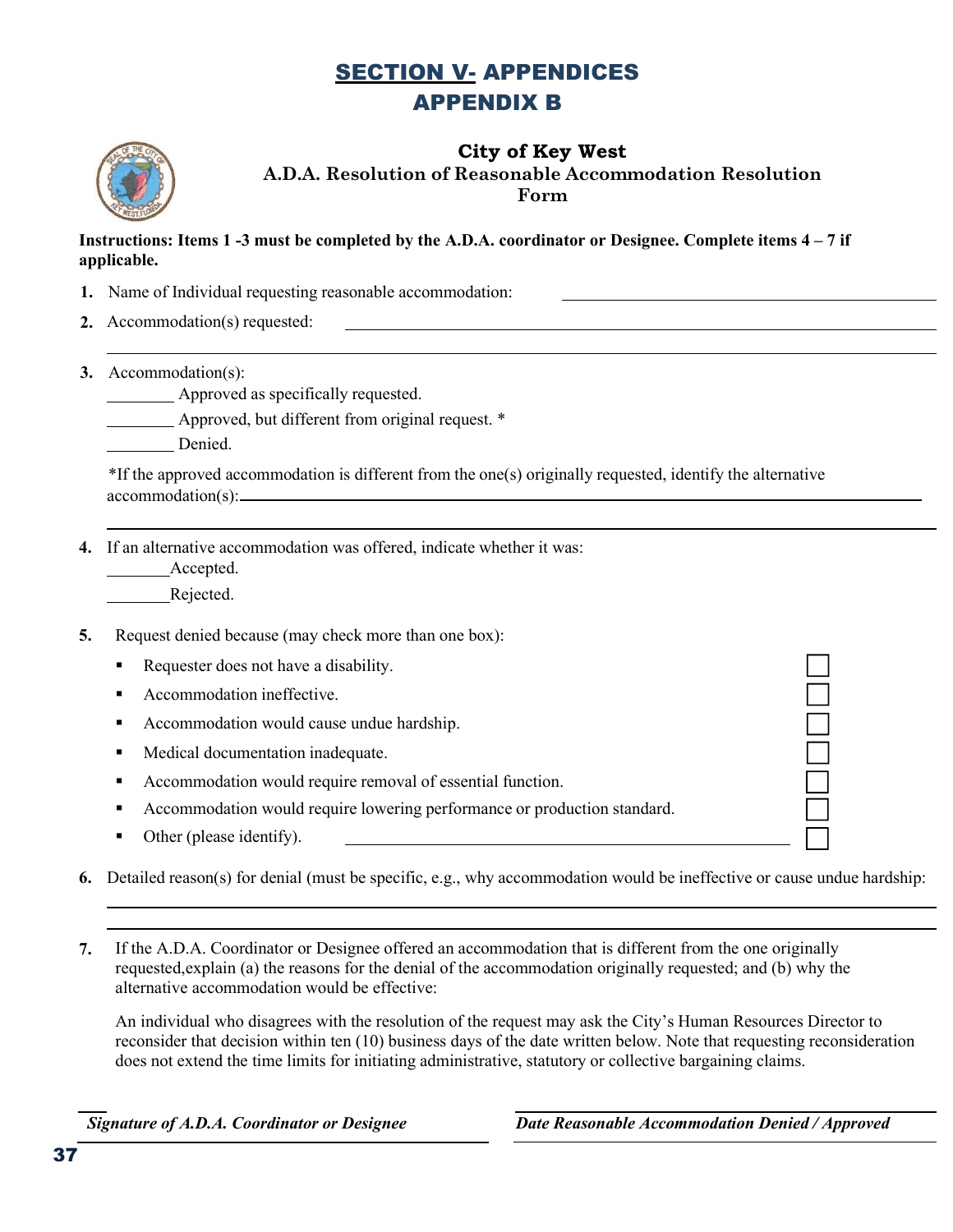## SECTION V- APPENDICES APPENDIX C



# **City of Key West Grievance Procedure under The Americans with Disabilities Act**

This Grievance Procedure is established to meet the requirements of the Americans with Disabilities Act of 1990 ("A.D.A."). It may be used by anyone who wishes to file a complaint alleging discrimination on the basis of disability in the provision of services, activities, programs, or benefits by the City of Key West. The City of Key West's Personnel Policy governs employment-related complaints of disability discrimination.

The complaint should be in writing and contain information about the alleged discrimination such as name, address, phone number of complainant and location, date, and description of the problem. Alternative means of filing complaints, such as personal interviews or a tape recording of the complaint, will be made available for persons with disabilities upon request.

The complaint should be submitted by the grievant and/or his/her designee as soon as possible but no later than 60 calendar days after the alleged violation to:

Todd Stoughton – City of Key West A.D.A. Coordinator

PO BOX 1409 – Key West, FL 33041

[Citymanager@cityofkeywest-fl.gov,](mailto:Citymanager@cityofkeywest-fl.gov) Desk 305-809-3811

Within 15 calendar days after receipt of the complaint, Todd Stoughton or his designee will meet with the complainant to discuss the complaint and the possible resolutions. Within 15 calendar days of the meeting, Todd Stoughton or his designee will respond in writing, and where appropriate, in a format accessible to the complainant, such as large print, Braille, or audio tape. The response will explain the position of the City of Key West and offer options for substantive resolution of the complaint.

If the response by Todd Stoughton or his designee does not satisfactorily resolve the issue, the complainant and/or his/her designee may appeal the decision within 15 calendar days after receipt of the response to the City Manager or his designee.

Within 15 calendar days after receipt of the appeal, the City Manager or his designee will meet with the complainant to discuss the complaint and possible resolutions. Within 15 calendar days after the meeting, the City Manager or his designee will respond in writing, and, where appropriate, in a format accessible to the complainant, with a final resolution of the complaint.

All written complaints received by Todd Stoughton or his designee, appeals to the City Manager or his designee, and responses from these two offices will be retained by the City of Key West for at least three years.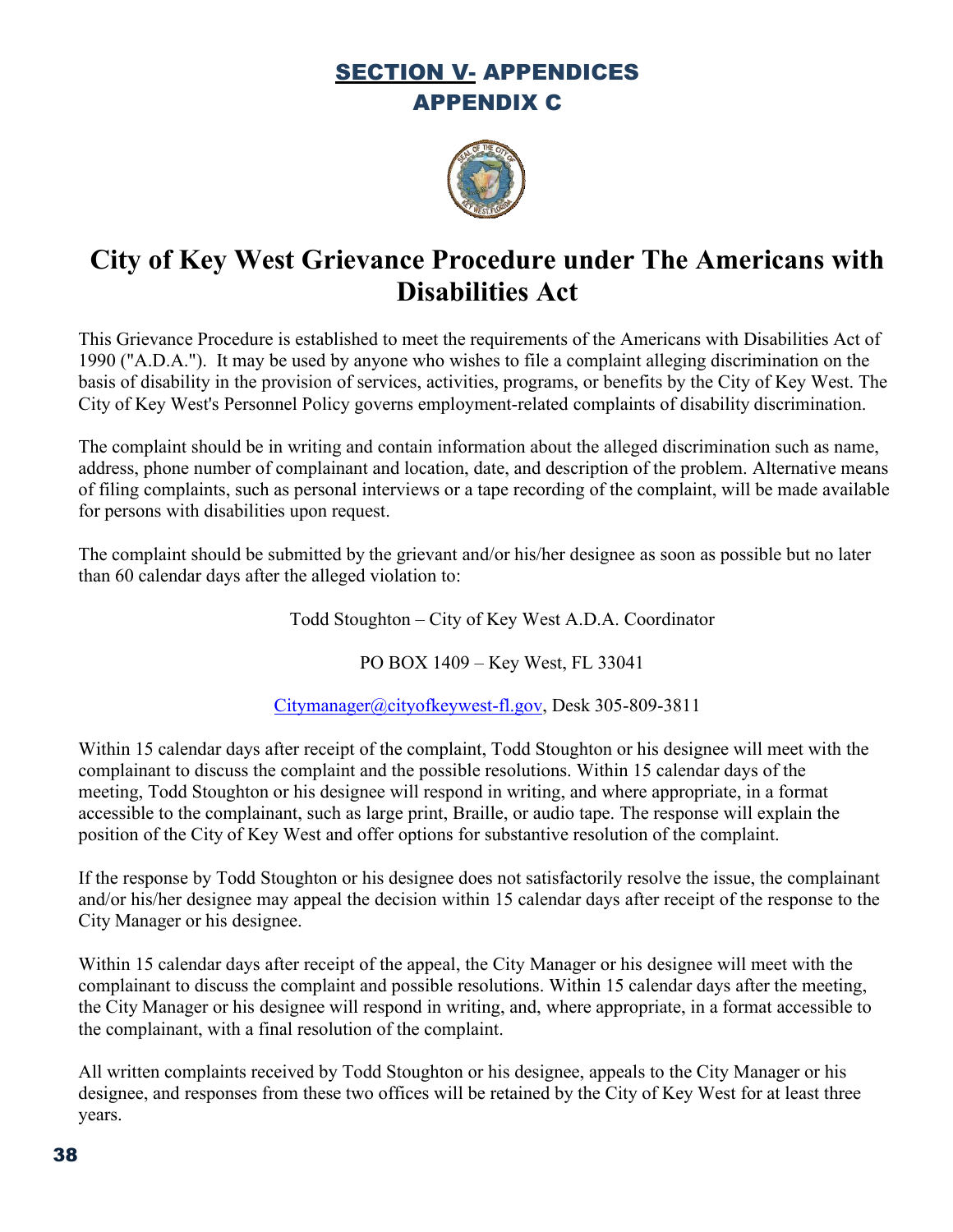## **SECTION V- APPENDICES** APPENDIX D



#### City of Key West Title II of the Americans with Disabilities Act (A.D.A.) Section 504 of the Rehabilitation Act of 1973

#### **Discrimination Complaint Form**

*Please fill out this form completely, in black ink or type. Sign and return to the address below.*

|  |                                                                                                                                                  |  | City:_____________________State__________Zip_____________Telephone Number:_________________________ |  |  |
|--|--------------------------------------------------------------------------------------------------------------------------------------------------|--|-----------------------------------------------------------------------------------------------------|--|--|
|  |                                                                                                                                                  |  |                                                                                                     |  |  |
|  | If complainant is not the individual completing this form, please enter your:                                                                    |  |                                                                                                     |  |  |
|  |                                                                                                                                                  |  |                                                                                                     |  |  |
|  |                                                                                                                                                  |  | Other Contact Information: <u>[1989]</u> Contact Information: 2009] Contact Information:            |  |  |
|  |                                                                                                                                                  |  |                                                                                                     |  |  |
|  |                                                                                                                                                  |  |                                                                                                     |  |  |
|  |                                                                                                                                                  |  |                                                                                                     |  |  |
|  |                                                                                                                                                  |  |                                                                                                     |  |  |
|  |                                                                                                                                                  |  |                                                                                                     |  |  |
|  |                                                                                                                                                  |  |                                                                                                     |  |  |
|  |                                                                                                                                                  |  |                                                                                                     |  |  |
|  | Please send the completed form to:                                                                                                               |  |                                                                                                     |  |  |
|  | Todd Stoughton-A.D.A. Coordinator<br>City of Key West - Risk Management<br>PO Box 1409<br>Key West, FL 33041<br>Citymanager@cityofkeywest-fl.gov |  | Telephone (305) 809-3811/TYY (800) 955-8771/ Fax 305-809-3988                                       |  |  |

For more information or assistance in completing the form, please contact the A.D.A. Coordinator.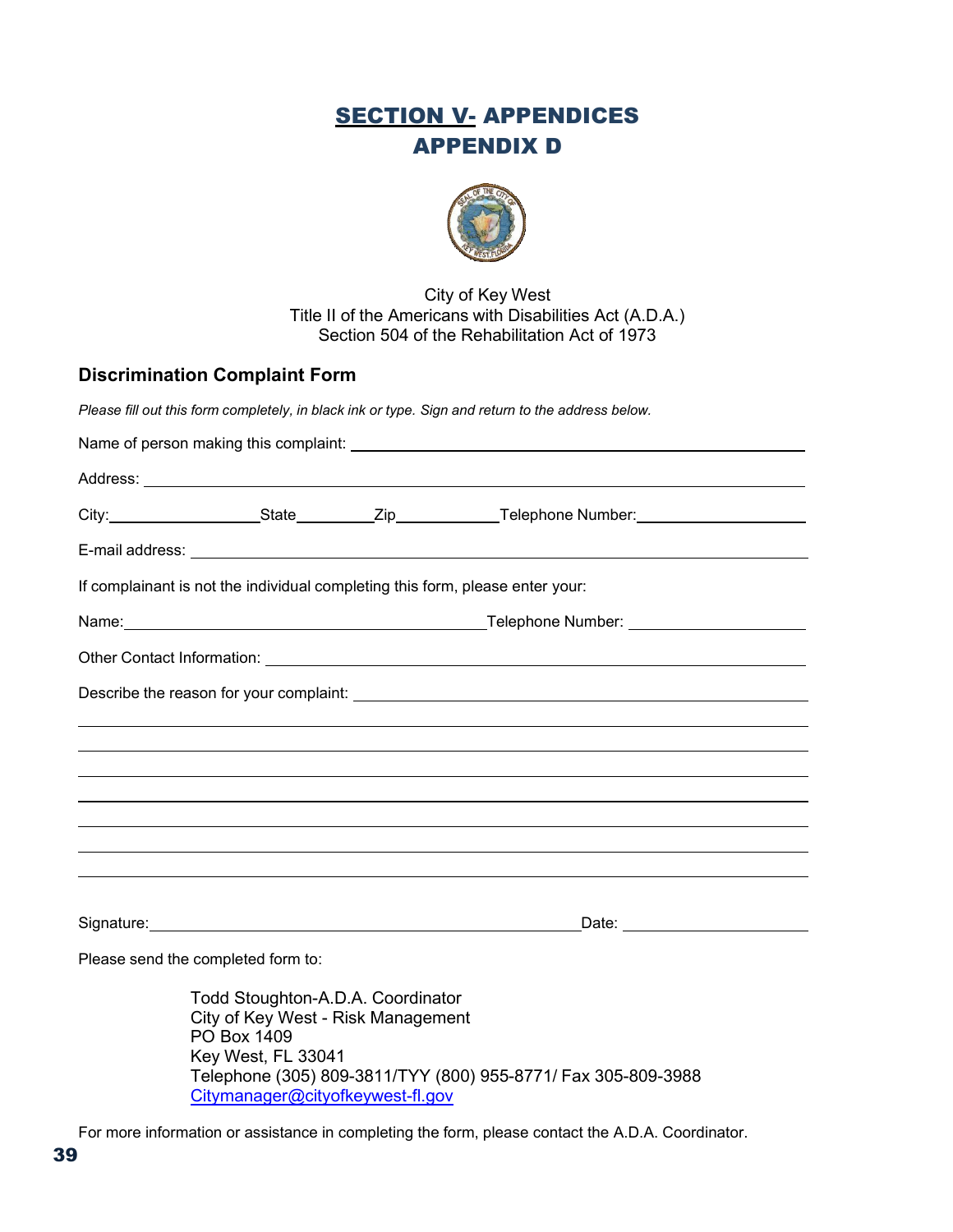## SECTION V- APPENDICES APPENDIX E

## A.D.A. PUBLIC NOTICE



# **NOTICE UNDER THE AMERICANS WITH DISABILITIES ACT**

In accordance with the requirements of title II of the Americans with Disabilities Act of 1990 ("A.D.A."), the City of Key West will not discriminate against qualified individuals with disabilities on the basis of disability in its services, programs, or activities.

*Employment:* City of Key West does not discriminate on the basis of disability in its hiring or employment practices and complies with all regulations promulgated by the U.S. Equal Employment Opportunity Commission under title I of the A.D.A.

*Effective Communication:* City of Key West will generally, upon request, provide appropriate aids and services leading to effective communication for qualified persons with disabilities so they can participate equally in City of Key West programs, services, and activities, including qualified sign language interpreters, documents in Braille, and other ways of making information and communications accessible to people who have speech, hearing, or vision impairments.

*Modifications to Policies and Procedures:* City of Key West will make all reasonable modifications to policies and programs to ensure that people with disabilities have an equal opportunity to enjoy all of its programs, services, and activities. For example, individuals with service animals are welcomed in City of Key West offices, even where pets are generally prohibited.

Anyone who requires an auxiliary aid or service for effective communication, or a modification of policies or procedures to participate in a program, service, or activity of City of Key West, should contact the office of Todd Stoughton, A.D.A. Coordinator at 305-809-3811as soon as possible but no later than 48 hours before the scheduled event.

The A.D.A. does not require the City of Key West to take any action that would fundamentally alter the natureof its programs or services or impose an undue financial or administrative burden.

Complaints that a program, service, or activity of City of Key West is not accessible to persons with disabilities should be directed to Todd Stoughton for A.D.A. Coordination.

The City of Key West will not place a surcharge on a particular individual with a disability or any group of individuals with disabilities to cover the cost of providing auxiliary aids/services or reasonable modifications of policy, such as retrieving items from locations that are open to the public but are not accessible to persons who use wheelchairs.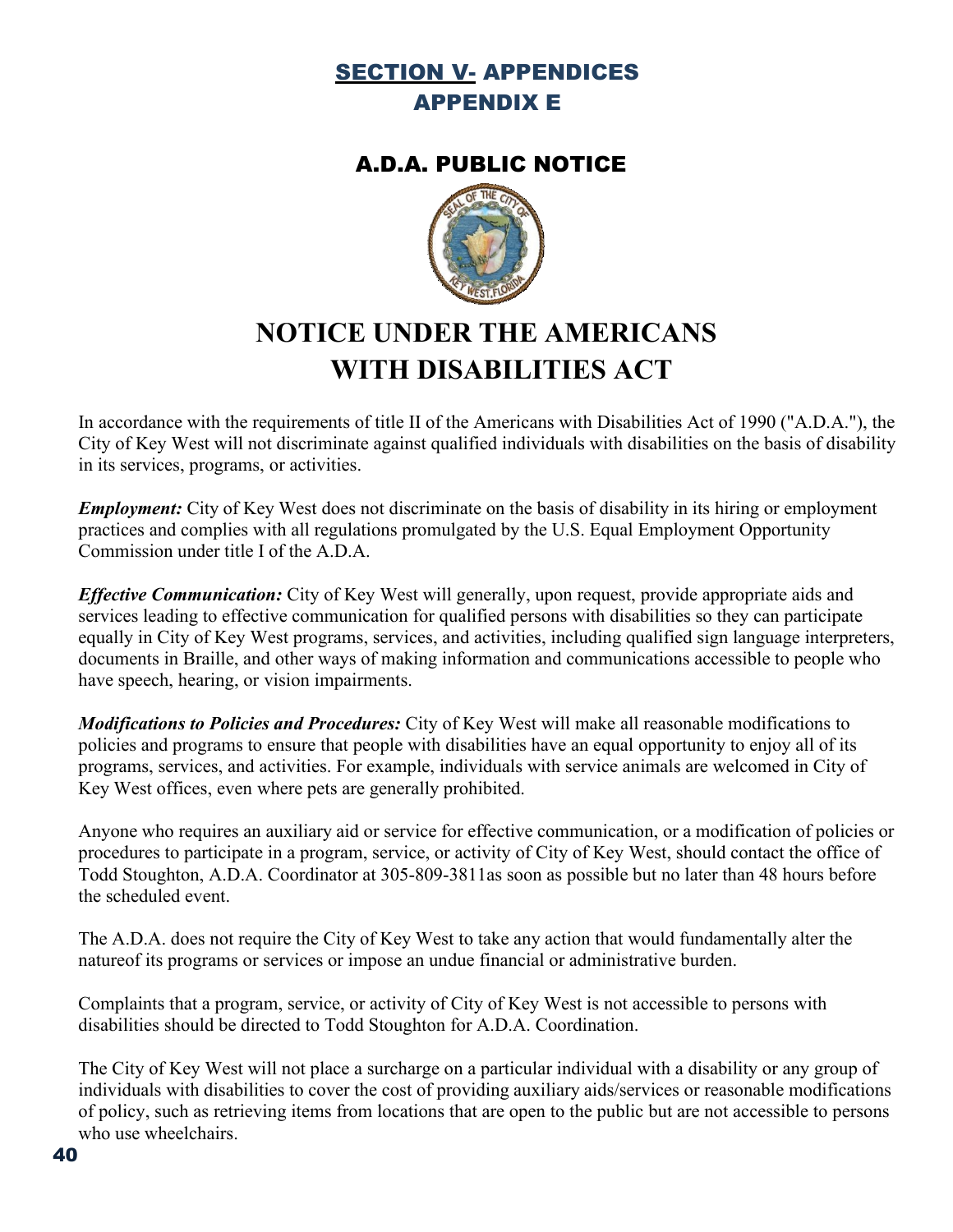## SECTION V- APPENDICES

## APPENDIX F NOTIFICATION & PRINTED INFORMATION STATEMENT

#### PRINTED INFORMATION STATEMENT FOR TITLE II ENTITIES UNDER THE A.D.A.

#### NOTIFICATION

"In accordance with the Americans with Disabilities Act and Florida Law, it is the policy of the City of Key West to offer its public programs, services and meetings in a manner that is readily accessible to everyone, including individuals with disabilities.

If you are a person with a disability and need an accommodation, please contact the A.D.A. Coordinator, Todd Stoughton at (305) 809-3811, E-Mail: [Citymanager@cityofkeywest-fl.gov,](mailto:Citymanager@cityofkeywest-fl.gov) Fax:305-809-3988, TDD/TTY: 800-955-8771, or Florida Relay Network: 711, **at least three days in advance."**

#### **STATEMENT**

In order to meet the A.D.A. Title II communication standards, City departments must be able to provide information in alternative formats such as using easy-to-understand language, Braille,large-print format, audiotape, or computer disk, etc.

#### **Include the following notice on all materials printed by the City that are made available to the public:**

*"This publication can be made available upon request in alternative formats such as Braille, large print, audiotape, or computer disk. Requests can be made by calling 800-955-8770 (Voice) or 711 for the Florida Relay Service or e-mailing the A.D.A. & Diversity Coordinator, at [Citymanager@cityofkeywest-fl.gov.](mailto:Citymanager@cityofkeywest-fl.gov.) Please allow 72 hours for your request to be processed."*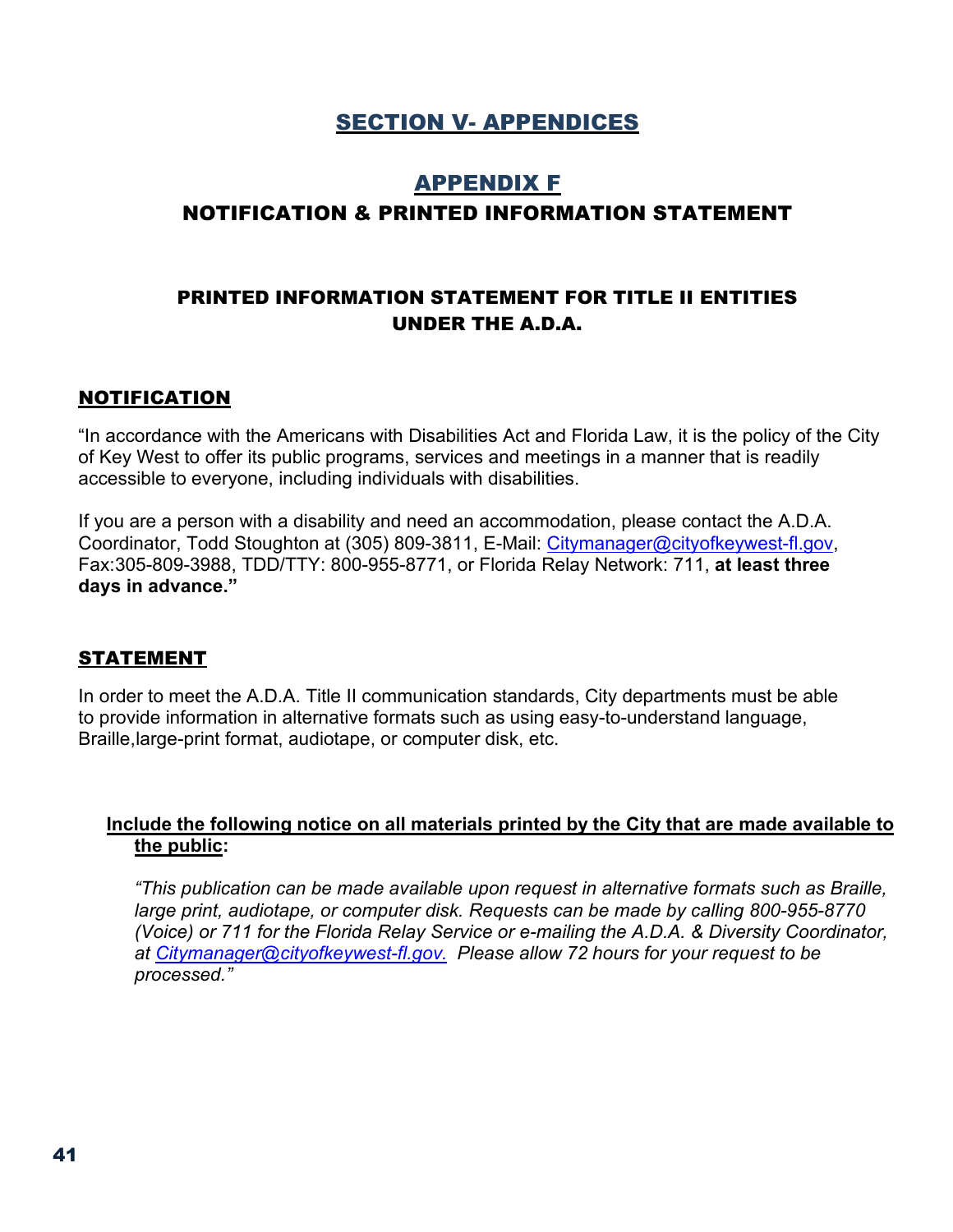## SECTION V- APPENDICES APPENDIX G

#### ACCOMMODATION REQUEST FORM

#### **LABOR RELATIONS/COMMUNITY AFFAIRS DIVISIONS HUMAN RESOURCES DEPARTMENT**

The City of Key West does not discriminate on the basis of disability in admission to, or operation of its programs, services,activities or facilities. This form may be used by individuals and their companions with a disability seeking access to City programs, services, activities, or facilities.

#### ACCOMMODATION REQUEST INFORMATION

| Name:                                                                  | Telephone (or TTY): Note that the state of the state of the state of the state of the state of the state of the state of the state of the state of the state of the state of the state of the state of the state of the state |  |  |
|------------------------------------------------------------------------|-------------------------------------------------------------------------------------------------------------------------------------------------------------------------------------------------------------------------------|--|--|
| <b>Address:</b>                                                        |                                                                                                                                                                                                                               |  |  |
| The program or facility to which I am requesting access is located at: |                                                                                                                                                                                                                               |  |  |
|                                                                        | I am requesting the following accommodation(s):                                                                                                                                                                               |  |  |
|                                                                        | <b>Wheelchair Access</b>                                                                                                                                                                                                      |  |  |
|                                                                        | <b>Sign Language Interpretation</b>                                                                                                                                                                                           |  |  |
|                                                                        | Written Material in Alternate Format (Large Print/Computer Disc)                                                                                                                                                              |  |  |
|                                                                        | <b>Written Material in Braille</b>                                                                                                                                                                                            |  |  |
|                                                                        | Reader                                                                                                                                                                                                                        |  |  |
|                                                                        | <b>Modification of Policy Procedures</b>                                                                                                                                                                                      |  |  |
|                                                                        | <b>Other</b>                                                                                                                                                                                                                  |  |  |

Please provide any other details or information necessary to process this request:

#### PLEASE RETURN THIS FORM TO:

**Department: \_\_\_\_\_\_\_\_\_\_\_\_\_\_\_\_\_\_ Telephone:**

**Address:\_\_\_\_\_\_\_\_\_\_\_\_\_\_\_\_\_\_\_\_\_\_ TTY (If Available):\_\_\_\_\_\_\_\_\_\_\_\_\_\_\_\_\_\_\_\_\_\_\_\_\_\_\_\_\_\_\_\_\_\_\_\_\_\_\_\_\_\_\_\_\_**

#### ADDITIONAL QUESTIONS MAY BE DIRECTED TO THE DIVISION OF COMMUNITY AFFAIRS ORLABOR RELATIONS:

Todd Stoughton-A.D.A. Coordinator City of Key West - Risk Management PO Box 1409 Key West, FL 33041 Telephone (305) 809-3811/TYY (800) 955-8771/ Fax 305-809-3988 Citymanager@cityofkeywest-fl.gov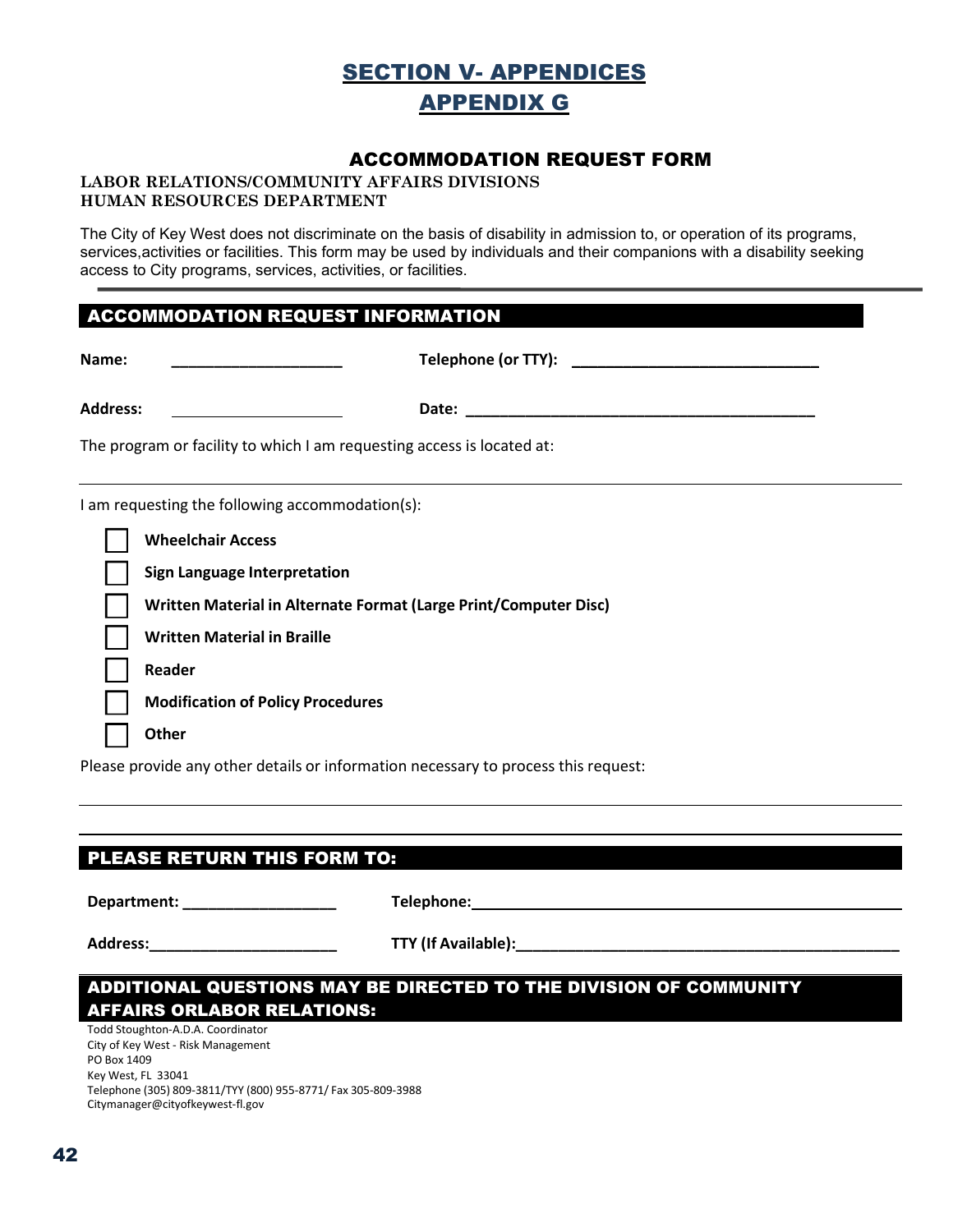## SECTION V- APPENDICES

## APPENDIX H

### A.D.A. COORDINATOR DUTIES AND RESPONSIBILITIES FROM DOJ

The A.D.A. Coordinator duties require the attention of a well trained and experienced professional who can effectively handle a variety of responsibilities

Coordinates and is responsible to assure compliance with the Americans with Disabilities (A.D.A.) Act, Sections 503 and 504 of the Rehabilitation Act of 1973, and other federal and state laws and regulations pertaining to persons with disabilities.

Responsible for coordinating policies and procedures relating to persons with disabilities, tracking city progress relating to its policies and procedures as well as state and federal laws relating to persons with disabilities.

#### **Compliance Process Responsibilities:**

Ensures that processes are in place to provide for the prompt and equitable resolution of complaints and inquiries from city employees, as well as the public regarding compliance with the A.D.A. and other applicable federal and state laws regarding discrimination on the basis of disability.

#### **Informational Responsibilities:**

Maintain, Keep and update current information regarding state and federal laws and regulations as well as the best practices concerning the rights of persons with disabilities and ways of providing reasonable accommodations to persons with disabilities while maintaining program performance standards.

Maintain, Keep and update current information regarding state and federal laws and regulations as well as the best practices for city's employment policies and procedures.

Ensures that city-related information is readily available on services, accommodations, policies, and demographics relating to persons with disabilities.

#### **Outreach Responsibilities:**

Assist and provides A.D.A. program information and facility interpretation and advice on compliance to all city departments and the community.

Assist with development and maintains written materials and other informational pieces to broadly disseminate information regarding the A.D.A. and the City's policies relating to persons with disabilities.

Assist and participates in the development of presentations on the provision of equal opportunity for persons with disabilities.

Act as the primary liaison with relevant state and federal agencies, as well as other A.D.A. coordinators.

#### **Reporting Responsibilities:**

Ensure that a record of all disability and accommodation issues and the resolution of each have been established.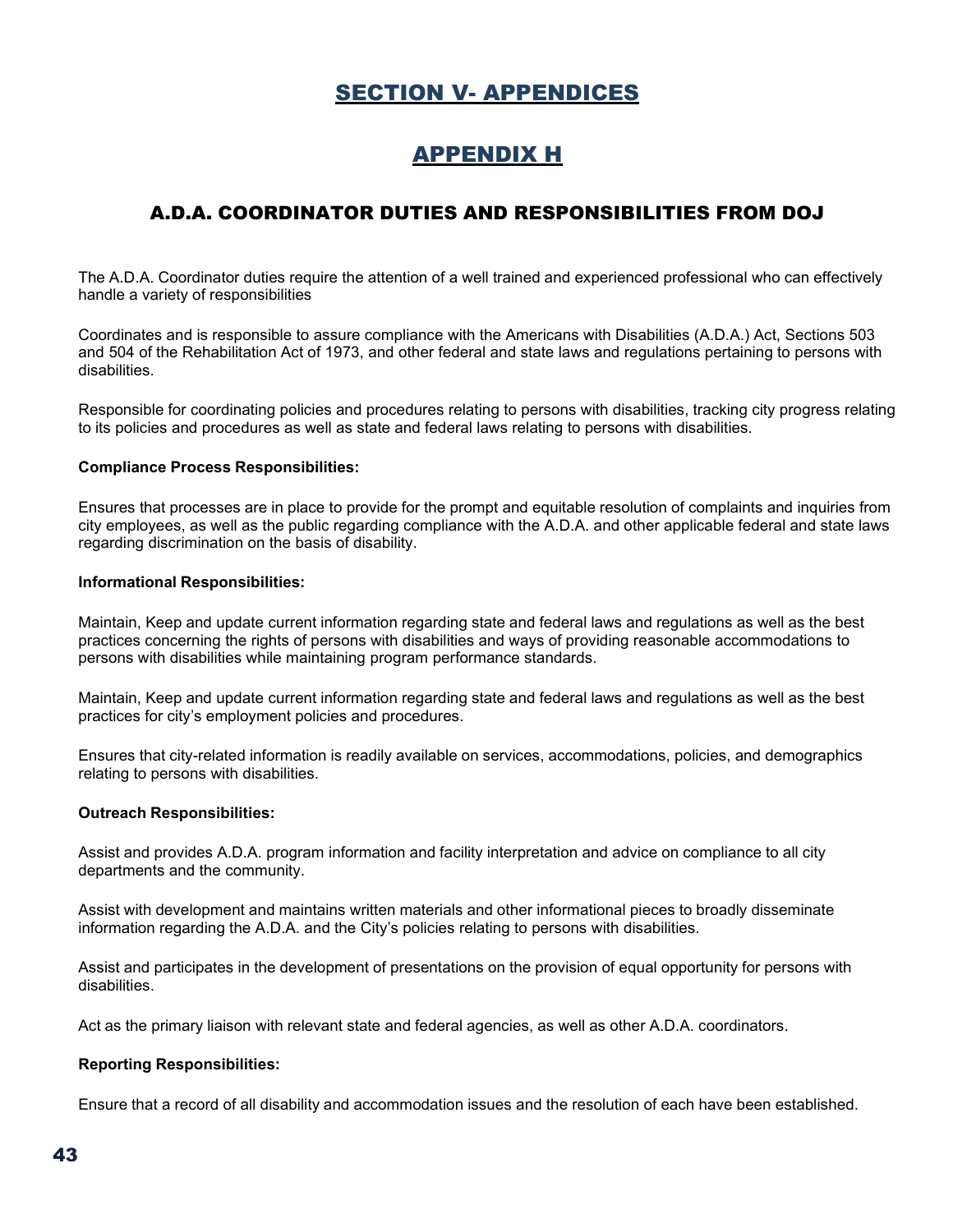## APPENDIX I

### CITY OF KEY WEST SIDEWALK A.D.A. TRANSITION PLAN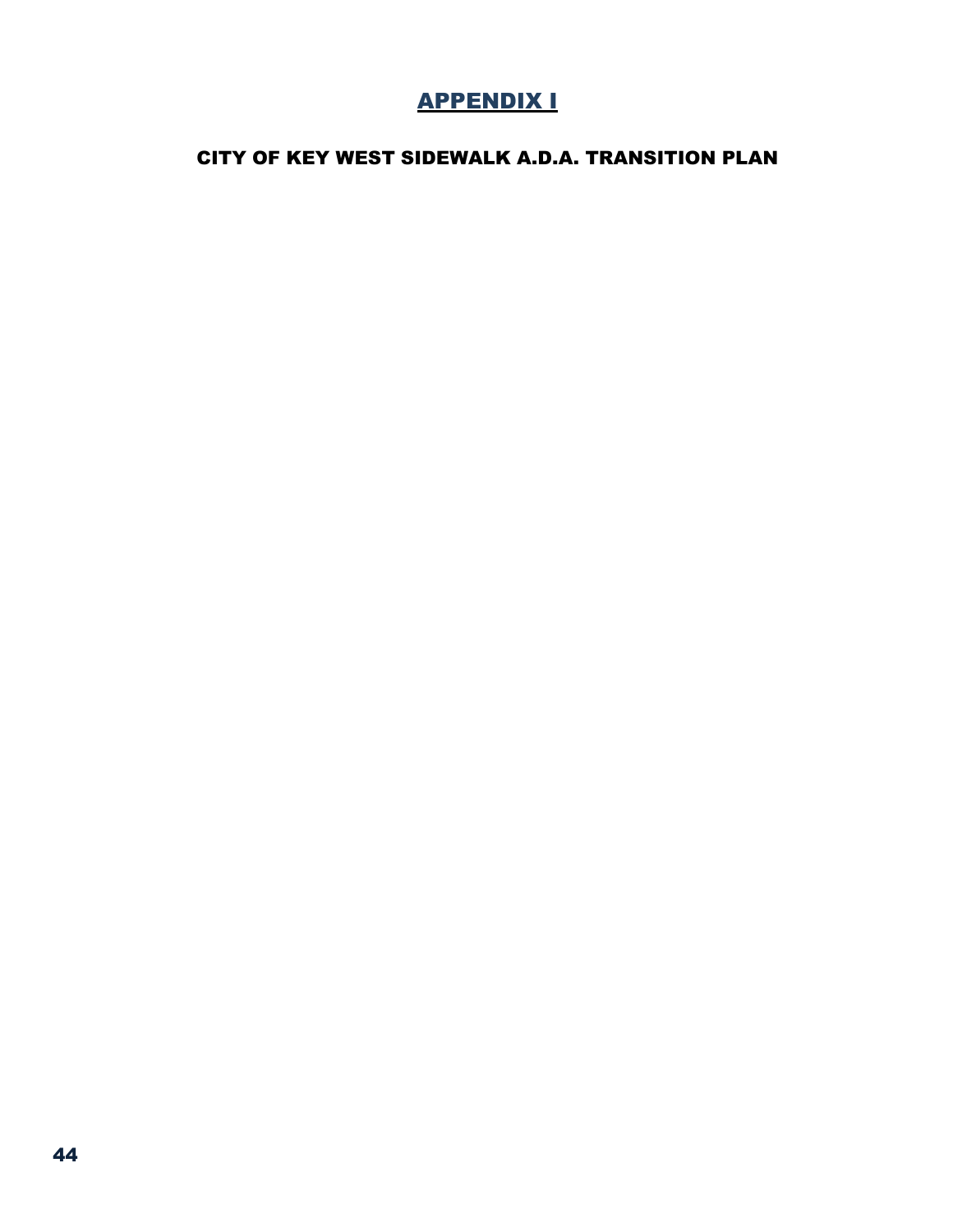## **CITY OF KEY WEST**

# **SIDEWALK A.D.A. TRANSITION PLAN**



**City of Key West 1300 White Street Key West, Florida 33040**

Prepared by:

**City of Key West Engineering Service Department 1300 White Street Key West, Florida 33040**

**January 1, 2017**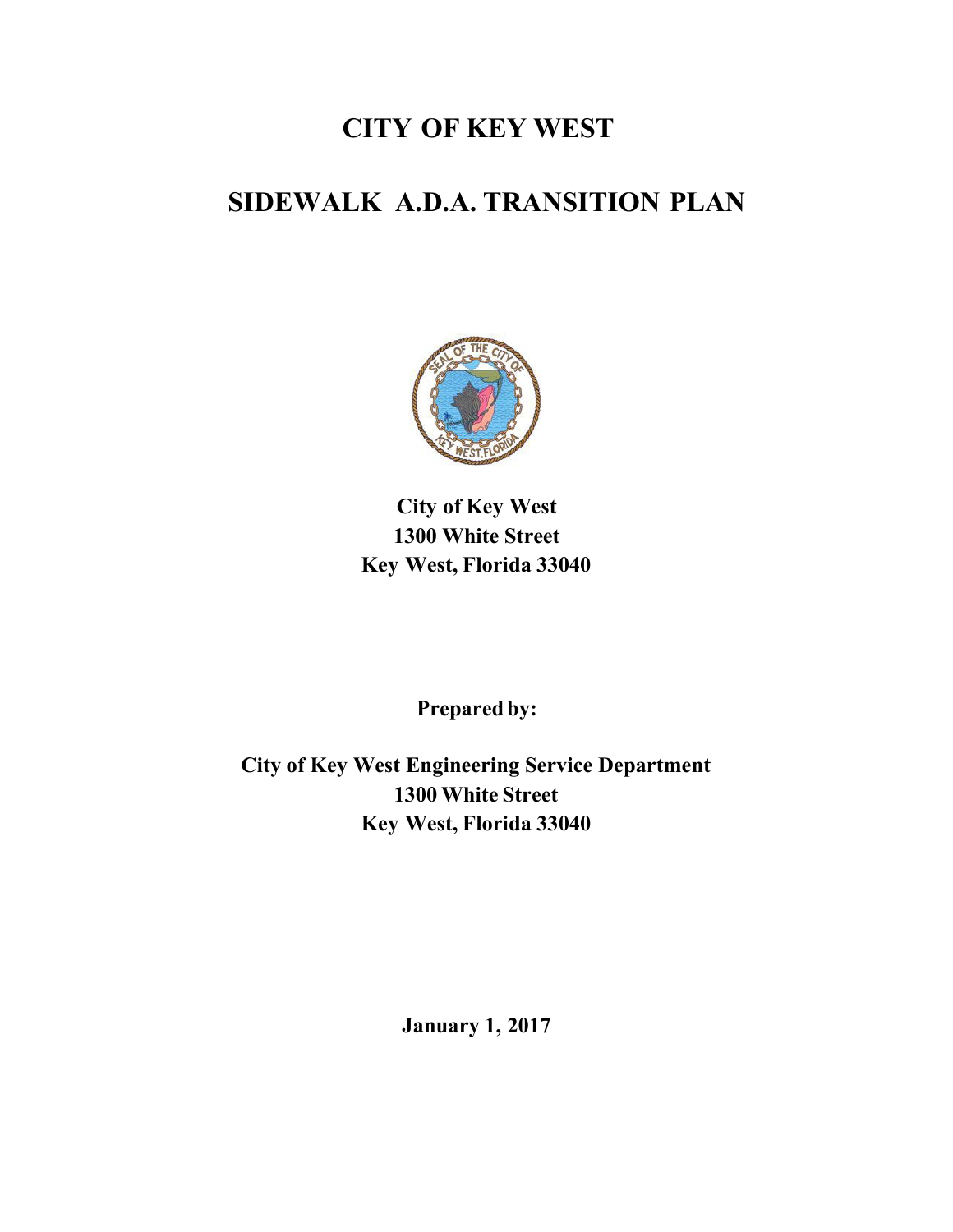#### **CITY OF KEY WEST SIDEWALK A.D.A. TRANSITION PLAN**

#### **RevisedJanuary 1, 2017**

#### **INTRODUCTION**

The City of Key West is the maintaining agency for local roads and sidewalks within City limits. County and State roads and sidewalks are maintained by Monroe County and the Florida Department of Transportation (FDOT) District 6 respectively. Roadway and sidewalk improvement projects are managed by the City of Key West Engineering Services Department staff with the Director of Engineering responsible for project implementation.

The scope of services for City roadway, drainage and sidewalk improvement projects includes updating all sidewalks within project limits to current Americans with Disabilities Act (A.D.A.) standards and constructing new A.D.A. compliant sidewalks as needed based on staff evaluation n and/or public input.

On September 22, 2004, the City entered into a settlement agreement (Resolution No 04-311) with Association for Disabled Americans, Inc. and several named plaintiffs. This agreement required the defendant's A.D.A. Coordinator, in conjunction with the City Clerk, to implement a program to oversee compliance with the A.D.A. and equal access to individuals with disabilities. The City subsequently implemented an A.D.A. compliance program focused primarily on sidewalk and curb ramps. This settlement agreement stipulates the city annually budget \$500,000 specifically for A.D.A. compliance improvement. A.D.A. compliance related design and construction has been annually funded since 2004.

This Sidewalk A.D.A. Transition Plan summarizes the sidewalks, curb ramps and other pedestrian facility needs in the City and provides a schedule for implementing and scheduling remedial work. The ultimate goal of this plan is to provide a complying system of curb ramps, pedestrian signals and sidewalks within City limits.

As required by the Florida Department of Transportation (FDOT) Locally Administered Program (LAP) certification, the City of Key West will submit the draft plan to FDOT for review prior to March 3, 2017. The plan will be revised as appropriate per review comments received.

#### **EVALUATION AND INVENTORY**

Commencing in 2003, City of Key West Engineering staff inventoried sidewalks and ramps within City limits.Inventory included identification of those sidewalks and ramps requiring A.D.A. compliance improvements. A current inventory map is presented as Figure 1. In addition, access routes to public and government facilities (buildings, parks, beaches, etc.) have been inventoried and compliance implementation is ongoing. Table 1 – Public/Government Facilities Access, presents the status of access to those facilities including completed access routes, access routes yet to be addressed and those access routes currently under construction as capital projects.